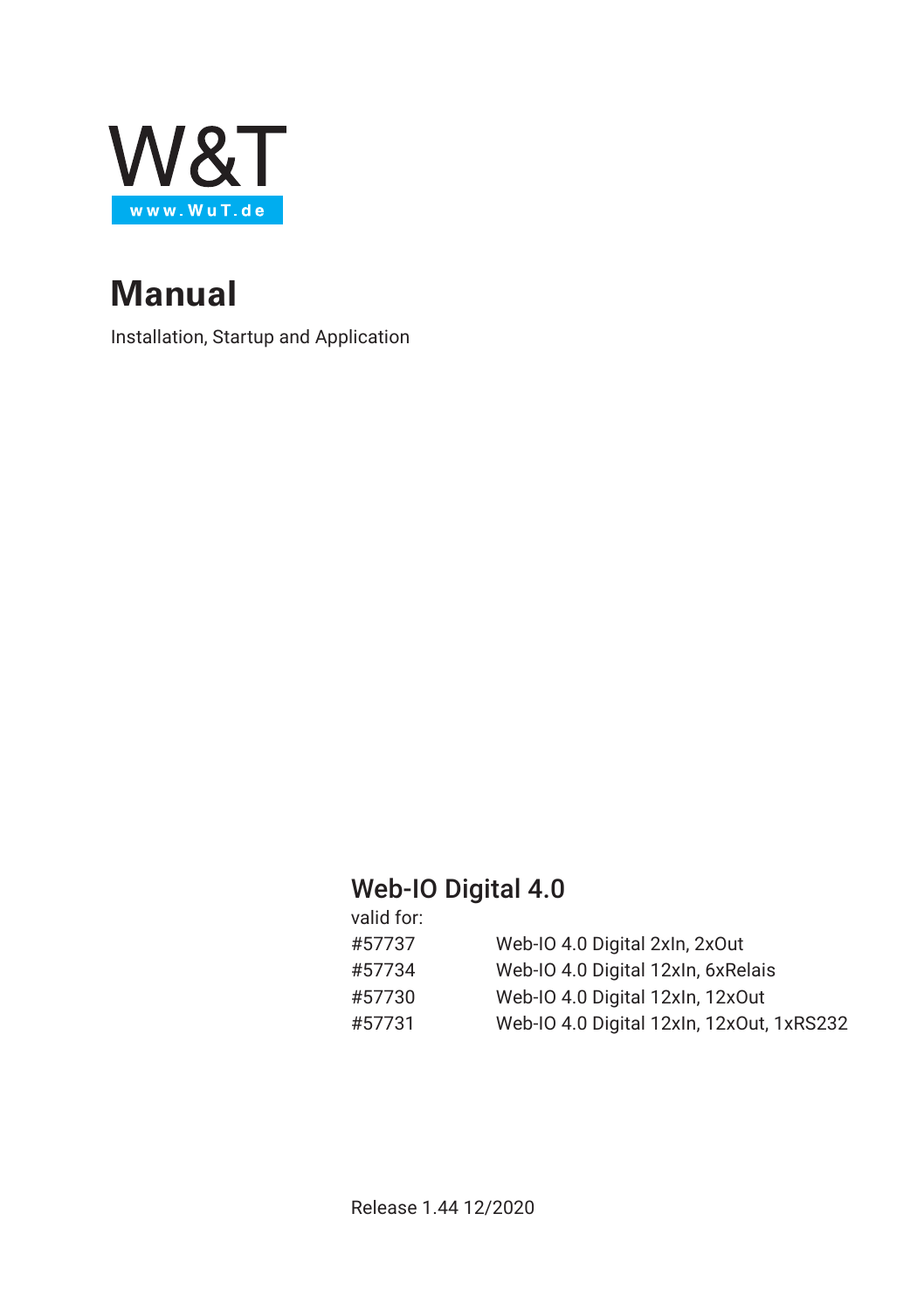© 05/2018 by Wiesemann und Theis GmbH Microsoft, MS-DOS, Windows, Winsock and Visual Basic are registered trademarks of the Microsoft Corporation.

Subject to error and alteration:

Since it is posssible that we make mistakes, you mustn't use any of our statements without verification. Please, inform us of any error or misunderstanding you come about, so we can identify and eliminate it as soon as possible.

Carry out your work on or with W&T products only to the extent that they are described here and after you have completely read and understood the manual or guide. We are not liable for unauthorized repairs or tampering. When in doubt, check first with us or with your dealer.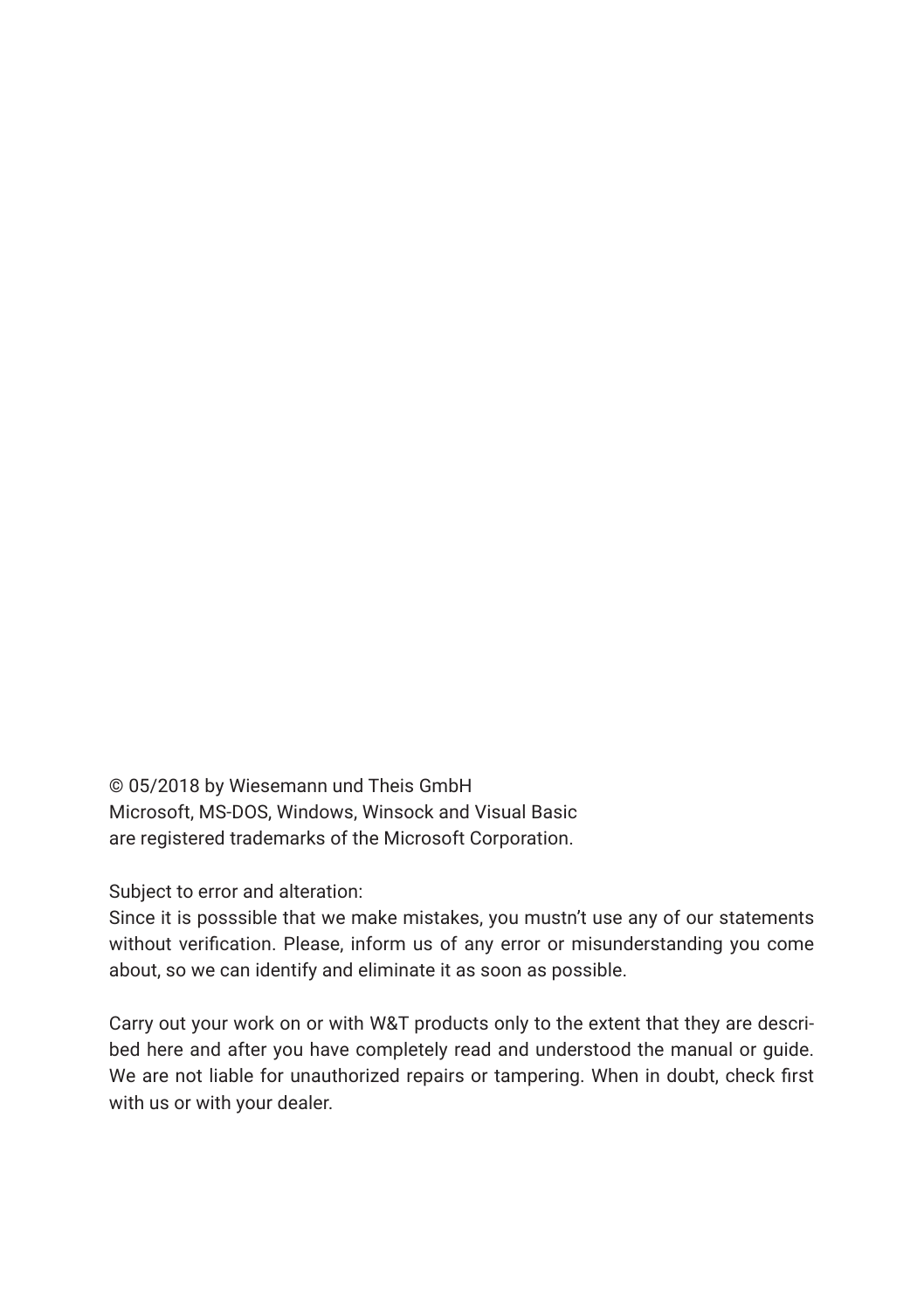# **Content**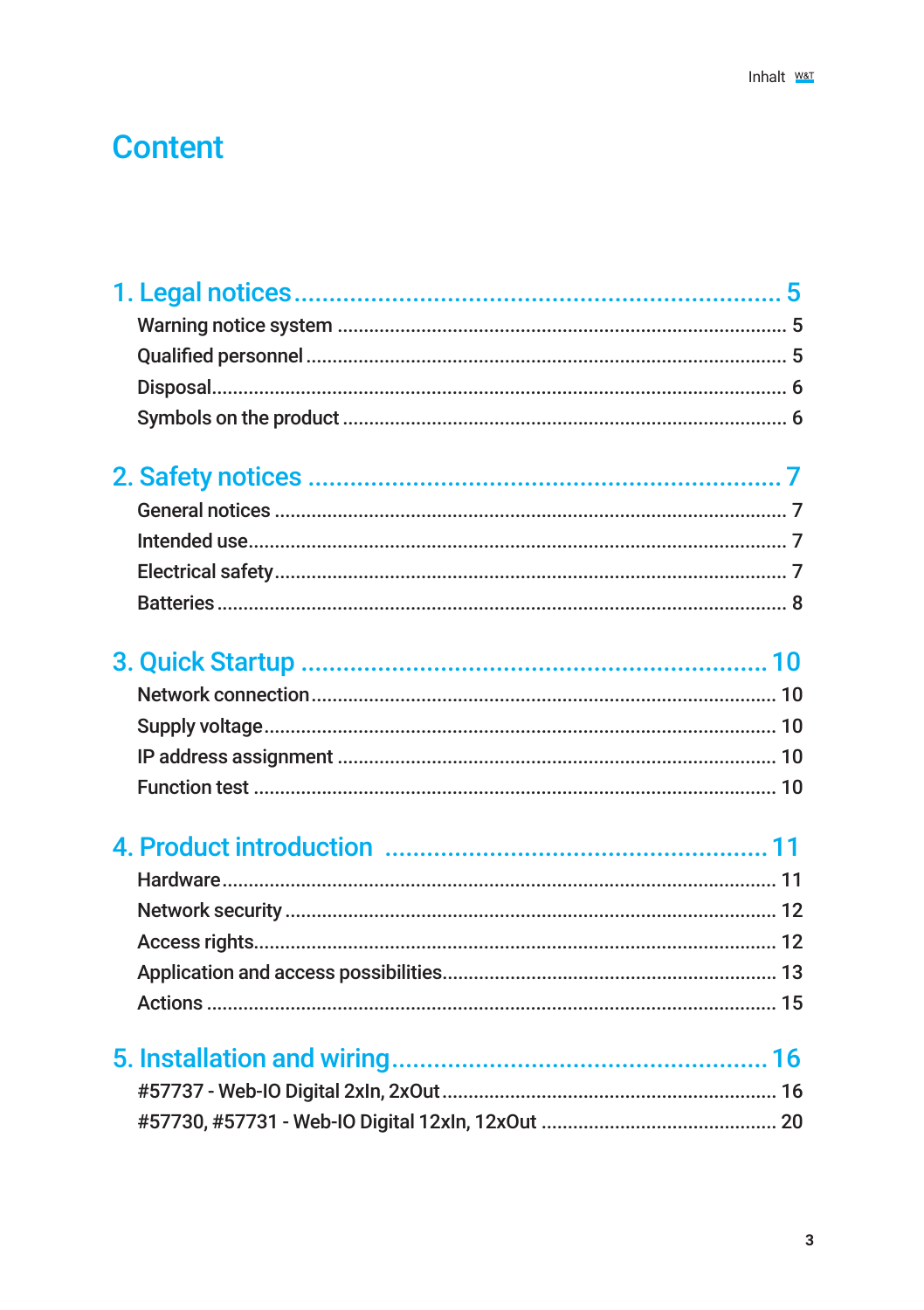| REST <sub>43</sub> |  |
|--------------------|--|
| <b>OPC 47</b>      |  |
|                    |  |
|                    |  |
|                    |  |
|                    |  |
|                    |  |
|                    |  |
|                    |  |
|                    |  |
|                    |  |
|                    |  |
|                    |  |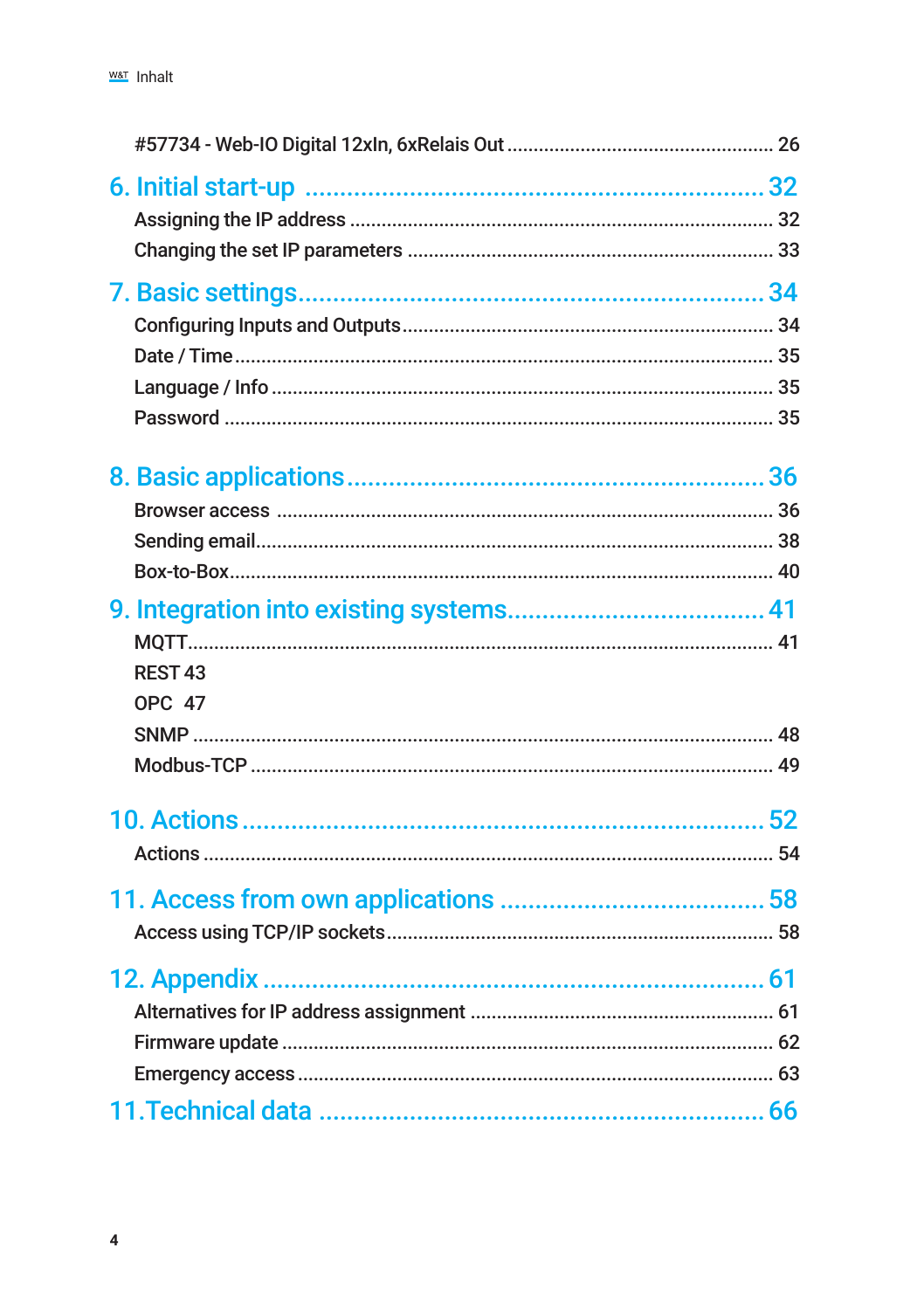# <span id="page-4-0"></span>1. Legal notices

## Warning notice system

This manual contains notices that must be observed for your personal safety as well as to prevent damage to equipment. The notices are emphasized using a warning sign. Depending on the hazard level the warning notices are shown in decreasing severity as follows.

## **ADANGER**

Indicates a hazard which results in death or severe injury if no appropriate preventive actions are taken.

## **AWARNING**

Indicates a hazard which can result in death or severe injury if no appropriate preventive actions are taken.

# **ACAUTION**

Indicates a hazard that can result in slight injury if no appropriate preventive actions are taken.

## **ANOTE**

Indicates a hazard which can result in equipment damage if no appropriate preventive actions are taken.

If more than one hazard level pertains, the highest level of warning is always used. If the warning sign is used in a warning notice to warn of personal injury, the same warning notice may have an additional warning of equipment damage appended.

# Qualified personnel

The product described in this manual may be installed and placed in operation only by personnel who are qualified for the respective task.

The documentation associated with the respective task must be followed, especial-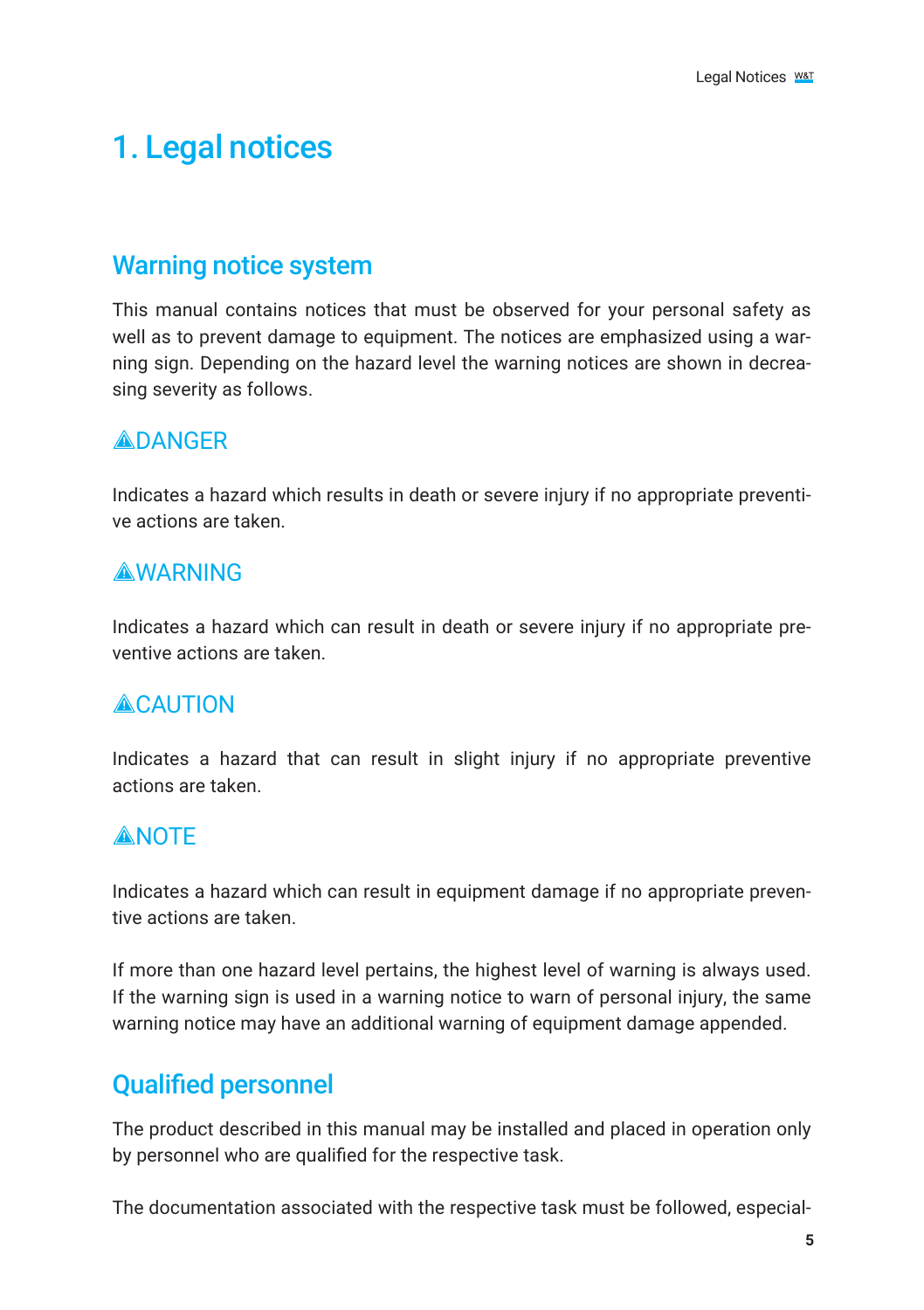<span id="page-5-0"></span>ly the safety and warning notices contained therein.

Qualified personnel are defined as those who are qualified by their training and experience to recognize risks when handling the described products and to avoid possible hazards.

# **Disposal**

Electronic equipment may not be disposed of with normal waste, but rather must be brought to a proper electrical scrap processing facility.

# Symbols on the product

| Symbol | Explanation                                                                                                                                  |
|--------|----------------------------------------------------------------------------------------------------------------------------------------------|
|        | <b>CE Mark</b>                                                                                                                               |
|        | The product conforms to the requirements of<br>the relevant EU Directives.                                                                   |
|        | <b>WEEE Mark</b>                                                                                                                             |
|        | The product may not be disposed of with nor-<br>mal waste, but rather in accordance with local<br>disposal regulations for electrical scrap. |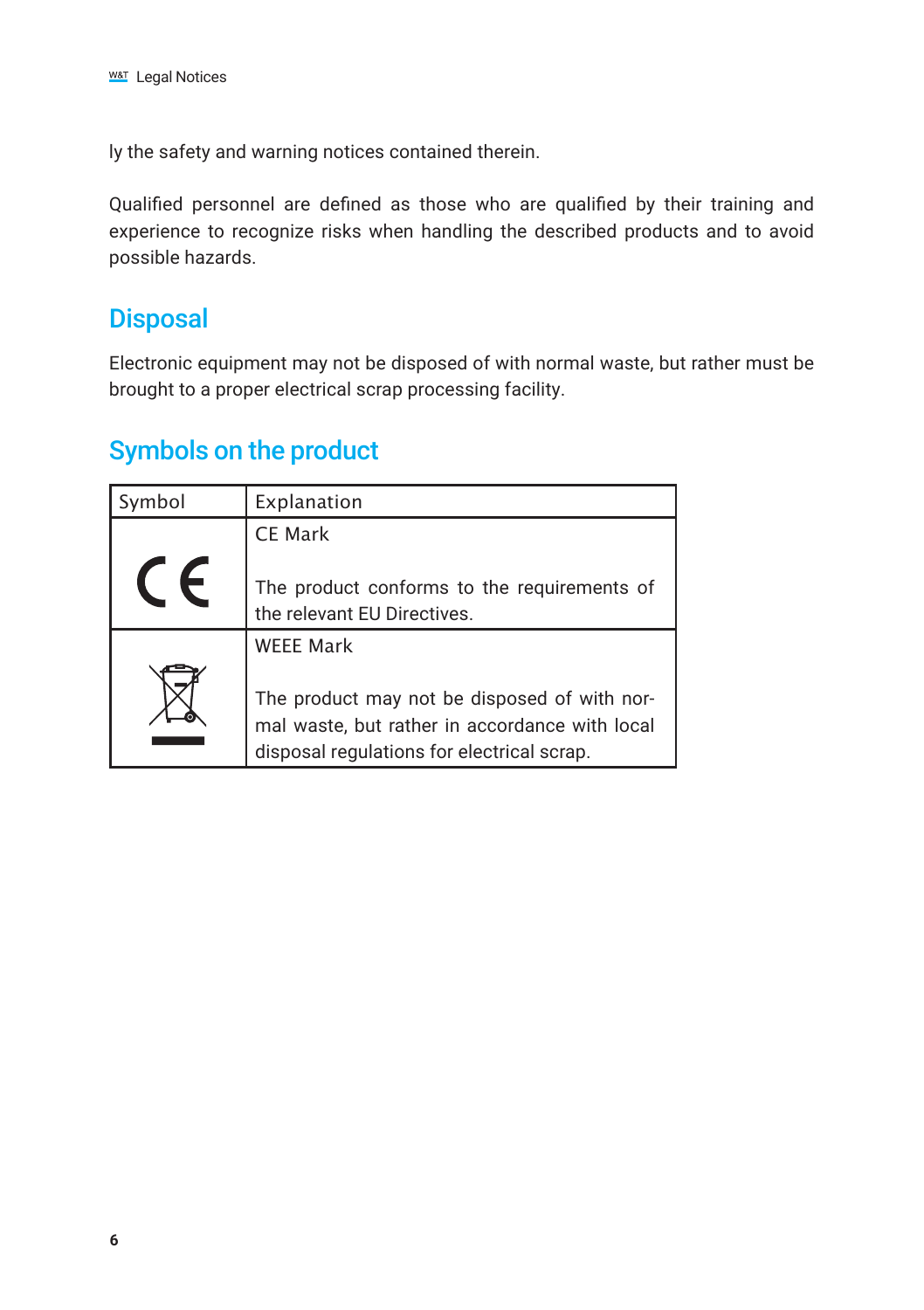# <span id="page-6-0"></span>2. Safety notices

# General notices

This manual is intended for the installer of the Web-IOs described in the manual and must be read and understood before starting work. The devices are to be installed and put in operation only by qualified personnel.

# Intended use

## **ADANGER**

The Digital Web-IOs manufactured by Wiesemann & Theis are network remote switches with integrated web server and digital in- and outputs. They are used as a remote switching and monitoring unit, accessible via TCP/IP-Ethernet using various web and network protocols in accordance with the present manual.

Non-intended use is any other use or any modification to the described devices.

## Electrical safety

## **AWARNING**

Before beginning any kind of work on the Web-IO you must completely disconnect it from power. Be sure that the device cannot be inadvertently turned on again!

The Web-IO may be used only in enclosed and dry rooms.

The device should not be subjected to high ambient temperatures or direct sunlight, and it should be kept away from heat sources. Please observe the limits with respect to maximum ambient temperature.

Ventilation openings must be clear of any obstacles. A distance of 10-15 cm between the Web-IO and nearby heat sources must be maintained.

Input voltage and output currents must not exceed the rated values in the specification.

When installing be sure that no stray wires stick out through the ventilation slit of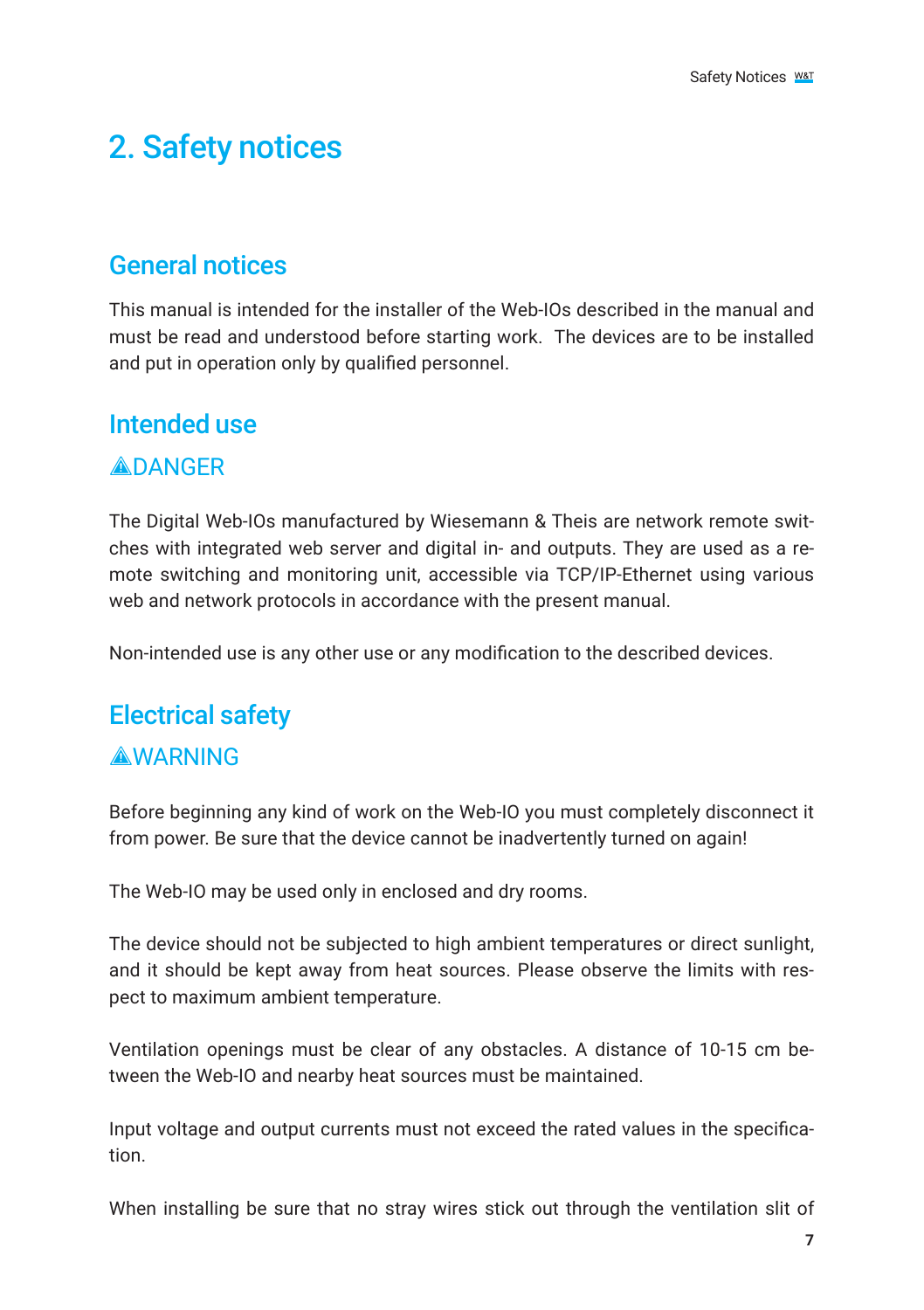<span id="page-7-0"></span>the Web-IO into the housing. Ensure that no individual wires stand off from leads, that the lead is fully contained in the clamp and that the screws are tightly fastened. Fully tighten screws on unused terminals.

The power supply used for the Web-IOs must absolutely ensure safe isolation of the low-voltage side from the supply mains according to EN60950-1 and must have "LPS" designation.

## EMC

## **ANOTE**

Only shielded network cables may be used for connecting the Web-IOs to the network.

In this case the Web-IOs meet the noise immunity limits for industrial applications and the stricter emissions limits for households and small businesses. Therefore there are no EMC-related limitations with respect to the usability of the devices in such environments.

*The complete Declarations of Conformity for the devices described in the manual can be found on the corresponding Internet page at the W&T homepage: http://www.wut. de.*

# **Batteries**

The Web-IO Digital 4.0 contains a 3V lithium-manganese dioxide button battery type CR1632 for backing up the internal clock. This battery has an expected lifetime of 10 years and must be replaced only by a battery of the same type.

When using the Web-IO Digital 4.0 in a network environment with access to a time server, the battery is not essential for correct function of the device and can be removed.

## **A** CAUTION

The battery may be removed or replaced by an electrotechnical specialist, only.

To remove the battery, open the housing as follows: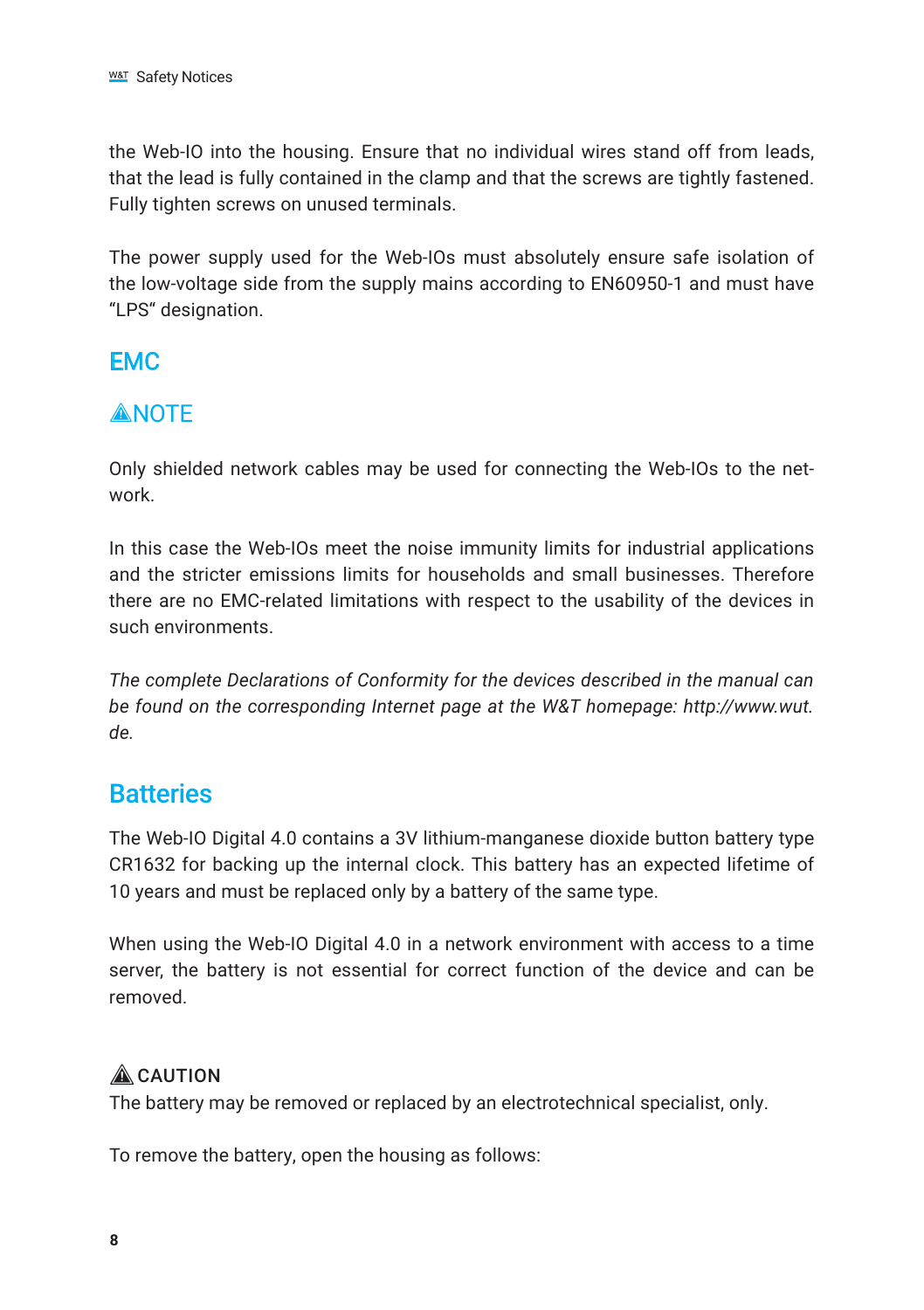### 57730 and 57734

Press a pointed object against the side latch hook of the housing while pulling the base of the housing out of the top shell.

Remove the circuit board stack from the bottom of the housing.

The battery for the clock module is located in a holder on the mainboard.

After removing/replacing the battery, reassemble in reverse order.

## 57737

Remove the green power supply terminal on the bottom of the device. Gently squeeze the body of the case at the front of the narrow sides with your thumb and forefinger. Now pull the housing with the printed circuit board out of the housing.

The battery for the clock module is located in a holder on the mainboard.

After removing/replacing the battery, reassemble in reverse order.

Batteries and rechargeables must not be disposed of with normal waste, recycling of used batteries and rechargeables is required by law. Used batteries may contain harmful substances which can damage the environment or your health if not disposed of properly.

Batteries also contain important raw materials such iron, zinc, manganese or nickel and are recycled.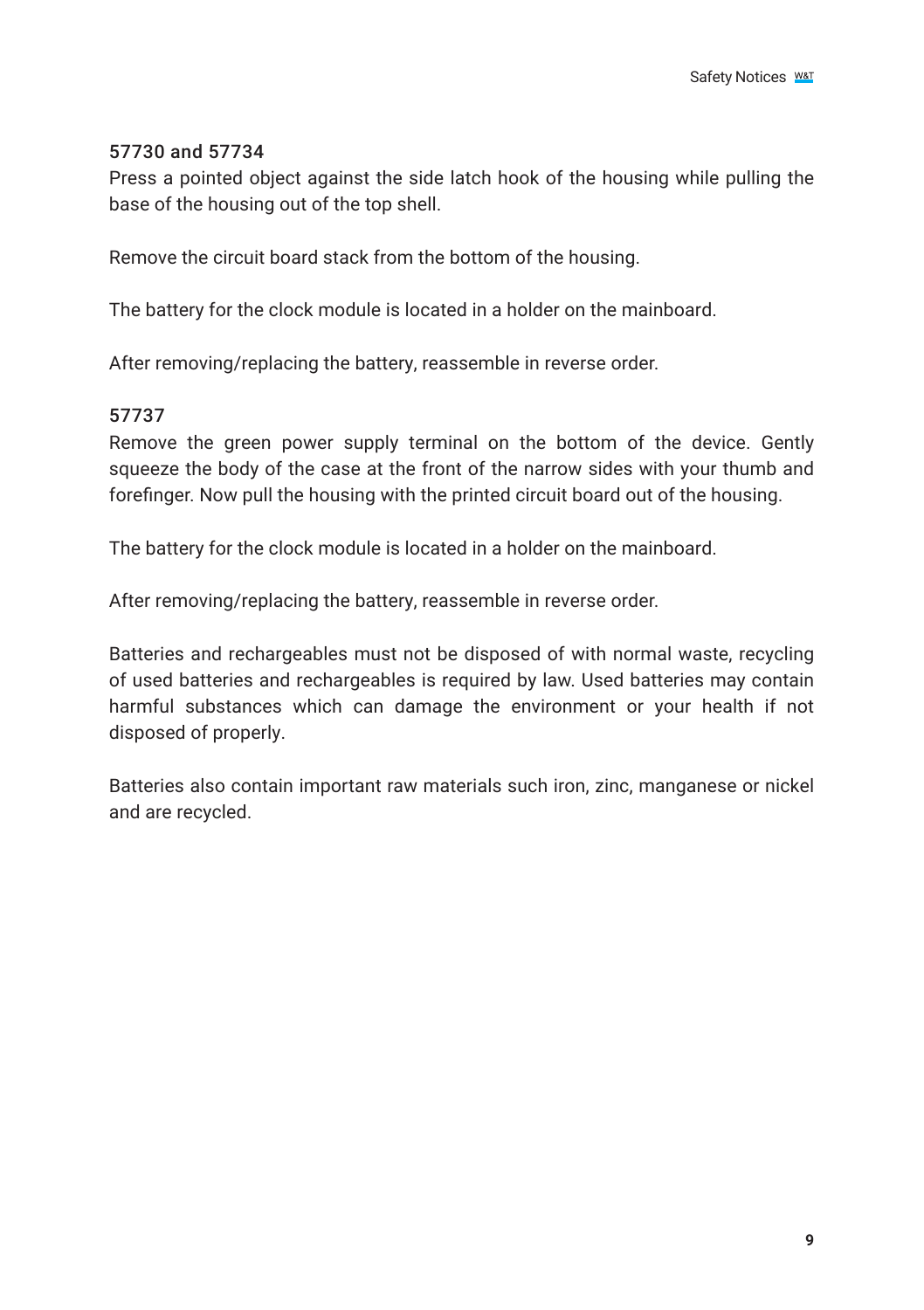# <span id="page-9-0"></span>3. Quick Startup

# Network connection



# Supply voltage

#57737 #57730 und 57734



*For the first test leave the input and outputs unwired.*

# IP address assignment

Install Wutility-Tool (Download: http://wut.de/wutility)

After starting Wutility your Web-IO appears in the device list. If multiple devices are shown, please identify your device by the Mac address, that is printed on a white sticker at the device: "EN = 00c0:3d......" . If there is a DHCP server in your network, you can use the assigned IP address for a first test. Using the IP address icon in WuTility you can assign a free static IP address instead to the Web-IO.

# Function test

Open the Web page of the Web-IO in a web browser using the address *http://<IPaddress of the Web-IO>*.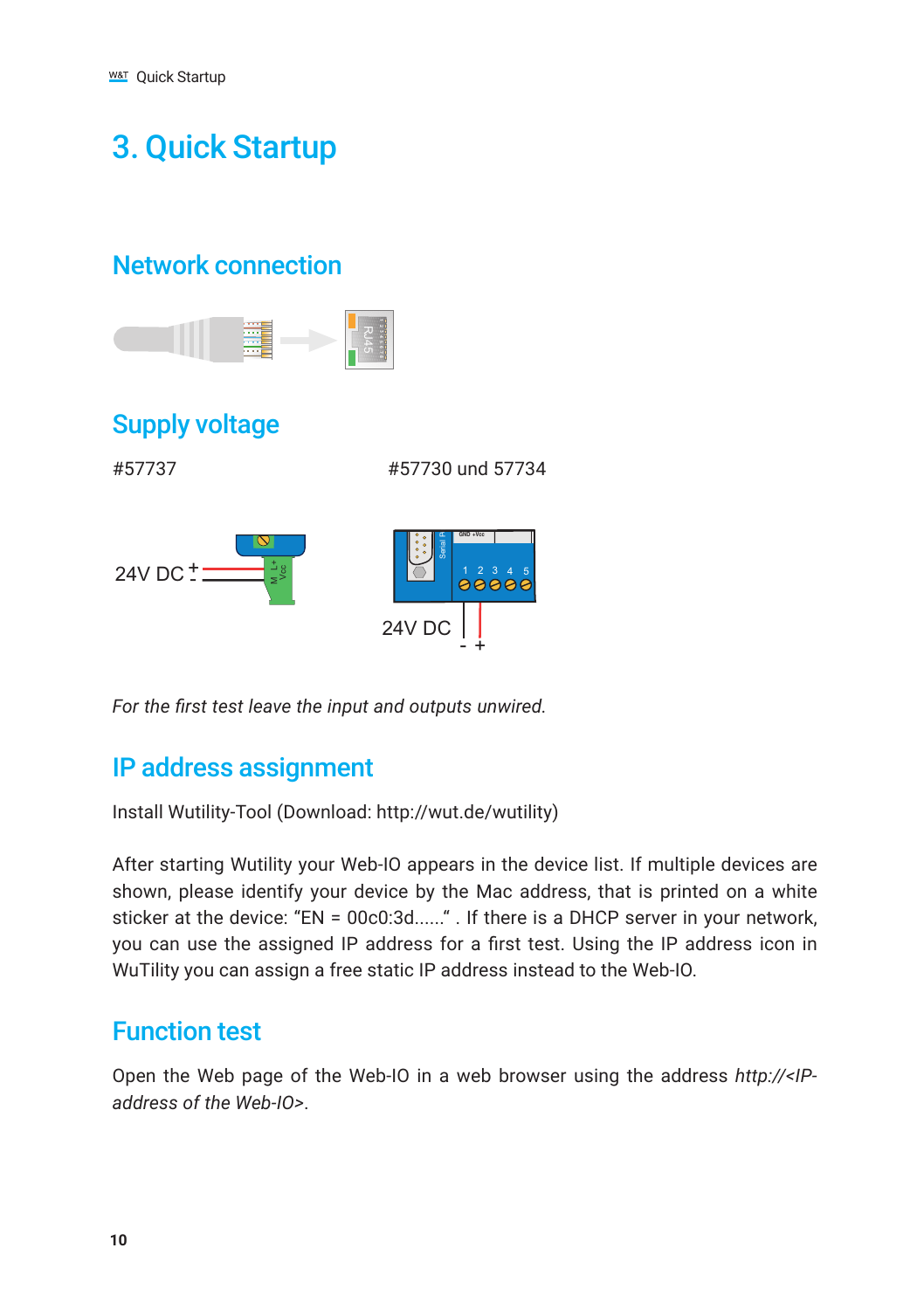# <span id="page-10-0"></span>4. Product introduction

# **Hardware**

The Web-IO devices differ in their mechanical design and hardware configuration:

#57737 - Web-IO 4.0 Digital 2xIn, 2xOut



| Network interface: | RJ45 10/100BaseT / PoE           |
|--------------------|----------------------------------|
| Power:             | Screw terminal 24  48V DC or PoE |
| Inputs:            | 2 inputs -30  +30V DC            |
|                    | Switching threshold +8V (±1V)    |
| Outputs:           | 2 outputs                        |
|                    | min. +6V, max. +30V DC           |
|                    | Current driving max. 500mA       |
|                    | with PoE total max. 125mA        |

## #57730 - Web-IO 4.0 Digital 12xIn, 12xOut



| Network interface: | RJ45 10/100BaseT                   |
|--------------------|------------------------------------|
| Power:             | Screw terminal 12  24V DC          |
| Inputs:            | 12 inputs -30  +30V DC             |
|                    | Switching threshold +8V (±1V)      |
| Outputs:           | 12 outputs                         |
|                    | min. +6V, max. +30V DC             |
|                    | Current driving max. 500mA         |
| Data interface:    | 1 x RS232 (only for IP assignment) |
| Reset button:      | for manual restart                 |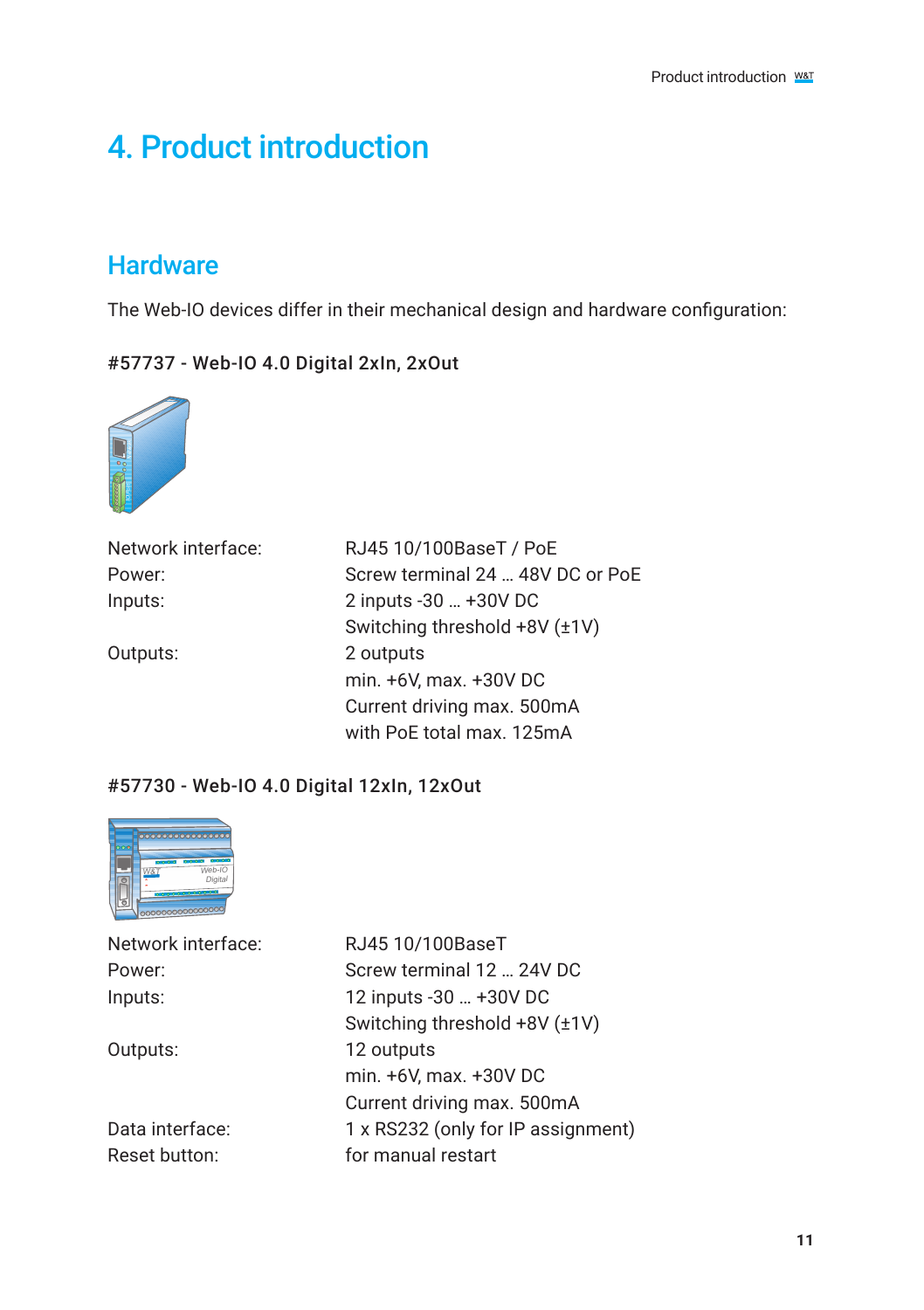### <span id="page-11-0"></span>#57734 - Web-IO 4.0 Digital 12xIn, 6xRelais Out



| Network interface: | RJ45 10/100BaseT                   |
|--------------------|------------------------------------|
| Power:             | Screw terminal 12  24V             |
| Inputs:            | 12 inputs -30  +30V DC             |
|                    | Switching threshold +8V (±1V)      |
| Outputs:           | 6 normally open potential-free     |
|                    | max, 48V AC oder DC                |
|                    | max 5A                             |
| Data interface:    | 1 x RS232 (only for IP assignment) |
| Reset button:      | for manual restart                 |

Device status, error status and status of the input/outputs are indicated in all versions with corresponding LEDs.

# Network security

All available network services are configurable and must first be enabled by the administrator. By default only browser access, inventorying via Wutility, and the port for initializing firmware updates are enabled. DHCP is also enabled.

You can explicitly specify for all communication paths whether the outputs may be accessible.

A list of the currently open TCP and UDP ports can be found in the navigation tree under *Port list.*

# Access rights

The Web-IO is configured and operated by using a web browser. There are three authorization levels for access: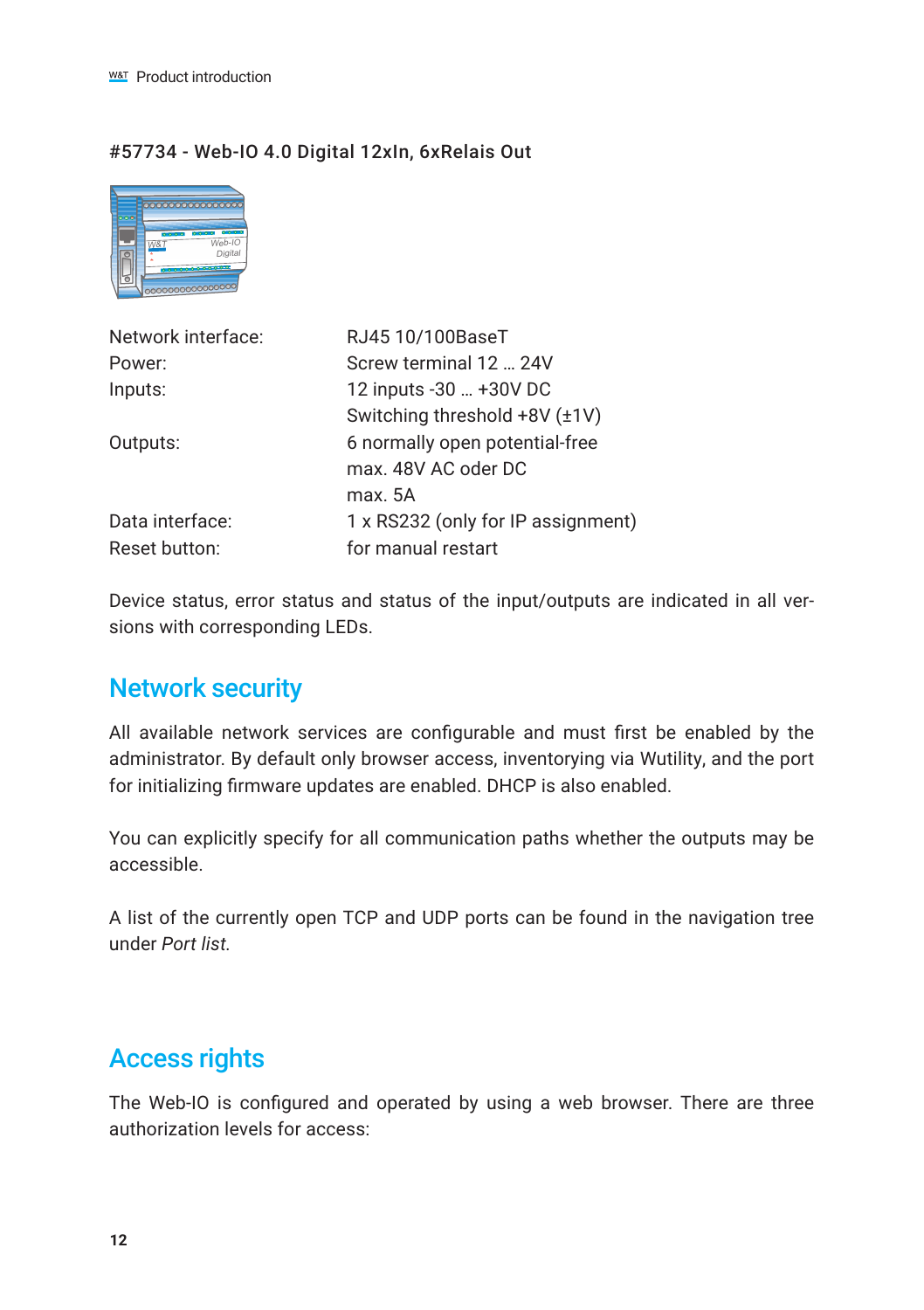### <span id="page-12-0"></span>Guest

The guest has read-access to the status of inputs, counters and outputs without logging in.

### User

A user can switch the outputs after logging in with a password if it is enabled for access via the browser.

#### Administrator

After logging in with a password the administrator has unrestricted configuration and access rights.

*By default no passwords are assigned for the Web-IO. Simply click on the Login button.*

After login the navigation tree on the left side can be used to open the enabled configuration areas. For help and information about the respective configuration possibilities click the *Info* buttons on the right side.

Clicking the *Apply* button makes the settings immediately effective.

*For all other descriptions affecting the configuration, access with administrator login is required.*

# Application and access possibilities

## Browser access

Using password protected access, the status of inputs, counters and outputs can be monitored by browser access. You can also switch the outputs with the required access rights.

It is also possible to upload a web page created entirely according to your own needs to the device.

## Email sending

The Web-IO offers the option of sending email messages depending on IO states or at fixed intervals. The Web-IO also supports authentication procedures prescribed by public providers.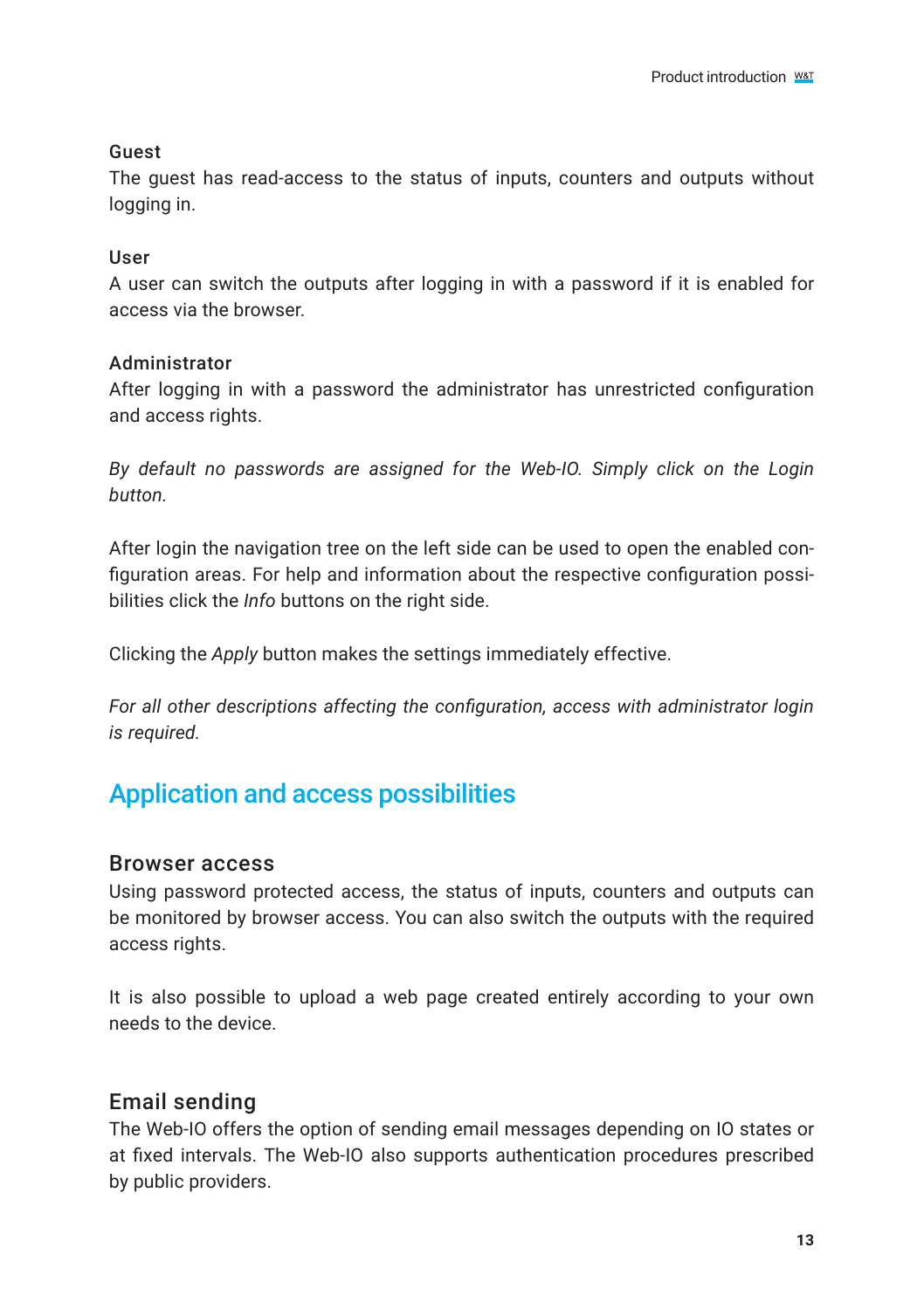### Box-to-Box

Two Web-IOs can be configured so that the outputs of the first Web-IO follow the inputs of the second. This works in both directions when configured accordingly.

### Integration into existing systems

The Web-IO allows communication using several protocols for integration into existing systems:

## **MOTT**

In the context of Industry 4.0 and the "Internet of Things", MQTT is an innovative communication channel.

The Web-IO can determine the status of the IOs via MQTT *Publish* to an MQTT broker and even accept the request to perform a switching action via MQTT *Subscribe*.

## REST

REST (Representational State Transfer) is another web-based protocol that can be used to integrate the Web-IO into the environment of Industry 4.0 and the Internet of Things.

## Web-API - HTTP requests / AJAX

The status of inputs, counters and outputs can be queried using HTTP requests. In addition the outputs can be directly controlled using HTTP requests.

### OPC

Together with the W&T OPC Server the Web-IO can be accessed from any OPC client applications.

### **SNMP**

The status of inputs, counters and outputs as well as the configuration and error status can be obtained via SNMP. For easy integration into SNMP systems, a private MIB is available which can be downloaded directly from the device.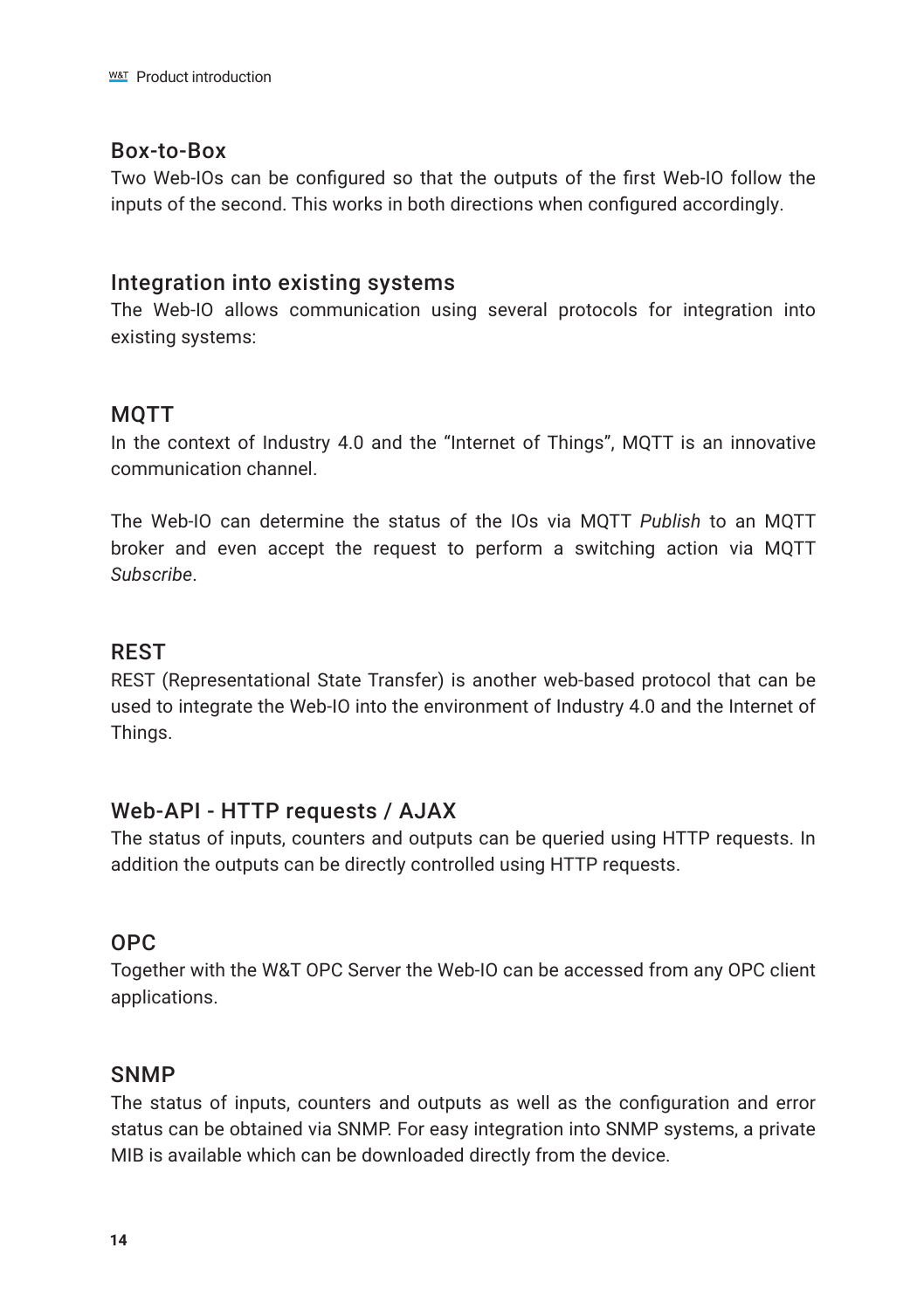## <span id="page-14-0"></span>Modbus-TCP

*With Modbus TCP, the Web IO supports one of the most common industrial protocols. Any Modbus-TCP master can access the IOs by reading and writing the corresponding registers.*

## Individual applications

The Web-IO offers TCP and UDP socket access from your own applications.

In both cases the Web-IO supports addressing using command strings, but also by exchanging binary structures. With the support of HTTP requests your own web applications (e.g. with PHP or JavaScript) can also access the Web-IO.

# Actions

Depending on configurable events at the IOs, the Web-IO can initiate actions such as sending an email message. Other actions include sending syslog messages or SNMP traps, writing to a file via FTP, sending data via TCP or UDP, or switching its own outputs.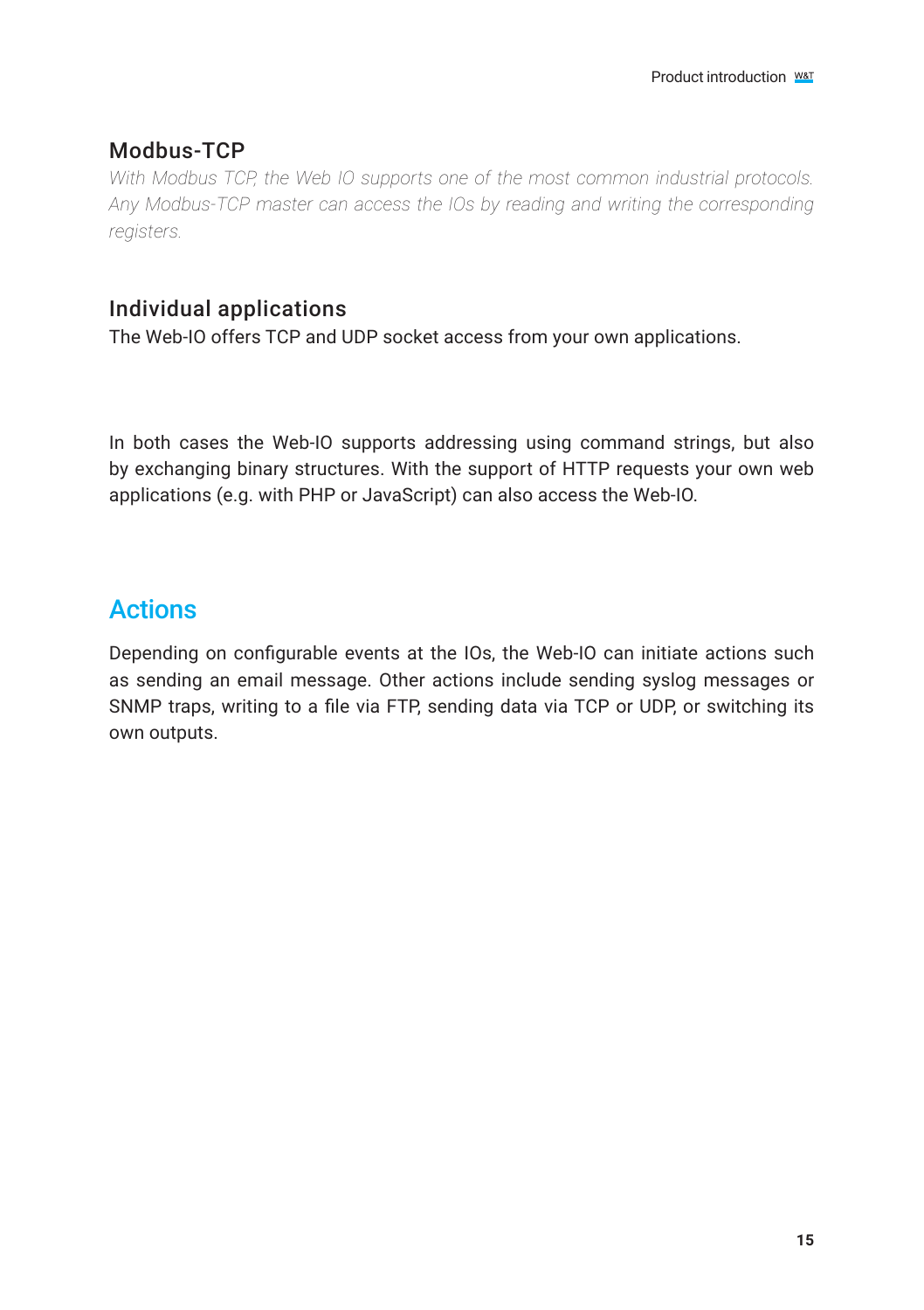# <span id="page-15-0"></span>5. Installation and wiring

The described Web-IOs may be installed and wired by qualified personnel only. The generally applicable state of the art and corresponding prevailing regulations and standards must be observed.

# #57737 - Web-IO Digital 2xIn, 2xOut

#### Installation

The Web-IO Digital 2xIn, 2xOut is intended for installation in a control cabinet. The Web-IO can be mounted on a 35mm top hat rail and has a width of 22 mm.

### Wiring

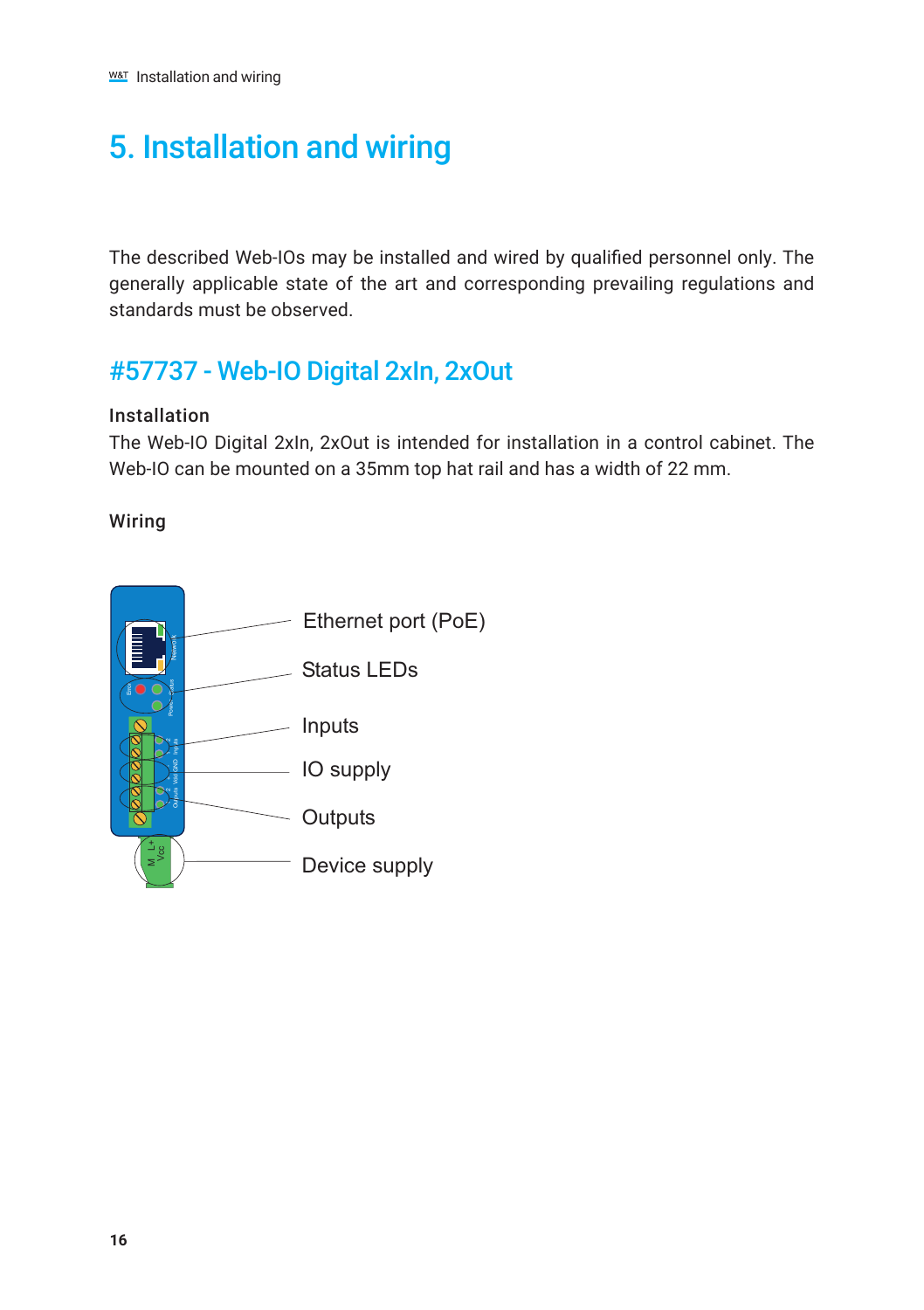Connecting the supply voltage

The Web-IO is powered either by PoE (Power over Ethernet Class 2) or by a DC voltage between 12 and 48V. Power is connected to the green terminal at the bottom side of the device.

*Only potential-free power supplies may be used for externally powering the Web-IO 57737. Their reference ground for the output voltage must not have any direct connection to the protective ground.*

*Simultaneous connection of an external power supply and a PoE infrastructure is not permitted.*



With a typical industrial power supply of 24V, the Web-IO draws approx. 100mA of current.

## Internal auxiliary voltage

After startup, a 24V auxiliary voltage can be output to the terminals *+Vdd* and *-GND* by selecting the menu item *Basic Settings » Inputs/Outputs » Internal I/O supply*.

The auxiliary voltage has a maximum load capacity of 150mA and can be used to drive the inputs through potential-free contacts. If the auxiliary voltage is activated, it is provided in the ON state at the outputs.

With PoE supply, the Web-IO does not require an external power supply if the total current consumption of the devices connected to the outputs does not exceed 150mA.

Under overload or short-circuit conditions the Web-IO turns off the auxiliary voltage and generates an error message in the *Diagnostics* menu area. The *Delete report*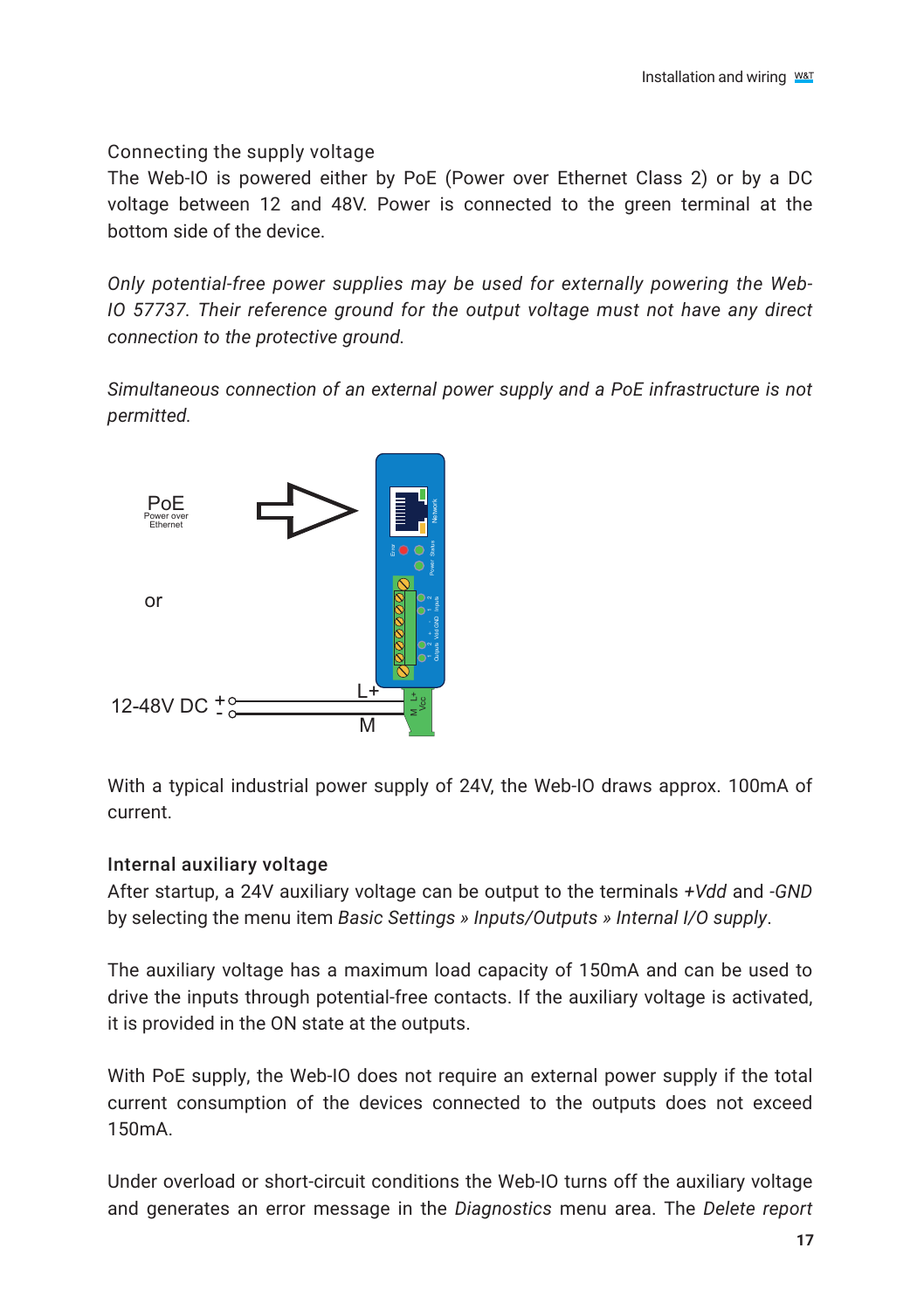button can be used to enable the auxiliary voltage again.

#### Input wiring

The Web-IO inputs are wired to the terminals labeled *Input 0* and *Input1*. The inputs are designed for voltages between -30V and +30V and are galvanically isolated from the internal circuitry by means of optocouplers.



Positive voltages greater than 8V referenced to the *–GND* terminal are recognized as an *ON* signal and indicated as such by the corresponding LED.

If the auxiliary voltage has been enabled using

*Basic settings >> Inputs/Outputs > Internal IO voltage*, it can be tapped on the *+Vdd* terminal for driving the inputs through potential-free contacts.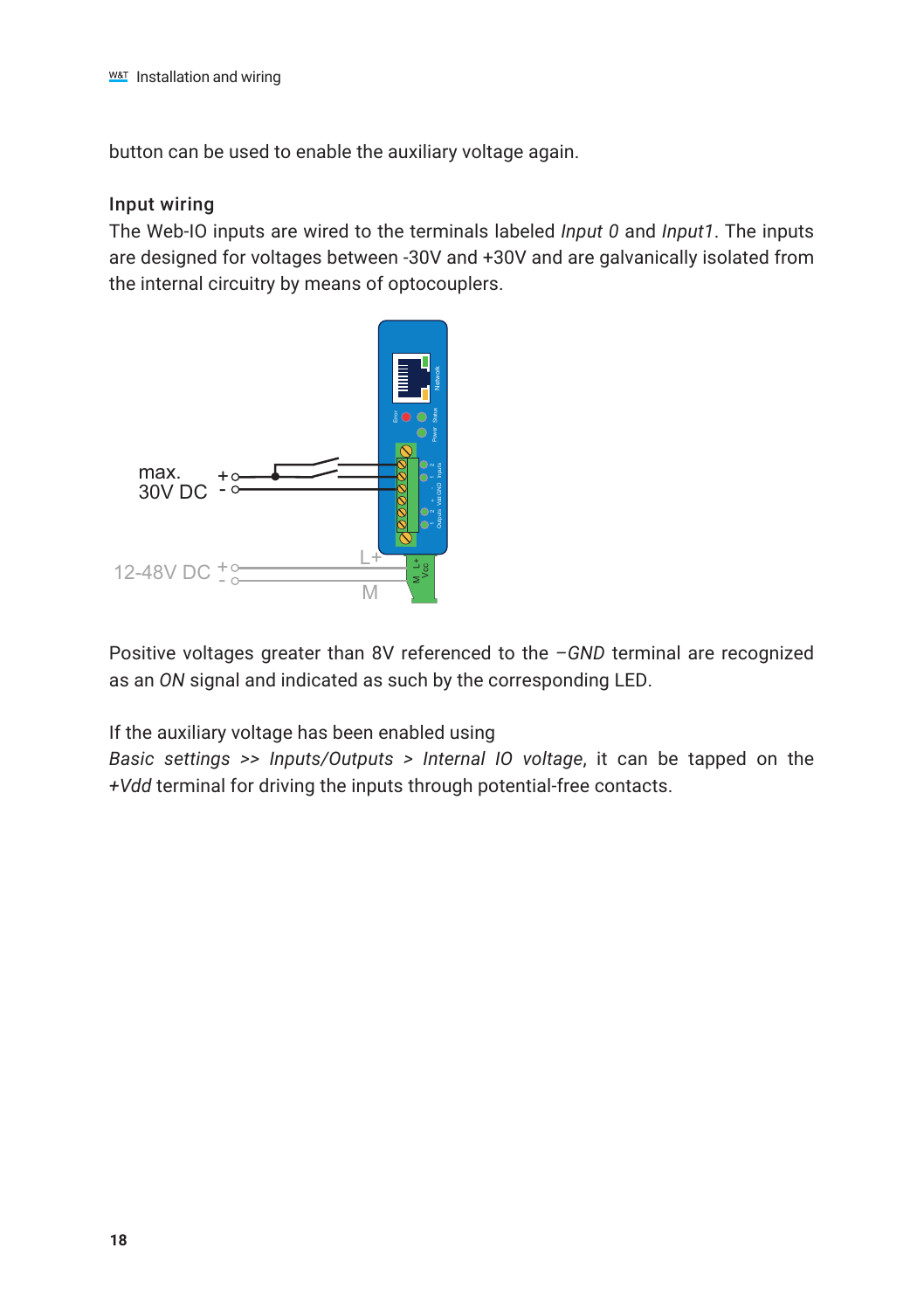Output wiring

The outputs are current driving and have a maximum load capacity of 500mA each. The Vdd voltage which is applied to the terminals *+Vdd* and *-GND* is switched. When the auxiliary voltage is activated, it is switched out via the outputs. In this case the max. load is reduced to 150mA for both outputs.



#### Network connection

A shielded standard ethernet patch cable (min. CAT5) with RJ45 plugs can be used for the network connection.



With PoE-enabled (Power over Ethernet) infrastructure, the Web-IO can be powered via the network connection.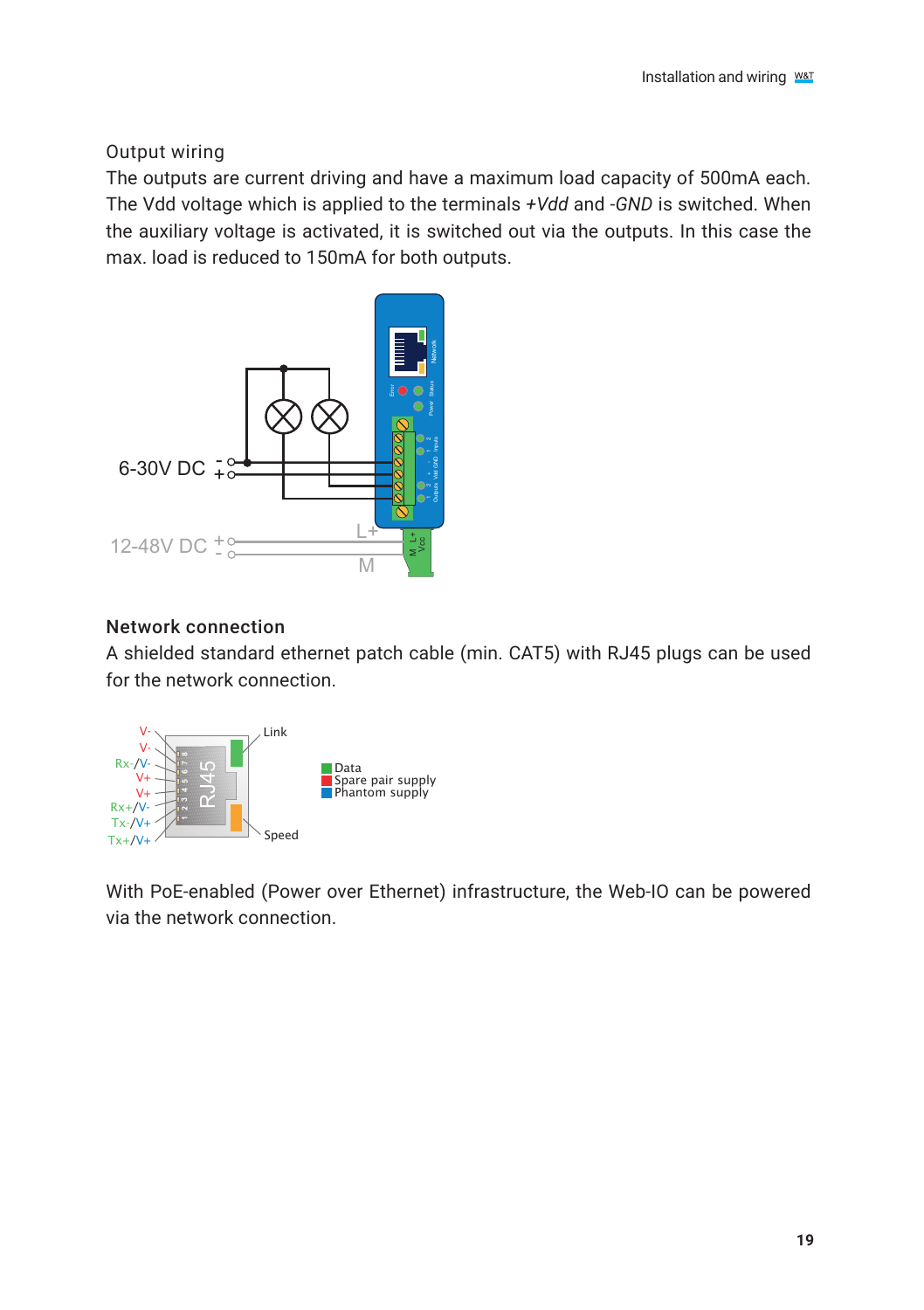# <span id="page-19-0"></span>#57730, #57731 - Web-IO Digital 12xIn, 12xOut

### Installation

The Web-IO Digital 12xIn, 12xOut is intended for installation in a control cabinet. The Web-IO can be mounted on a 35mm top hat rail and has a width of 107 mm.

## Wiring

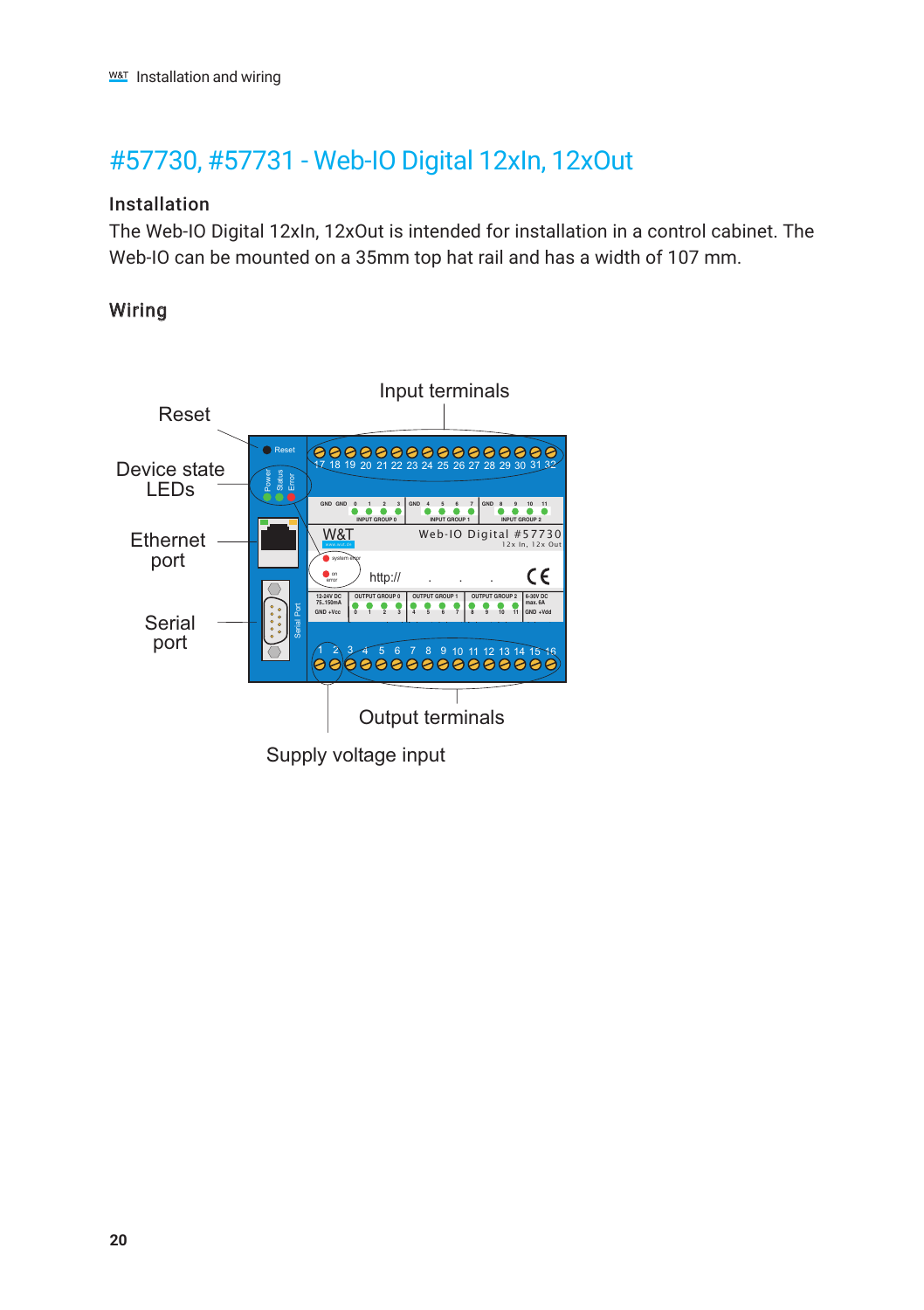Connecting the supply voltage

The Web-IO is powered at terminals 1 (*-GND*) and 2 (*+Vcc*) with a DC voltage between 12 and 24V.



With a typical industrial power supply of 24V, the Web-IO draws approx. 100mA of current.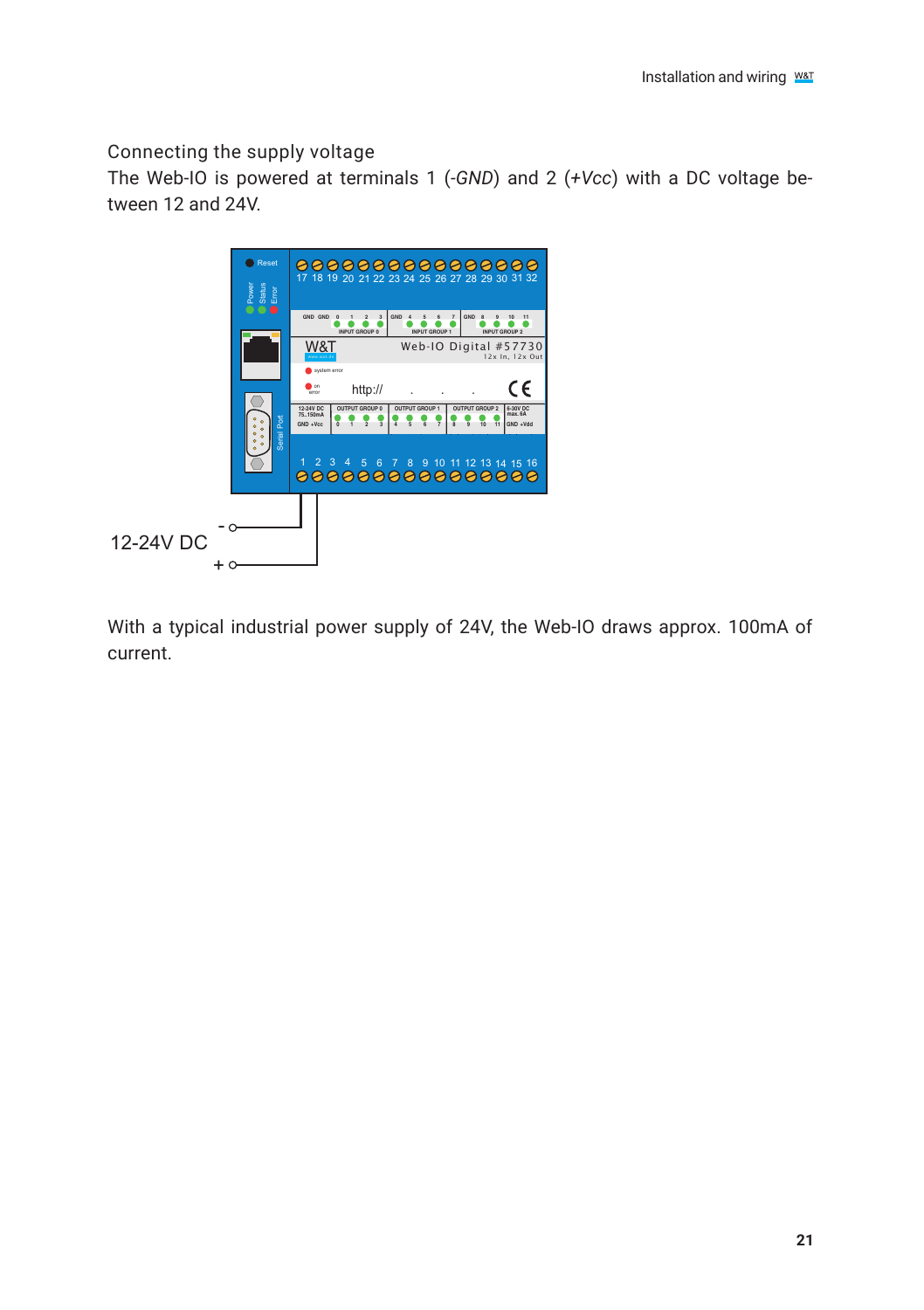Input wiring

The 12 inputs on the web-IO are divided into 3 groups of 4 inputs each. Each of the groups has its own reference ground (GND). The groups are galvanically isolated from each other and from the internal circuitry of the Web-IO.



*The galvanic isolation of the input groups allows the operation with different potentials. For example: Group 1 is connected to 18V and Group 2 to 24V.* 

The inputs are configured for voltages between -30V and +30V.

Positive voltages greater than 8V referenced to the *–GND* terminal are recognized as an *ON* signal and indicated as such by the corresponding LED.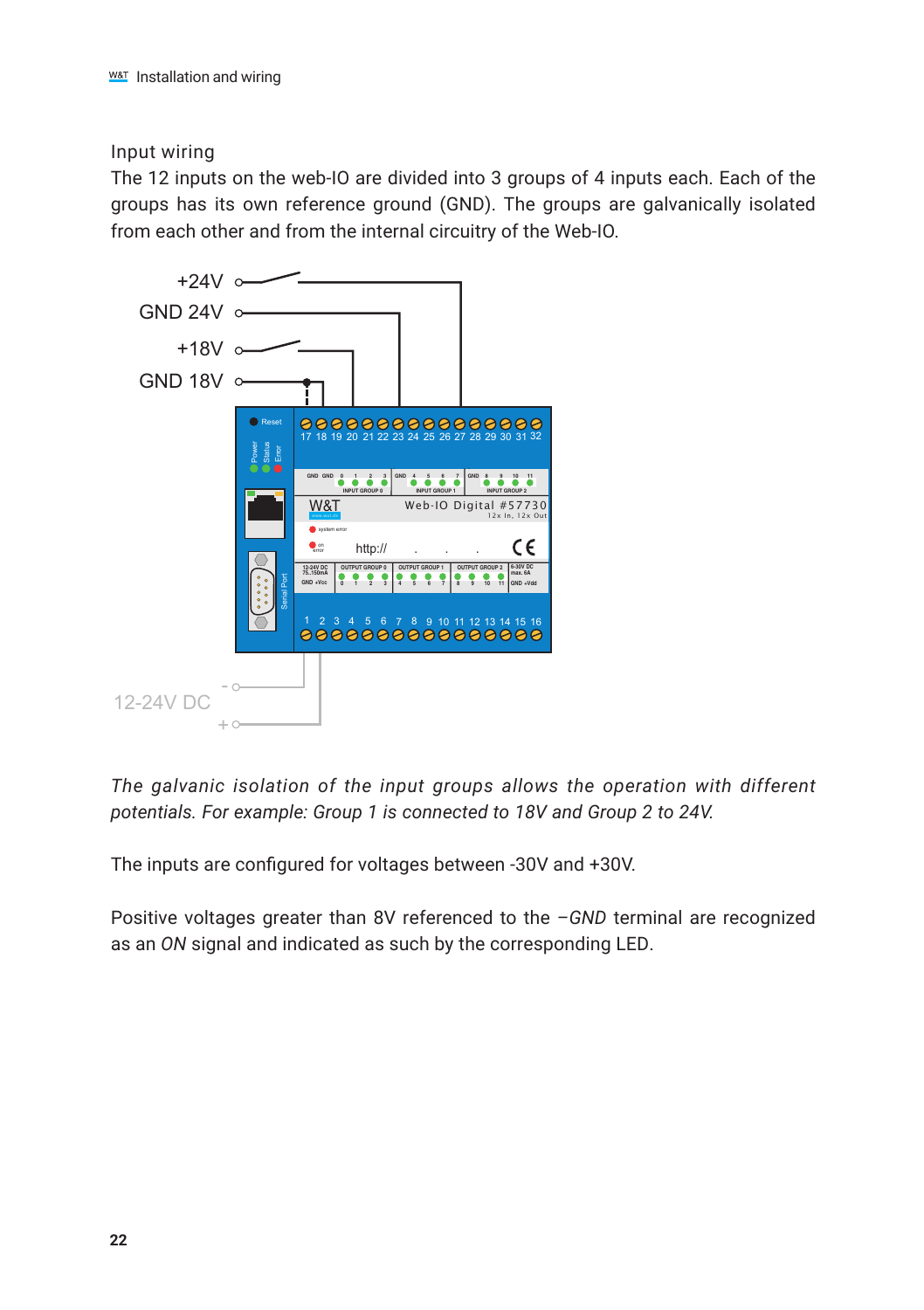Output wiring

The outputs are current driving and have a maximum load capacity of 500mA each. The voltage Vdd, which is applied to terminals 15 (*-GND*) and 16 (*+Vdd*), is switched. The device supply Vcc and the output supply Vdd can be supplied from the same source if the same voltages (e.g. 24V) are used.



## Terminal assignment

| Terminal | Function                    |
|----------|-----------------------------|
| 1        | - GND / Device power supply |
| 2        | + Vcc / Device power supply |
| 3        | Output 0                    |
| 4        | Output 1                    |
| 5        | Output 2                    |
| 6        | Output 3                    |
| 7        | Output 4                    |
| 8        | Output 5                    |
| 9        | Output 6                    |
| 10       | Output 7                    |
| 11       | Output 8                    |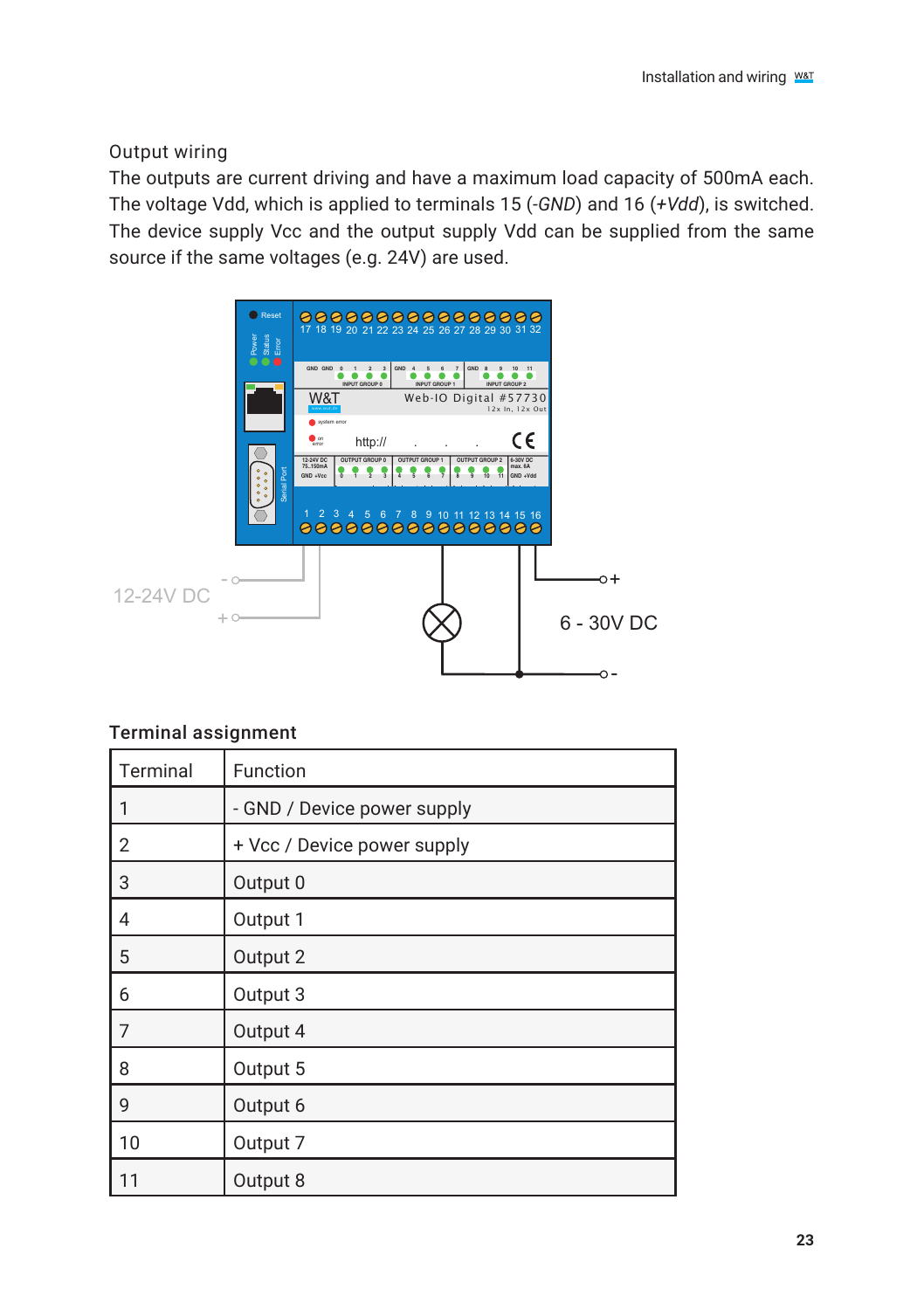| Terminal | Function                    |
|----------|-----------------------------|
| 12       | Output 9                    |
| 13       | Output 10                   |
| 14       | Output 11                   |
| 15       | - GND / Output power supply |
| 16       | + Vdd / Output power supply |
| 17       | - GND / Input group 1       |
| 18       | - GND / Input group 1       |
| 19       | Input 0 / Input group 1     |
| 20       | Input 1 / Input group 1     |
| 21       | Input 2 / Input group 1     |
| 22       | Input 3 / Input group 1     |
| 23       | - GND / Input group 2       |
| 24       | Input 4 / Input group 2     |
| 25       | Input 5 / Input group 2     |
| 26       | Input 6 / Input group 2     |
| 27       | Input 7 / Input group 2     |
| 28       | - GND / Input group 3       |
| 29       | Input 8 / Input group 3     |
| 30       | Input 9 / Input group 3     |
| 31       | Input 10 / Input group 3    |
| 32       | Input 11 / Input group 3    |

## Network connection

A shielded standard ethernet patch cable (min. CAT5) with RJ45 plugs can be used for the network connection.

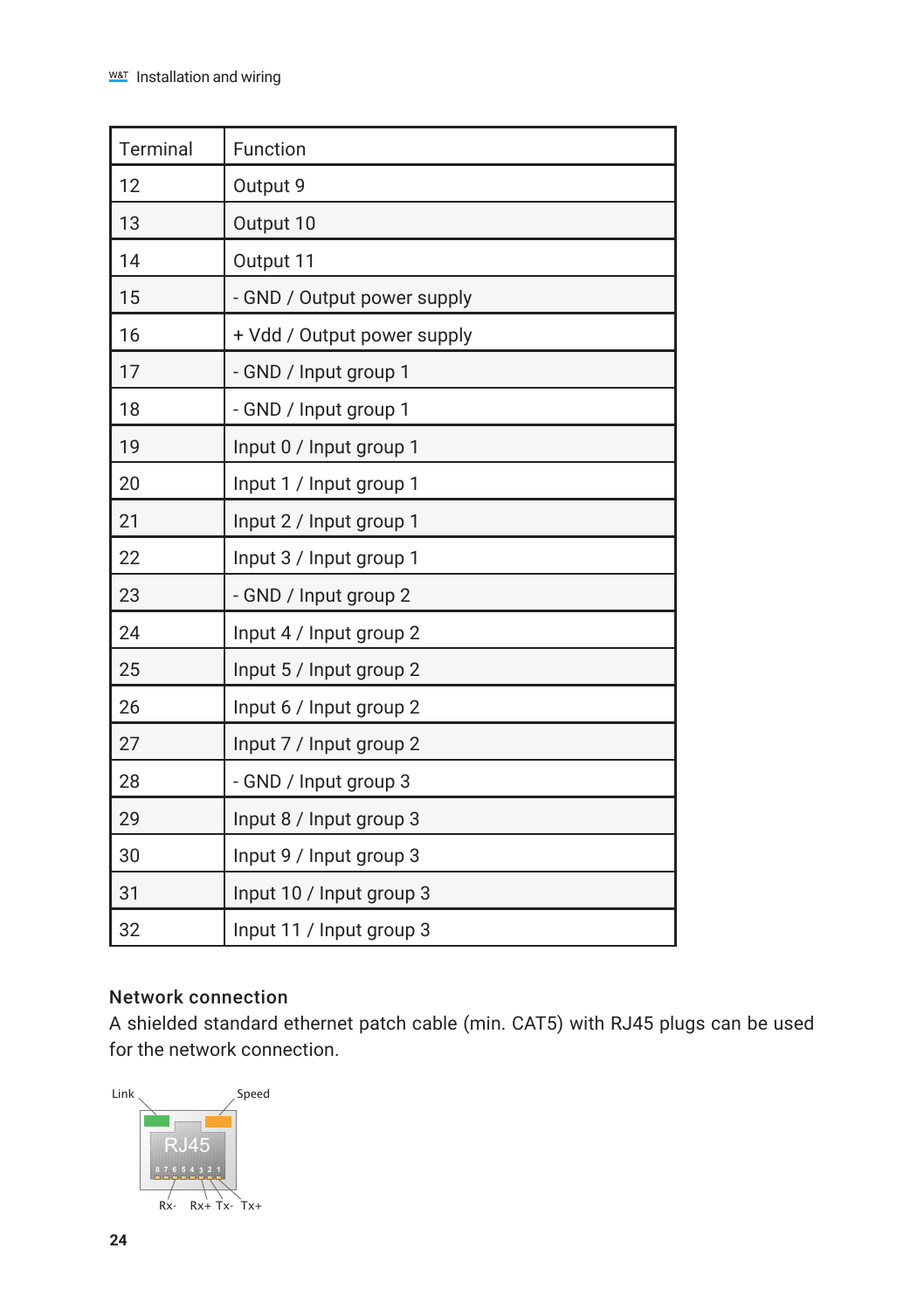| Pin            | <b>Function</b> | Signal     | Pin | <b>Function</b> | Signal     |
|----------------|-----------------|------------|-----|-----------------|------------|
|                | Input           | <b>DCD</b> | 6   | Eingang         | <b>DSR</b> |
| $\overline{2}$ | Input           | <b>RXD</b> |     | Output          | <b>RTS</b> |
| 3              | Output          | <b>TXD</b> | 8   | Input           | <b>CTS</b> |
| 4              | Output          | <b>DTR</b> | g   | Input           |            |
| 5              | --              | <b>GND</b> |     |                 |            |

#### Serial port

The serial interface has a DTE assignment with the following pinout:

On the Model 57730, the serial interface is used exclusively for configuration and emergency access (see Appendix).

With model #57731 the serial interface is additionally equipped with Com-Server functions (the separate manual for the Com-Server functions can be downloaded in the same area as this manual at WuT.de)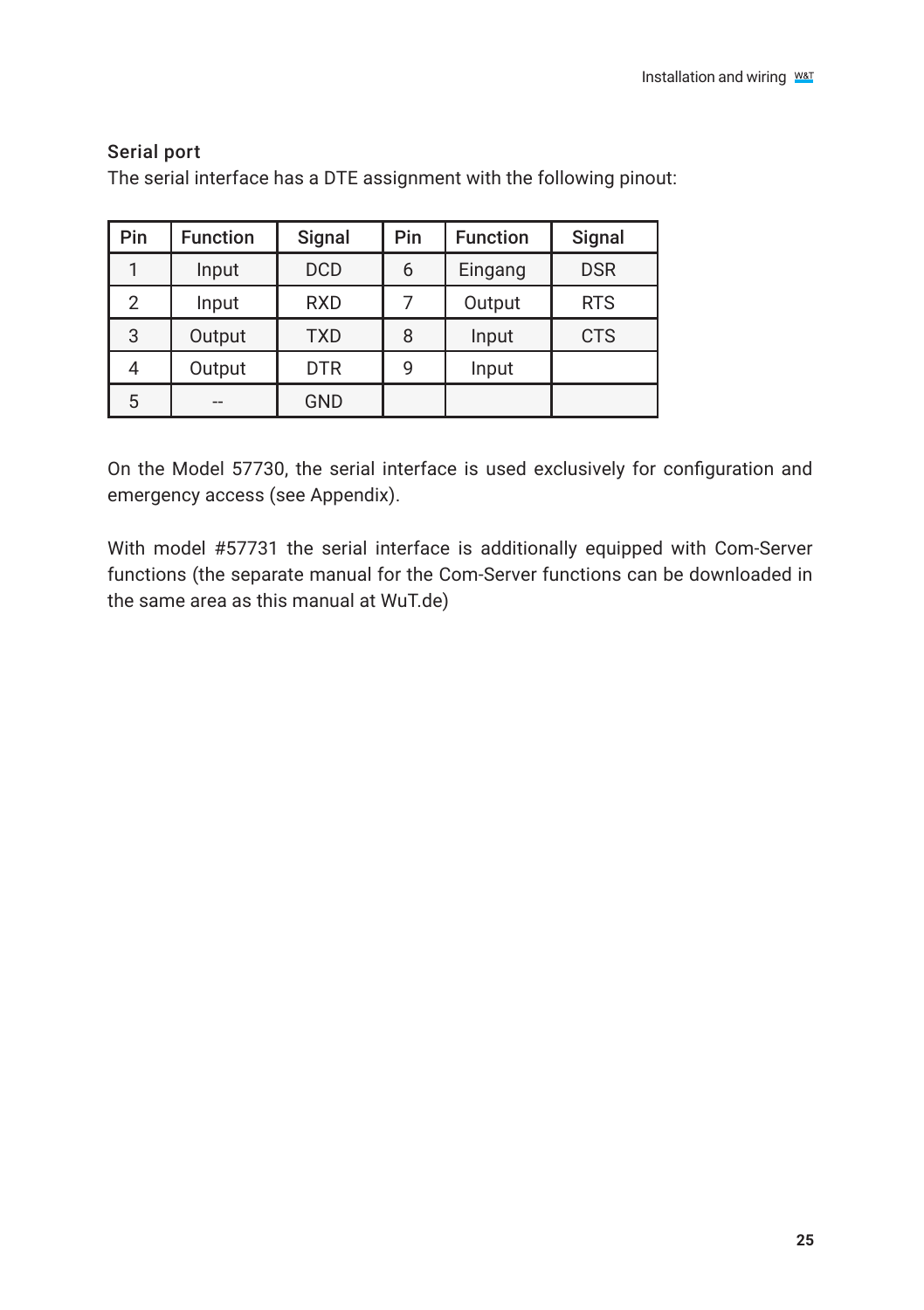# <span id="page-25-0"></span>#57734 - Web-IO Digital 12xIn, 6xRelais Out

### Installation

The Web-IO Digital 12xIn, 6xRelais Out is intended for installation in a control cabinet. The Web-IO can be mounted on a 35mm top hat rail and has a width of 107 mm.

### Wiring

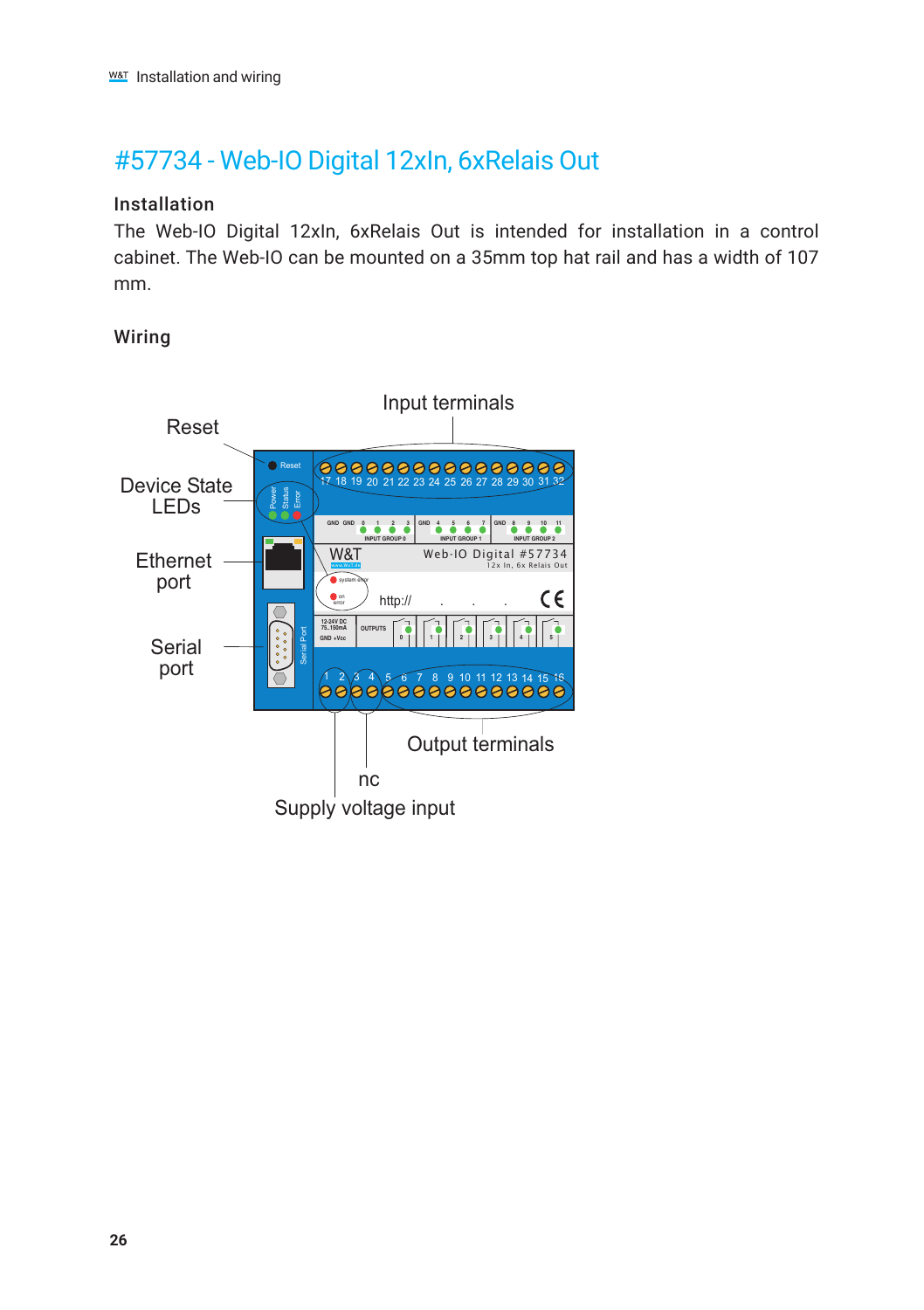Connecting the supply voltage

The Web-IO is powered at terminals 1 (*-GND*) and 2 (*+Vcc*) with a DC voltage between 12 and 24V.



With a typical industrial power supply of 24V, the Web-IO draws approx. 100mA of current.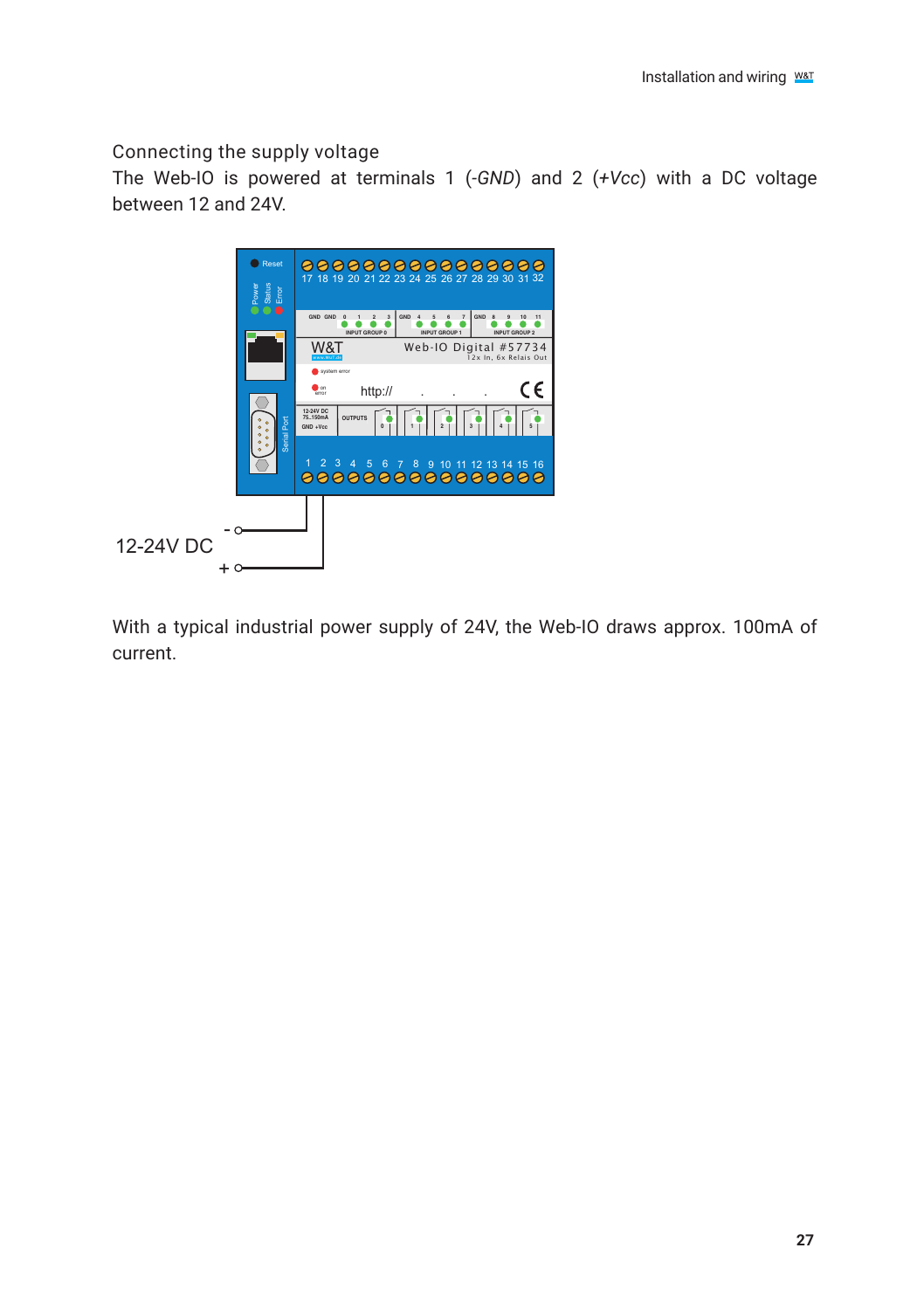Input wiring

The 12 inputs on the web-IO are divided into 3 groups of 4 inputs each. Each of the groups has its own reference ground (GND). The groups are galvanically isolated from each other and from the internal circuitry of the Web-IO.



*The galvanic isolation of the input groups allows the operation with different potentials. For example: Group 1 is connected to 18V and Group 2 to 24V.* 

The inputs are configured for voltages between -30V and +30V.

Positive voltages greater than 8V referenced to the *–GND* terminal are recognized as an *ON* signal and indicated as such by the corresponding LED.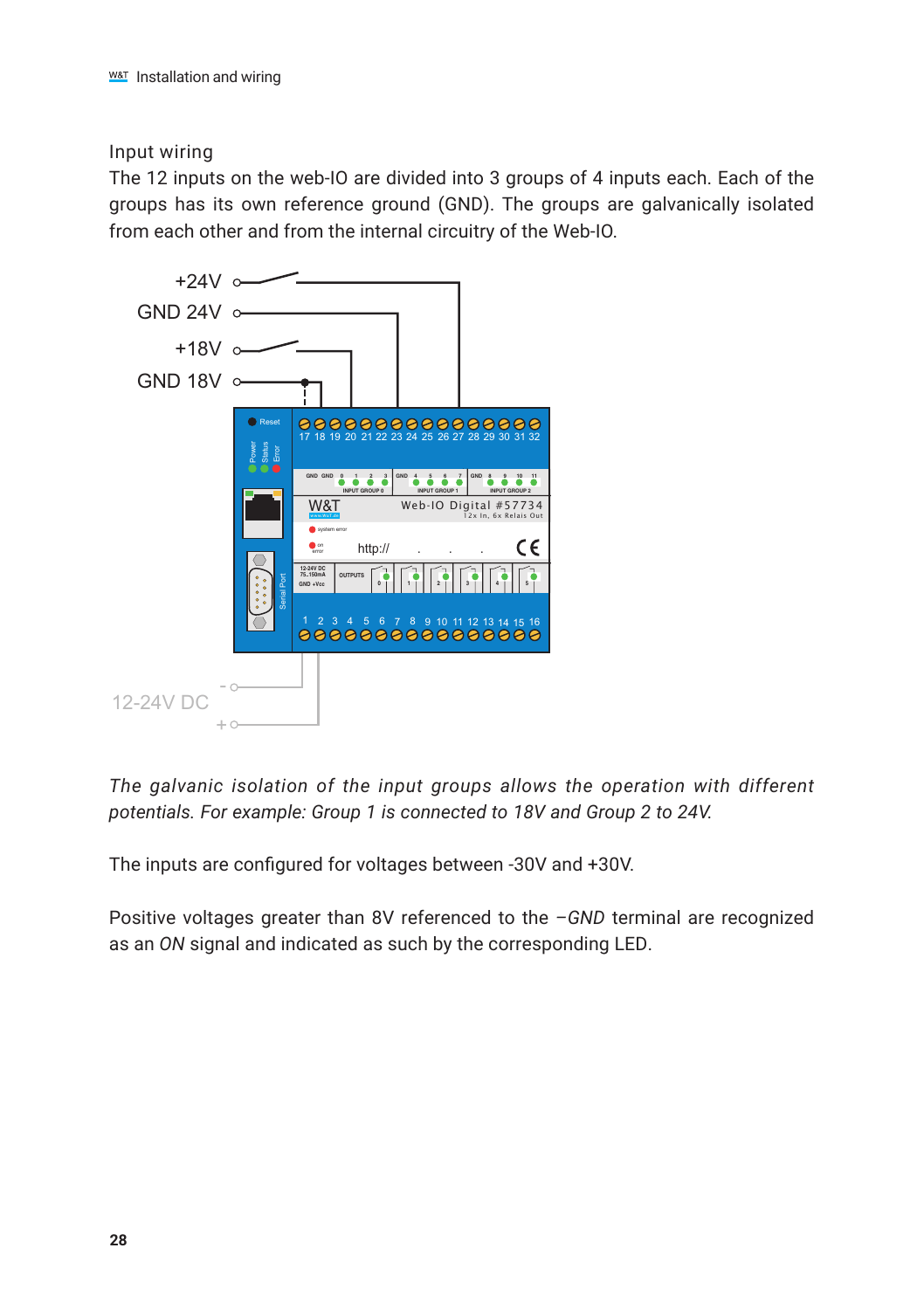Output wiring

The outputs are designed as potential-free contacts (NO contacts) and each of them is connected to the outside via two terminals. A maximum of 5A can be switched at 30V DC or 48V AC.

*The contacts are not designed for switching mains voltage!*



#### Terminal assignment

| Terminal       | Function                    |
|----------------|-----------------------------|
| 1              | - GND / Device power supply |
| $\overline{2}$ | + Vcc / Device power supply |
| 3              | nc                          |
| 4              | nc                          |
| 5              | Output 0                    |
| 6              | Output 0                    |
| 7              | Output 1                    |
| 8              | Output 1                    |
| 9              | Output 2                    |
| 10             | Output 2                    |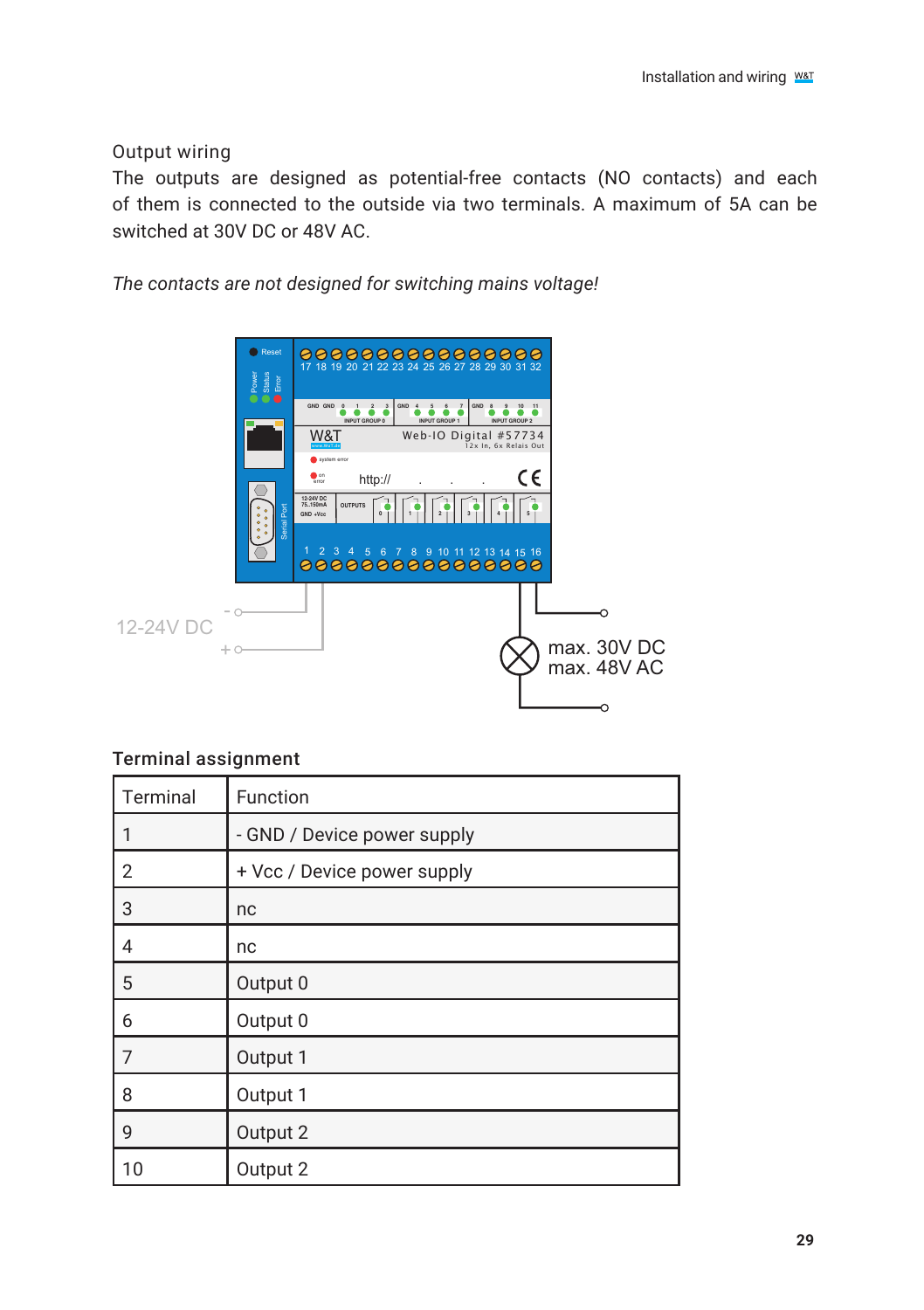| Terminal | Function                 |
|----------|--------------------------|
| 11       | Output 3                 |
| 12       | Output 3                 |
| 13       | Output 4                 |
| 14       | Output 4                 |
| 15       | Output 5                 |
| 16       | Output 5                 |
| 17       | - GND / Input group 1    |
| 18       | - GND / Input group 1    |
| 19       | Input 0 / Input group 1  |
| 20       | Input 1 / Input group 1  |
| 21       | Input 2 / Input group 1  |
| 22       | Input 3 / Input group 1  |
| 23       | - GND / Input group 2    |
| 24       | Input 4 / Input group 2  |
| 25       | Input 5 / Input group 2  |
| 26       | Input 6 / Input group 2  |
| 27       | Input 7 / Input group 2  |
| 28       | - GND / Input group 3    |
| 29       | Input 8 / Input group 3  |
| 30       | Input 9 / Input group 3  |
| 31       | Input 10 / Input group 3 |
| 32       | Input 11 / Input group 3 |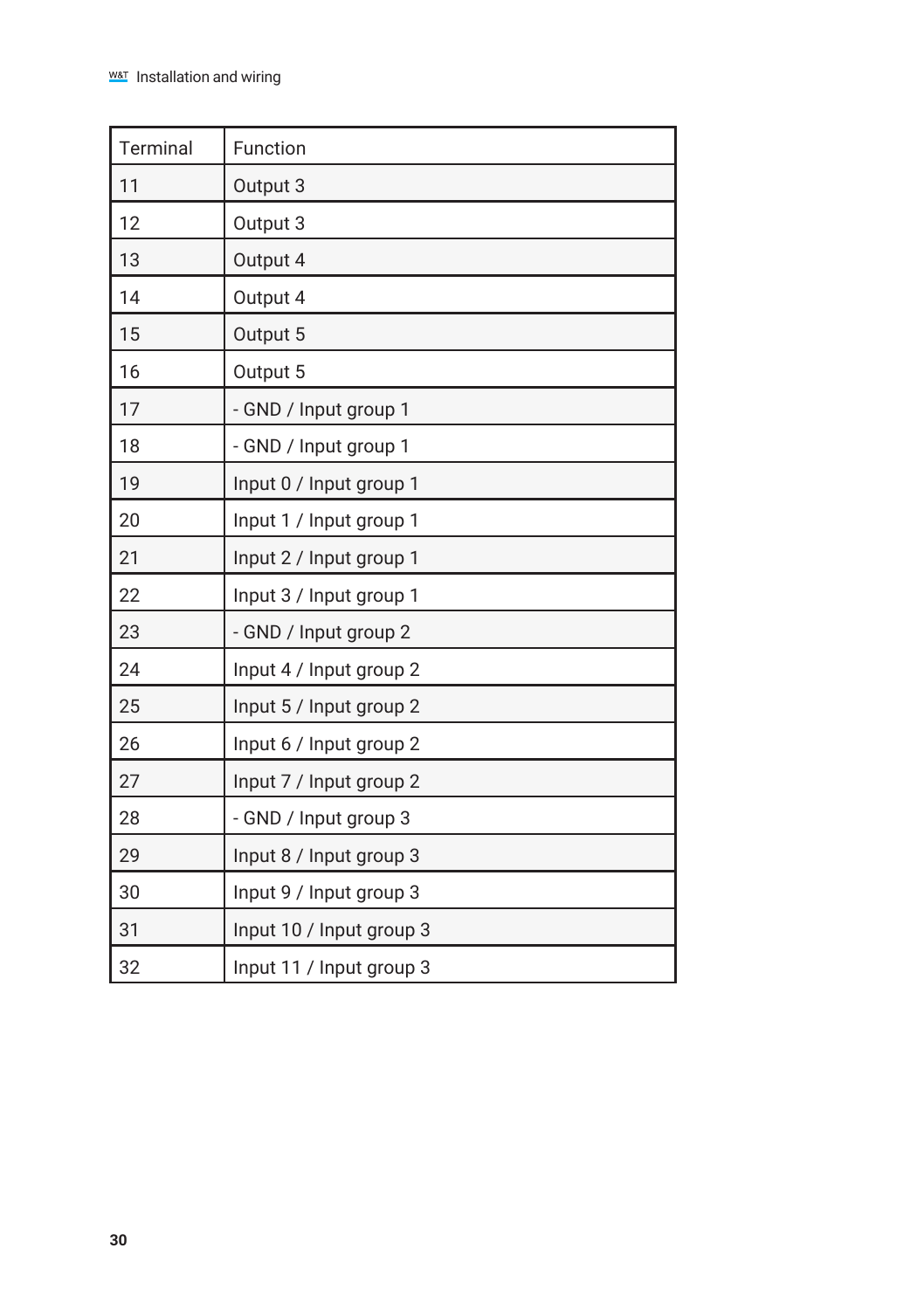## Network connection

A shielded standard ethernet patch cable (min. CAT5) with RJ45 plugs can be used for the network connection.

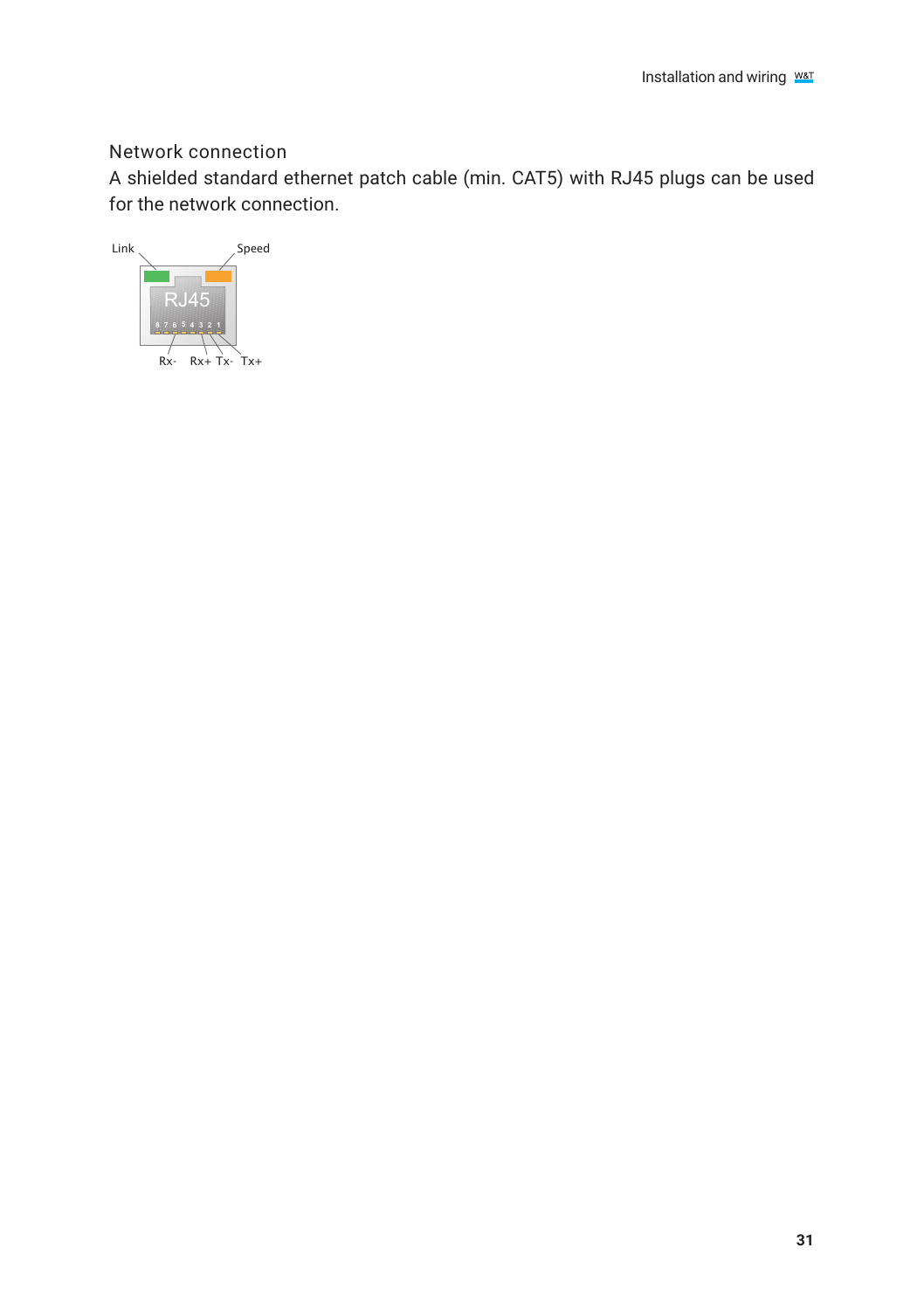# <span id="page-31-0"></span>6. Initial start-up

After the Web-IO has been properly installed and wired, the power supply can be switched on. All three status LEDs should light up briefly. After approx. 5 seconds only the Power LED should remain on. The Status LED may flash. If a valid signal is detected on one of the inputs, the corresponding LED also lights up.

If the network connection is working, the green LED in the network socket signals an active link. The orange LED indicates the network speed:

 $On = 100MRit/s$  $Off = 10MRit/s$ 

# Assigning the IP address

At delivery, the Web-IO is set to IP address 0.0.0.0.0 and DHCP is activated.

#### Networks with DHCP

If a DHCP server is active in the network to which the Web-IO is connected, an IP address should be automatically assigned to the Web-IO. To be able to specifically access the Web-IO, you should configure a reservation in the DHCP server so that the Web-IO is always accessible under the same address. The required Ethernet address can be found on the white sticker on the device.



(If in doubt ask your network administrator)

#### Networks without DHCP

Install the WuTility program on a Windows PC (download from *http://www.WuT.de*). If you do not have a Windows PC, read the subchapter *Alternatives for IP address assignment* in the appendix.

When WuTility is started, the local subnet is scanned and all detected W&T network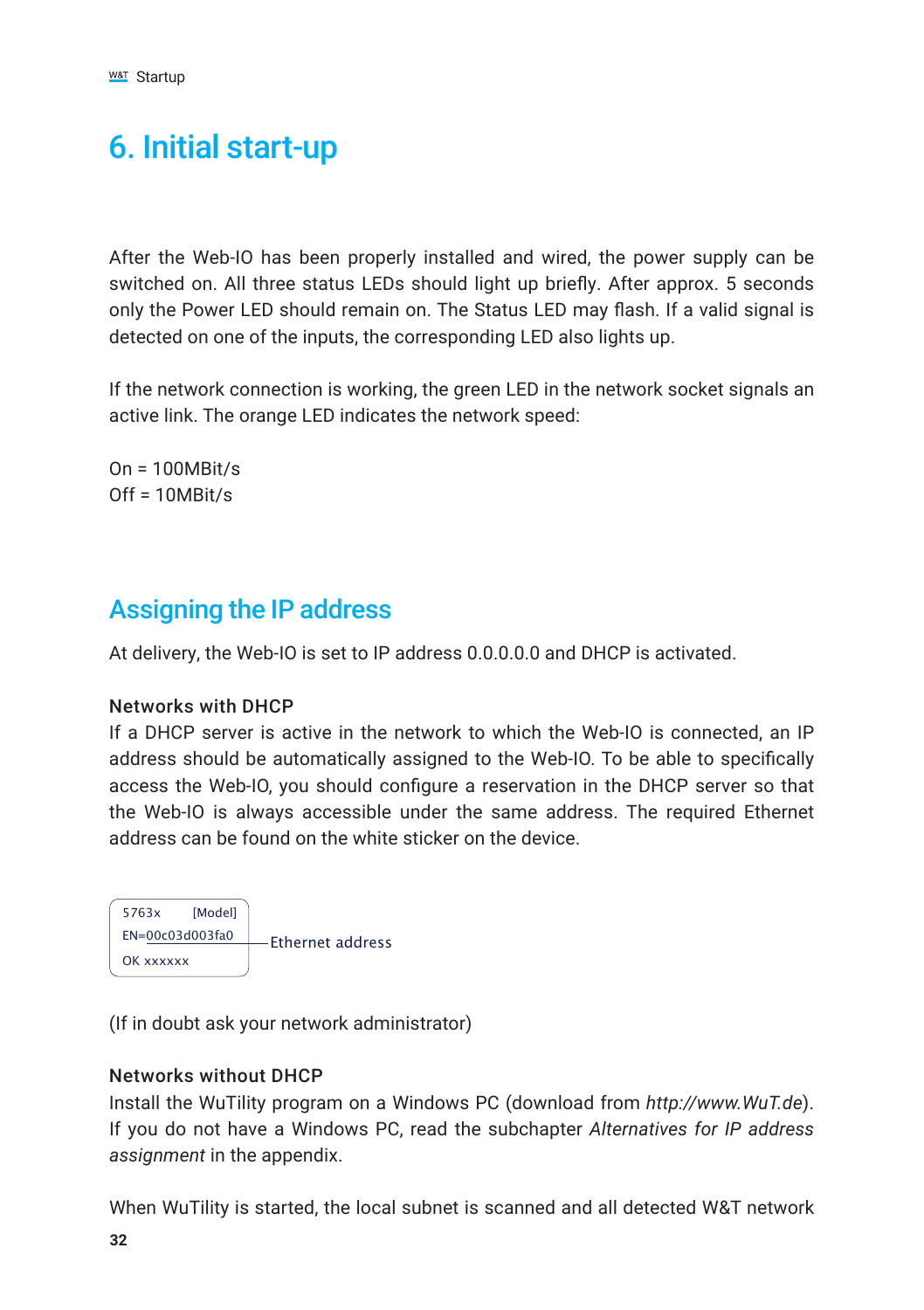<span id="page-32-0"></span>components are listed. Select your Web-IO and click the *IP address* icon. WuTility suggests the network parameters (subnet mask, gateway, DNS server) that also apply to the PC. If you want the Web-IO to work in the same subnet as the PC, you only need to adjust the IP address.

If you select *Address range > any network*, you can also enter parameters which are different from your local network, for example to pre-configure the Web-IO for a different network.

# Changing the set IP parameters

To change the IP address, subnet mask, gateway or DNS server later, you can either use Wutility again or adjust the parameters using the browser under *Basic settings » Network*.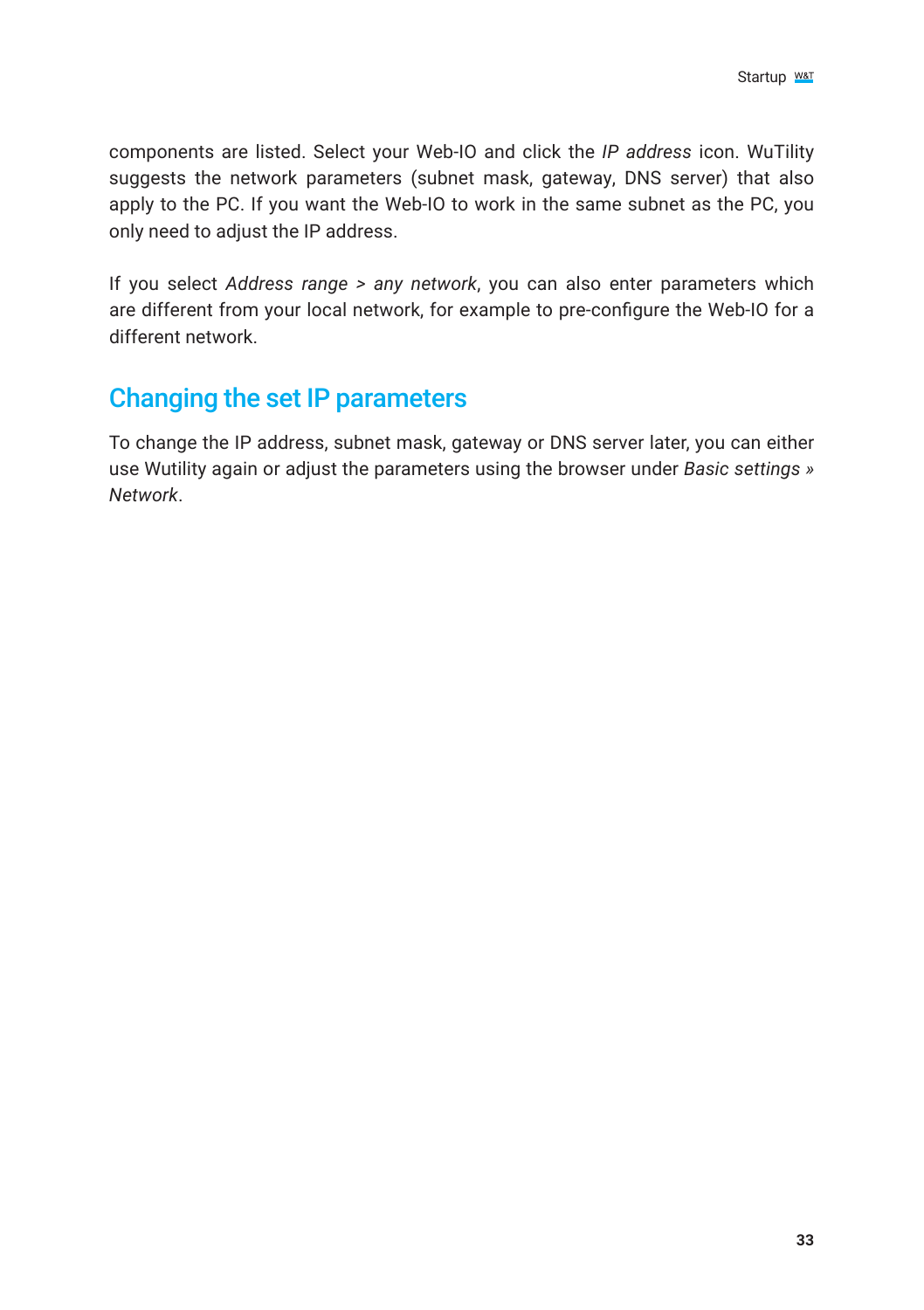# <span id="page-33-0"></span>7. Basic settings

The further configuration of the Web-IO is done using a web browser. Enter the IP address of the Web IO in the browser command line. In the navigation tree, click *Login* and choose *Administrator* as user. By default, no password is assigned and a click on the login button is sufficient to configure the Web-IO with administrator rights.

# Configuring Inputs and Outputs

In *Basic settings » Inputs/Outputs* you can give individual names to the inputs and outputs. These names replace the factory default names *Input n* and *Output n* in the visualization and any message texts.

## Expanded Input settings

For special applications some input properties can be modified:

#### Input filters

A signal state must be present for the time in milliseconds entered here to be processed by the Web-IO. For example, bouncing of mechanical contacts can be suppressed.

#### Signal inversion

Normally signals greater than 8V are reliably detected as ON. Enabling *Signal inversion* means voltages greater than 8V are considered OFF.

## Expanded output settings

For special applications some output properties can be modified:

#### Inverted output characteristics

Normally the outputs are switched off in OFF state (i.e. without signal) and switched on in ON state. By activating the inversion, the output configured in this way acts exactly reversed.

#### Pulse mode

By activating the *Pulse Mode*, the output automatically returns to the OFF state after the selected pulse duration when it is switched to the ON state. When switched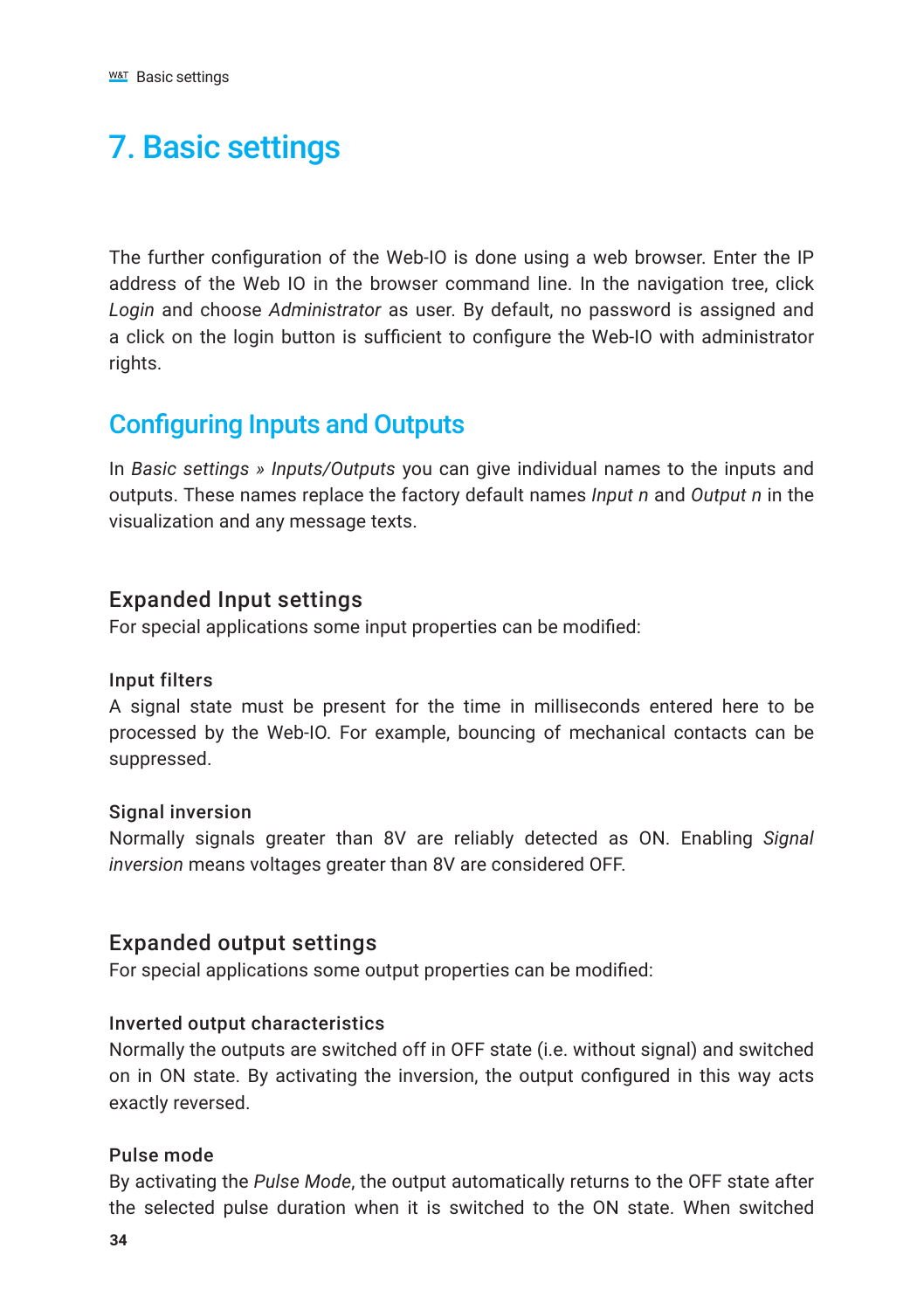<span id="page-34-0"></span>on again during the pulse, the pulse duration starts counting again. *Reset Allowed* specifies that the output may also be switched to the OFF state during a current pulse.

## Date / Time

In the *Date / Time* section you can define whether a periodical adjustment with a time server should take place. In addition, date and time can also be set manually. The configuration of a time zone and the daylight saving time can also be done here.

# Language / Info

In addition to the language selection German or English, further display elements, including the logo, can be modified here.

## Password

The passwords for administrator and user can be set in this section.

*Please note that the same password should not be used for Administrators and Operators.*

If the administrator password is no longer known, physical access to the Web IO is required to reset the passwords. See the chapter *Emergency Access* in the appendix of this manual.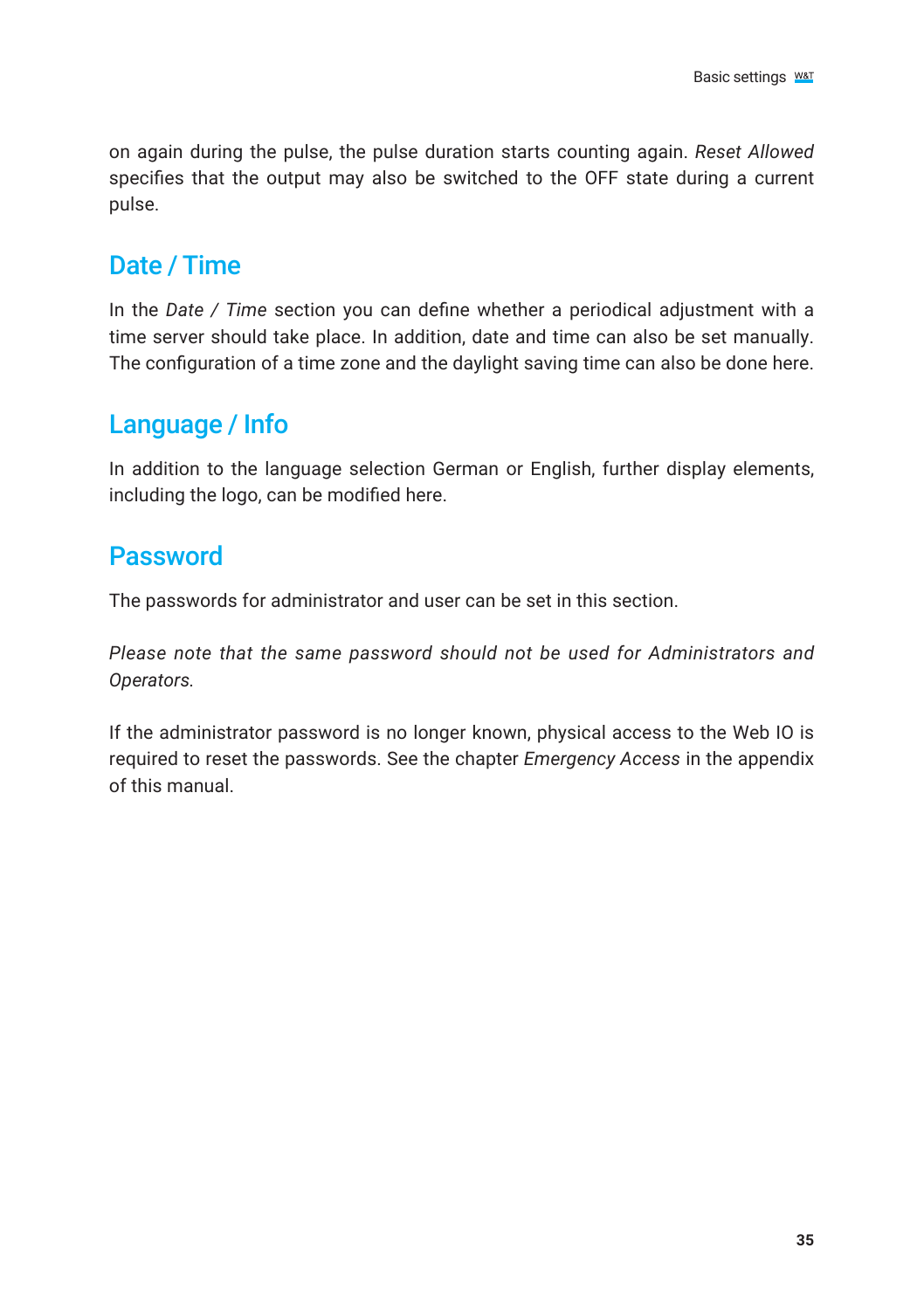# <span id="page-35-0"></span>8. Basic applications

The Web-IO has a wide range of different communication channels and supports various standard protocols. We recommend that you only enable the communication channels that are actually required for your application. This limits the possibility of unauthorized access and manipulation.

First of all, we would like to introduce the three most frequently used communication channels:

## Browser access

Access via a web browser has the special feature that, in addition to monitoring and operating the IOs, the configuration of the Web IO is also handled in this way if the user logs in accordingly:

*Without login* only the states of inputs and outputs can be observed. With *User login* all settings and actions related to the IOs can be adjusted. With *Administrator login* the entire configuration of the Web-IO can be acessed.

## HTTP or HTTPS

Browser access for HTTP via port 80 is enabled by default. To change access to HTTPS or to change the port, select *Basic settings >> Network* in the navigation tree and then *Protocol* under *Access for Web services*. All other settings applicable in the browser can be made under *Web sites*.

#### Hide menu tree

When the configuration is complete, the display in the browser can be reduced to IO access. To do this, the option *Hide menu tree* must be activated under *Web pages » Browser access*. Via *http://<URL/IP of the Web-IO>/index* the menu tree can be shown temporarily and can be switched on again permanently via the option above.

## IO access

For the access to the inputs, counters and outputs the Web-IO offers two prepared web pages: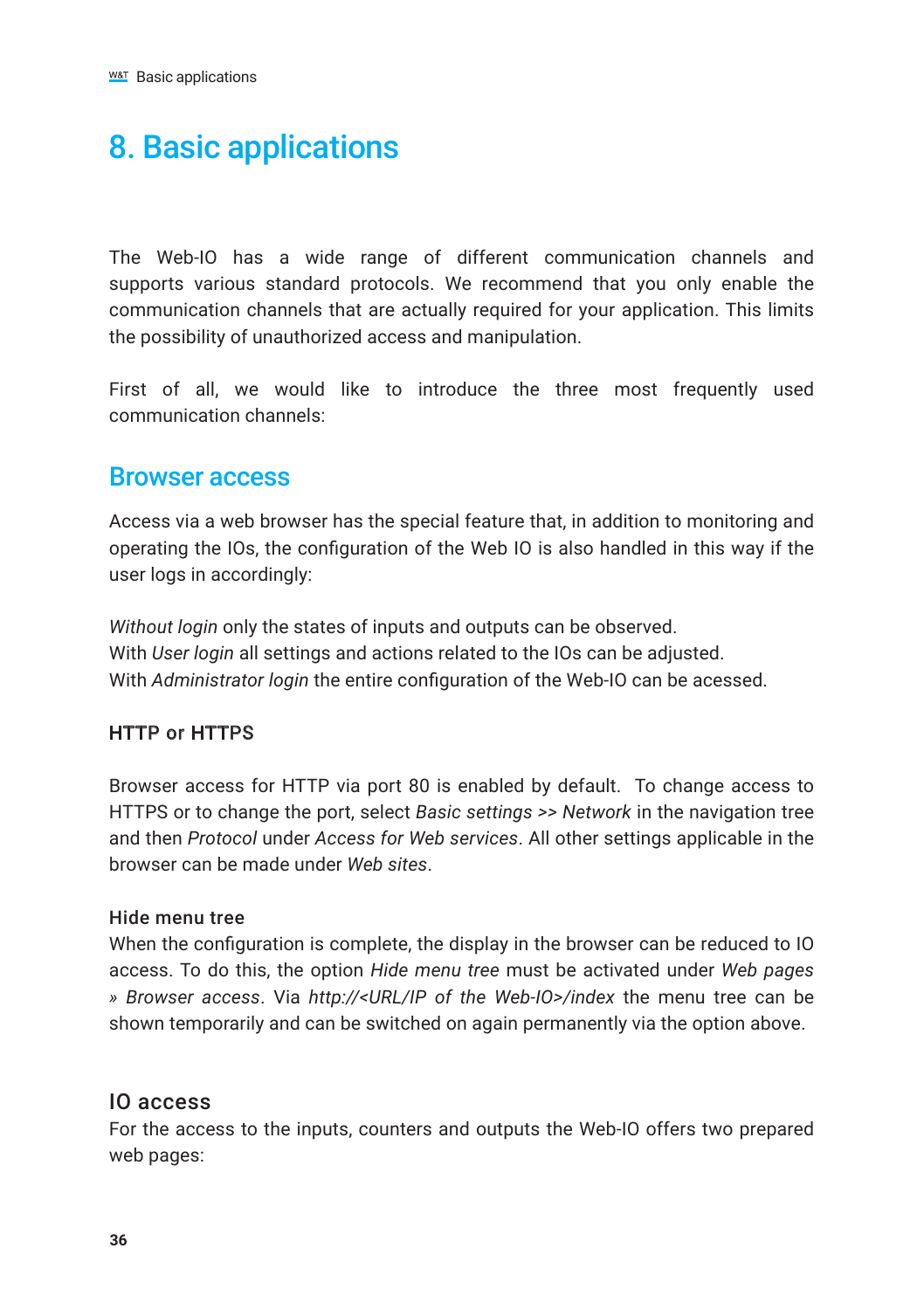#### Home

The *Home* page provides an overview of inputs, outputs and the configured actions. With the appropriate login, the outputs can be switched and the counter can be deleted. Both must first be enabled under *Web sites » Home*. By default this is disabled.

The menu point *Web sites » Home* offers several other display options for the *Home* page.

Direct access to the *Home* page without displaying the navigation tree is via *http://<URL/IP of the Web-IO>/home.*

If *Hide menu tree* is enabled, a password entry field appears on the *Home* page. After clicking the *Apply* button, outputs and counters can be operated until you leave the *Home* page again. Enabling *Web sites » Home » Save password for switching in browser* saves the password in the browser as a cookie and operation is immediately enabled again after opening the *Home* page in the same browser.

### My Web page

The preloaded Web page in the Web-IO provides a compact overview of the IO states.

Under *Web sites » My Web page* the original website can be replaced by a selfdesigned one.

For this web page to dynamically update the states of inputs, counters and outputs, the option *Allow HTTP requests* must be activated under *Communication Channels » Web API*. You also specify here whether the outputs can be switched using HTTP requests.

Direct access to your own webpage without displaying the navigation tree is via *http://<URL/IP of the Web-IO>/user*

More details on programming your own Web pages can be found in the programming manual for the Web-IO. The manual for your Web-IO can be found on the respective Web data sheet page at www.WuT.de/article number, e.g. www.wut. de/57730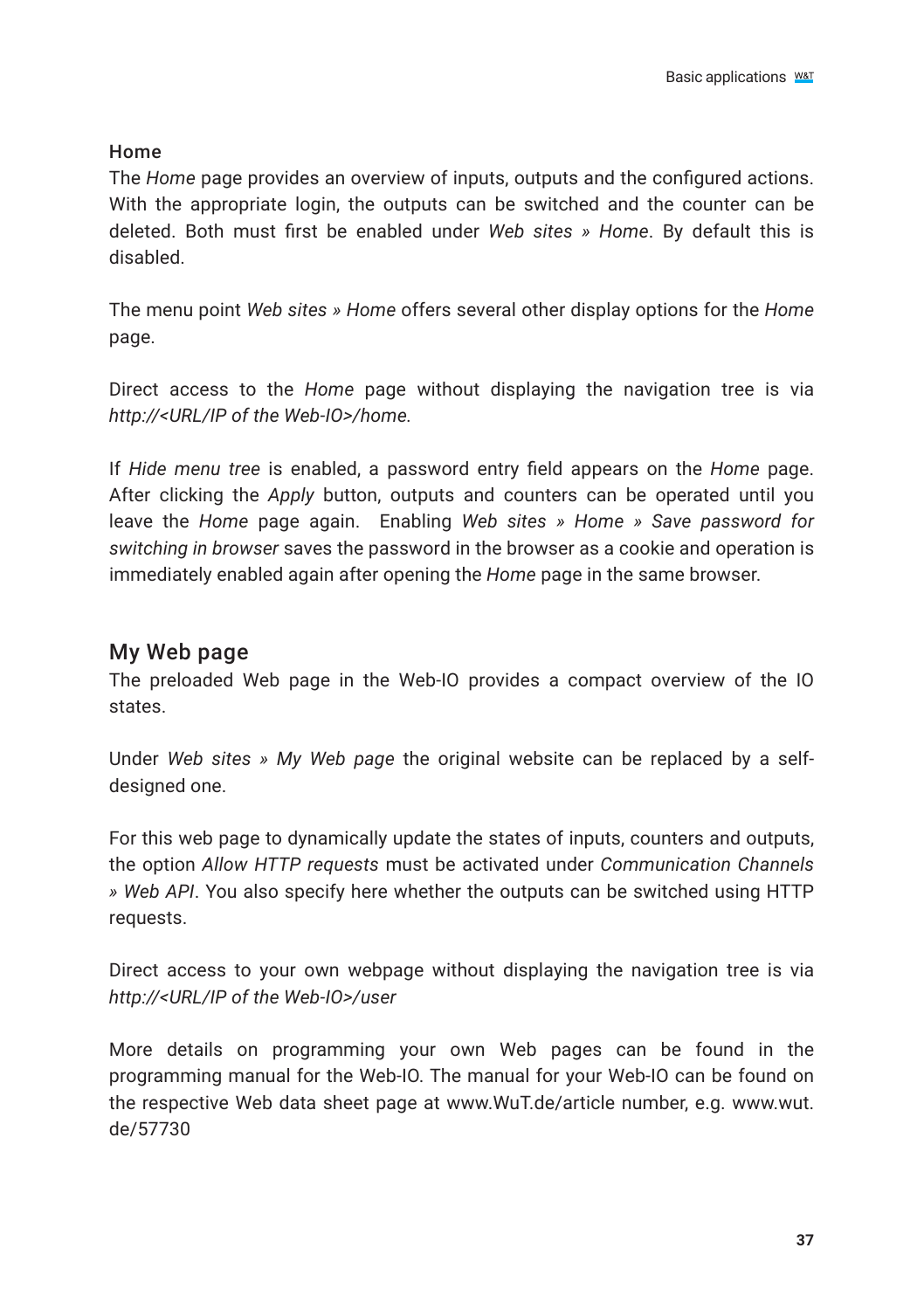# Sending email

A few basic settings are necessary in order to send email messages.

Network parameters

If you want to send via a mail server on the Internet, it is important that the basic network settings are correct. Check under *Basic settings » Network* especially whether *Gateway* and *DNS server* are specified correctly.

Mail server access

All mail server-specific settings can be made under *Communication paths » Mail.* The authentication method commonly used today is SSL/TLS. Further tips on the specific settings for the most common e-mail providers can be found in the info area under *Mail*.

Creating an email message

To create an email message, click the *Add* button under *Actions*. An input screen will appear for a new action.

Here you can determine the name for the action and what the trigger should be (e.g. the *ON* state of the input). A detailed description of the possibilities can be found in the *Actions* section.

Select *E-mail message* as the action. In the corresponding input mask you have the possibility to write an individual e-mail message. Use the placeholders described below, which are replaced by the current IO states, counter values, etc. when the e-mail is sent.

| Placeholder                 | Description                              |
|-----------------------------|------------------------------------------|
| $\langle$ ix $\rangle$      | State of the inputs No. x (ON/OFF)       |
| $<\text{OX}$                | State of the outputs No. x (ON/OFF)      |
| $<$ $<$ $<$ $<$ $<$ $<$ $>$ | Counter state No. x                      |
| $\langle i \rangle$         | State of all inputs as hex. bit pattern  |
| $O$                         | State of all outputs as hex. bit pattern |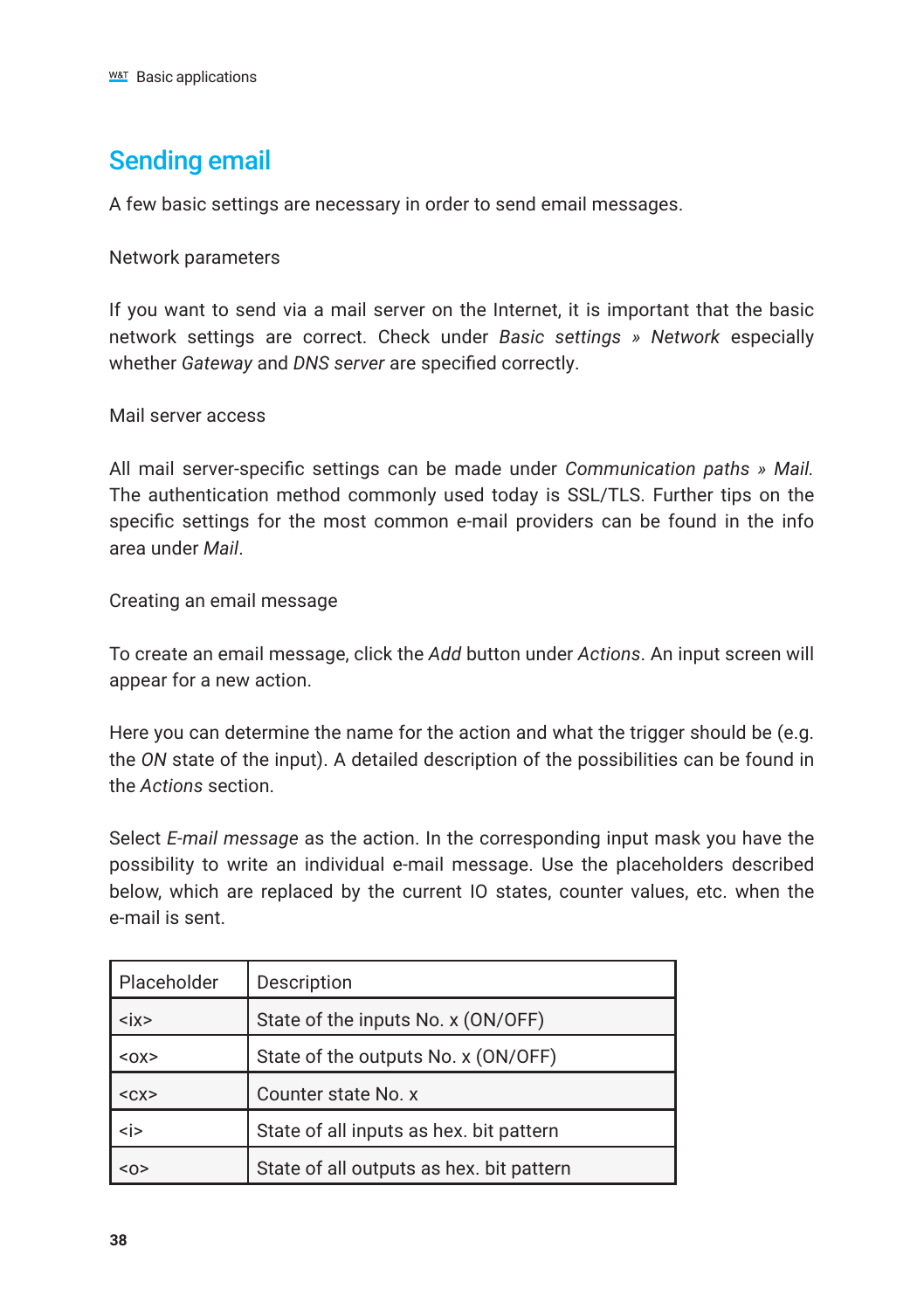| Placeholder                   | Description                   |
|-------------------------------|-------------------------------|
| <dn></dn>                     | Device Name                   |
| $\sin x$                      | Name of the input No. x       |
| $onx$                         | Name of the output No. x      |
| <t></t>                       | Time stamp with date and time |
| $<\frac{1}{2}y>$              | Year in format "YYYY"         |
| $<\frac{\text{Sm}}{\text{m}}$ | Month in format "MM"          |
| $<$ \$d>                      | Day in format "DD"            |
| $<$ \$h>                      | Hour in format "hh"           |
| <\$i>                         | Minutes in format "mm"        |
| <\$s>                         | Seconds in format "ss"        |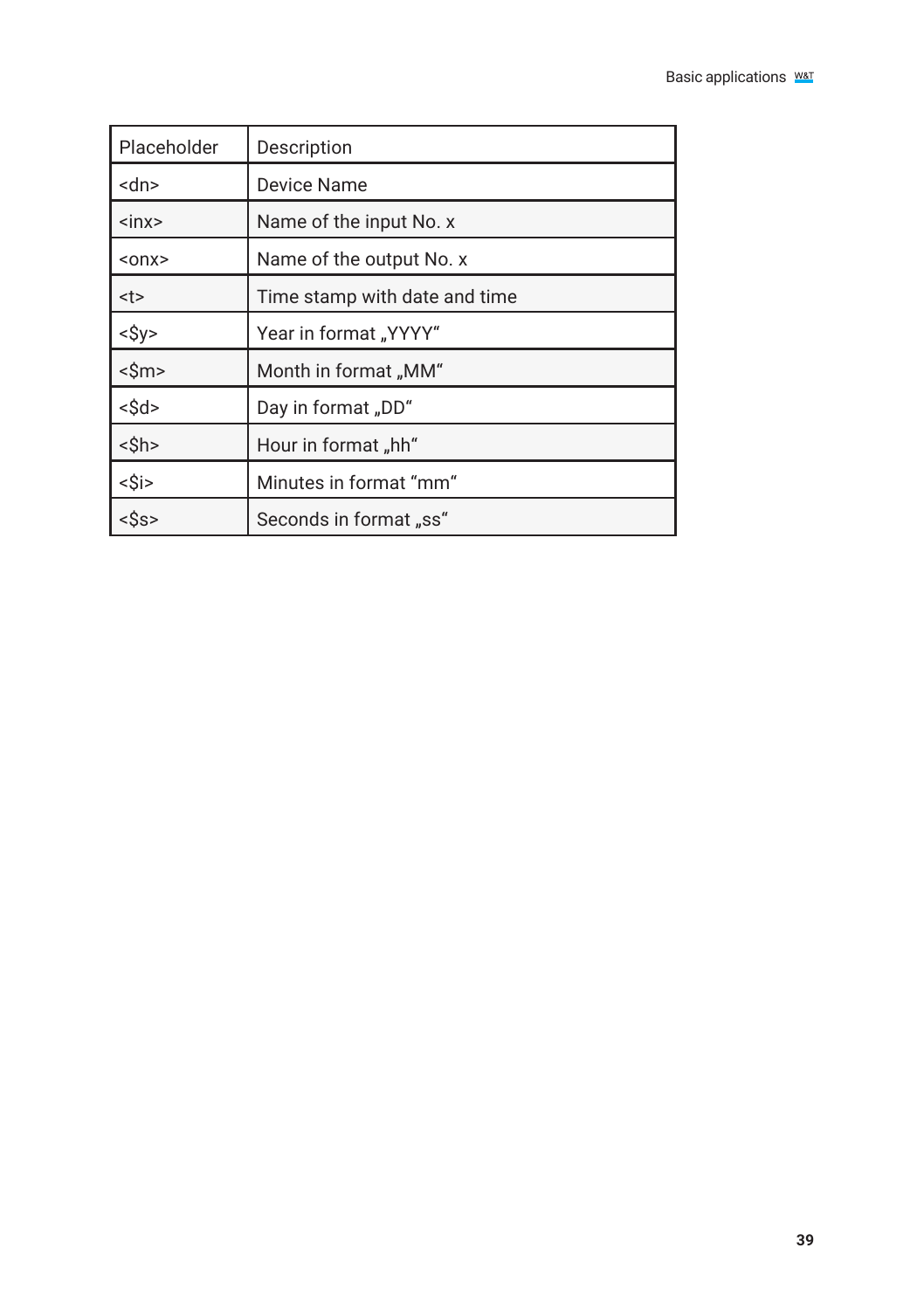# Box-to-Box

Box-to-box operation connects two Web-IOs via the network so that the outputs of one follow the inputs of the other (ON at input 0 of Web-IO A switches output 0 of Web-IO B to ON).

In box-to-box mode, one Web IO must be configured as the master and the other as the slave. The master Web IO (client) establishes the connection to the slave Web IO (server). After successful setup of the connection, both Web-IOs work equally and the switching signals are transmitted in both directions.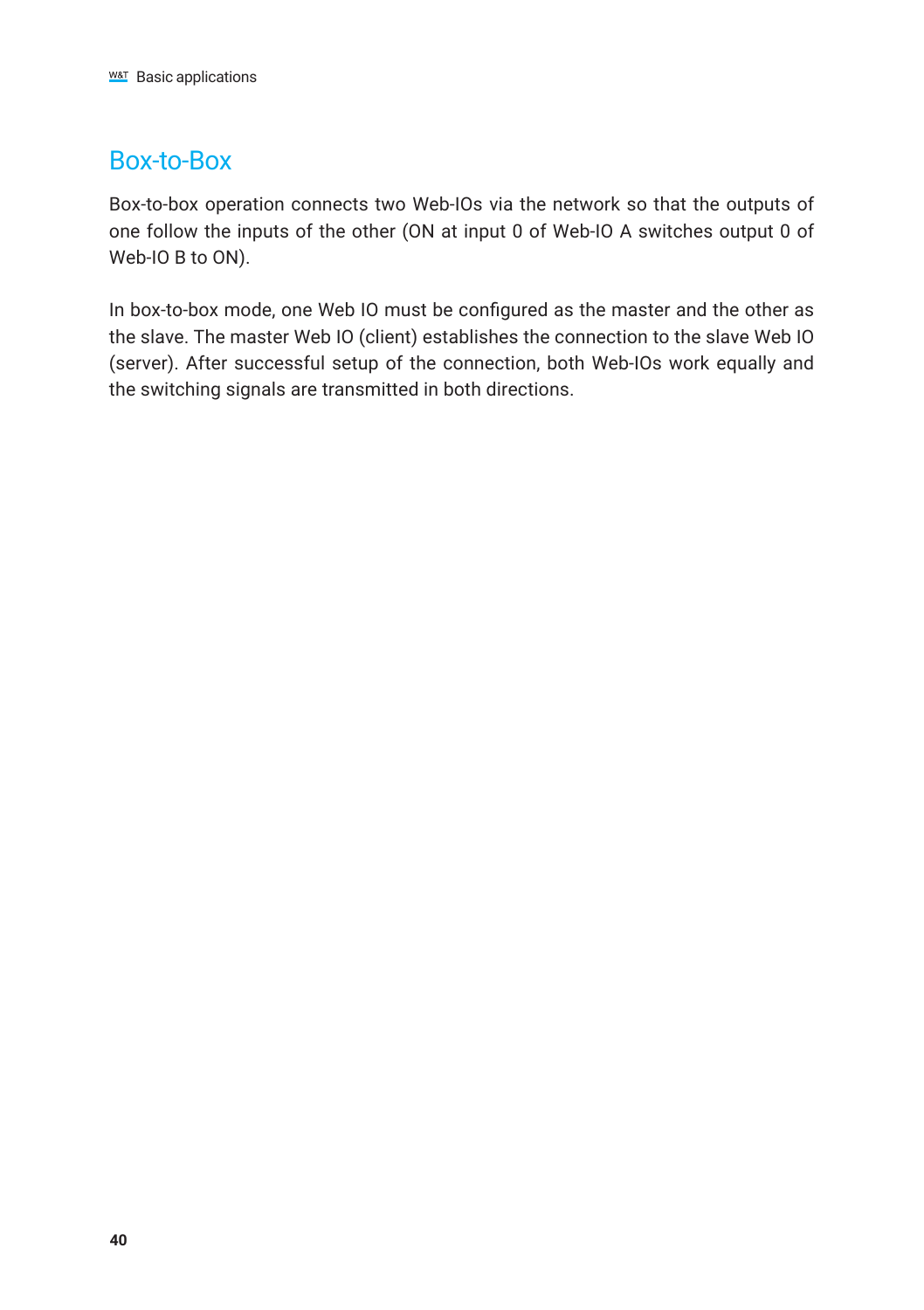# 9. Integration into existing systems

The Web-IO supports some common standards and protocols and can be easily integrated into many installed systems.

# **MOTT**

After enabling MQTT and configuring in the menu branch *Communication paths » MQTT* the Web-IO supports two basic possibilities:

- 1. Passing the individual IO states and the counter value as an MQTT topic to an MQTT broker via MQTT publish.
- 2. Switching the output depending on topic contents received via MQTT subscribe.

Both cases are handled in the Web-IO as an action. A detailed description of the action philosophy used in the Web-IO can be found in the *Actions* section.

## Publish IO states

To create a new MQTT publish, click the *Add* button under *Actions*. The input screen for a new action will appear.

Here you can specify a name for the action and what the initiator should be.

For example you can specify an input as the initiator and *ON* as the trigger state.

Choose *MQTT-Publish* as the action. In the following menu, enter the path to which the topic is to be written to the broker.

You can freely determine the contents of the topic, where the placeholders described in the infotext can be used.

#### Switching outputs via subscribe

You must also add a new action in this case. Choose *MQTT Subscribe* as the initiator.

Now enter the path via which the topic that contains the keyword for switching is transferred. As an action, configure *Switch Output » Switch this Web-IO Output*. Then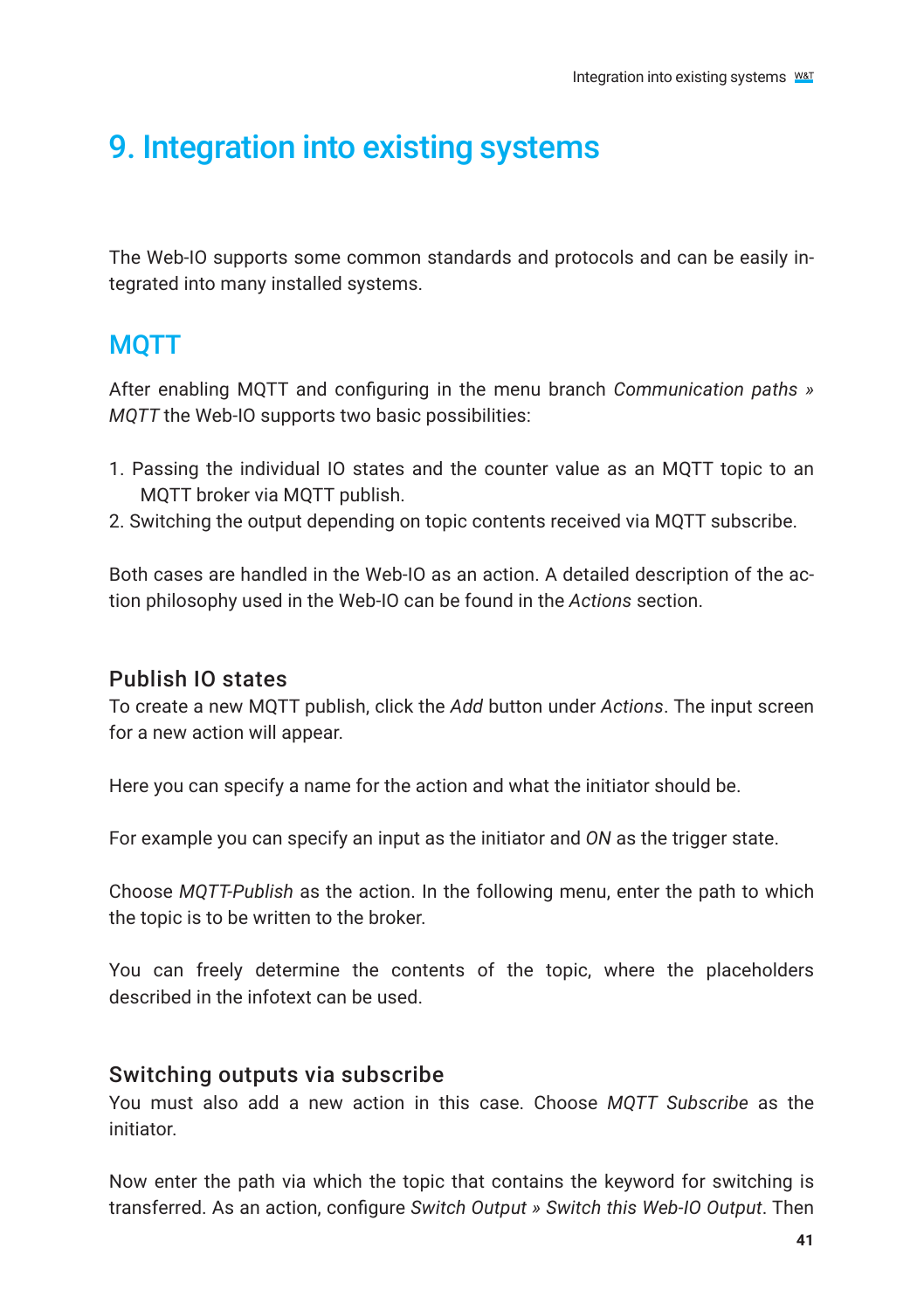you determine in which state the output is to be switched or whether the state is to change.

#### Example:

A device writes the keyword ON as a topic in the path *wut/webio123/set0* of the broker specified in the Web IO. This path and topic are specified as an initiator under MQTT subscribe for the Web IO. As action the switching of the output to ON is determined.

The output is switched on each time ON is written. A second action can be used to determine how the output is to be switched off again.

### The Web-IO as MQTT gateway

The flexible options offered by the Web-IO for configuring actions also allow the sending of e-mails, SNMP traps or messages via other communication channels, depending on the content of certain topics. More about this in the chapter *Actions*.

### MQTT with W & T standard topics

For a quick integration without much configuration effort, the Web-IO offers the possibility to use predefined topics from W & T.

In order to work with W & T standard topics, MQTT must always be activated and configured under Communication paths >> MQTT. In addition, the Publish and Subscribe item must be enabled with W & T default topics.

In addition, you can select which IO states the Web-IO should publish to the configured broker and whether the switching of the outputs should be allowed by subscribe.

#### Structure of the standard topics

The structure of the topic path always follows the same pattern and consists of:

<Device name>/<get or set>/<function>/<IO-number>

The device name is in factory defaults :

wut-<last 6 digits of the MAC address>

The function direction is get (for publishing changes to input, output or counter) and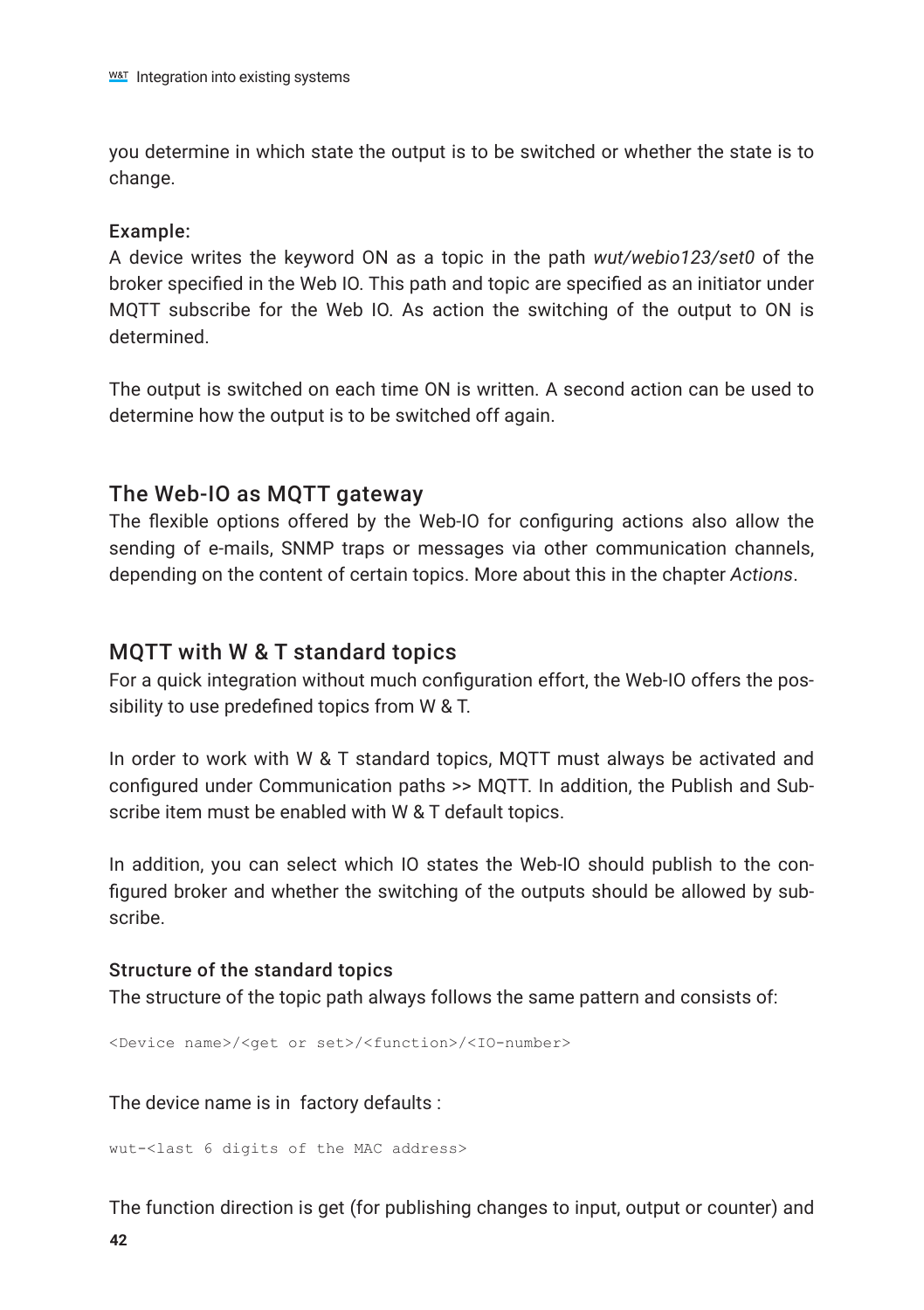set for switching an output or deleting a counter.

Possible functions are input, counter or output

Via the IO number, starting at 0, the IO is specified.

Publish IO states Example of the pulse of a state change at input 1:

```
wut-0a4711/get/input/1
```
Depending on the state, the payload will be ON or OFF.

Switching Outputs via Subscribe Example for setting Output 5 using Subscribe:

```
wut-0a4711/set/output/5
```
Payload can be ON, OFF or TOGGLE to change state.

For reading and setting counters, the corresponding digits are transferred as a payload. To delete for example 0.

*Both the topics and the payload are case-sensitive.*

# REST

The Web-IO uses REST (Representational State Transfer) to provide another webbased communication path.

Communication is carried out via Web-IO specific HTTP requests using the HTTP or HTTPS port specified under *Basic settings » Network » Access for Web services*.

To be able to exchange data via REST, access via *Communication paths >> Rest* must first be enabled.

If you wish to protect REST access against unauthorized manipulation, you can enable digest authentication. The requests must then take place as "admin" user with the Administrator password or as "operator" using the user password.

Here you can also specify whether REST is permitted to switch the outputs.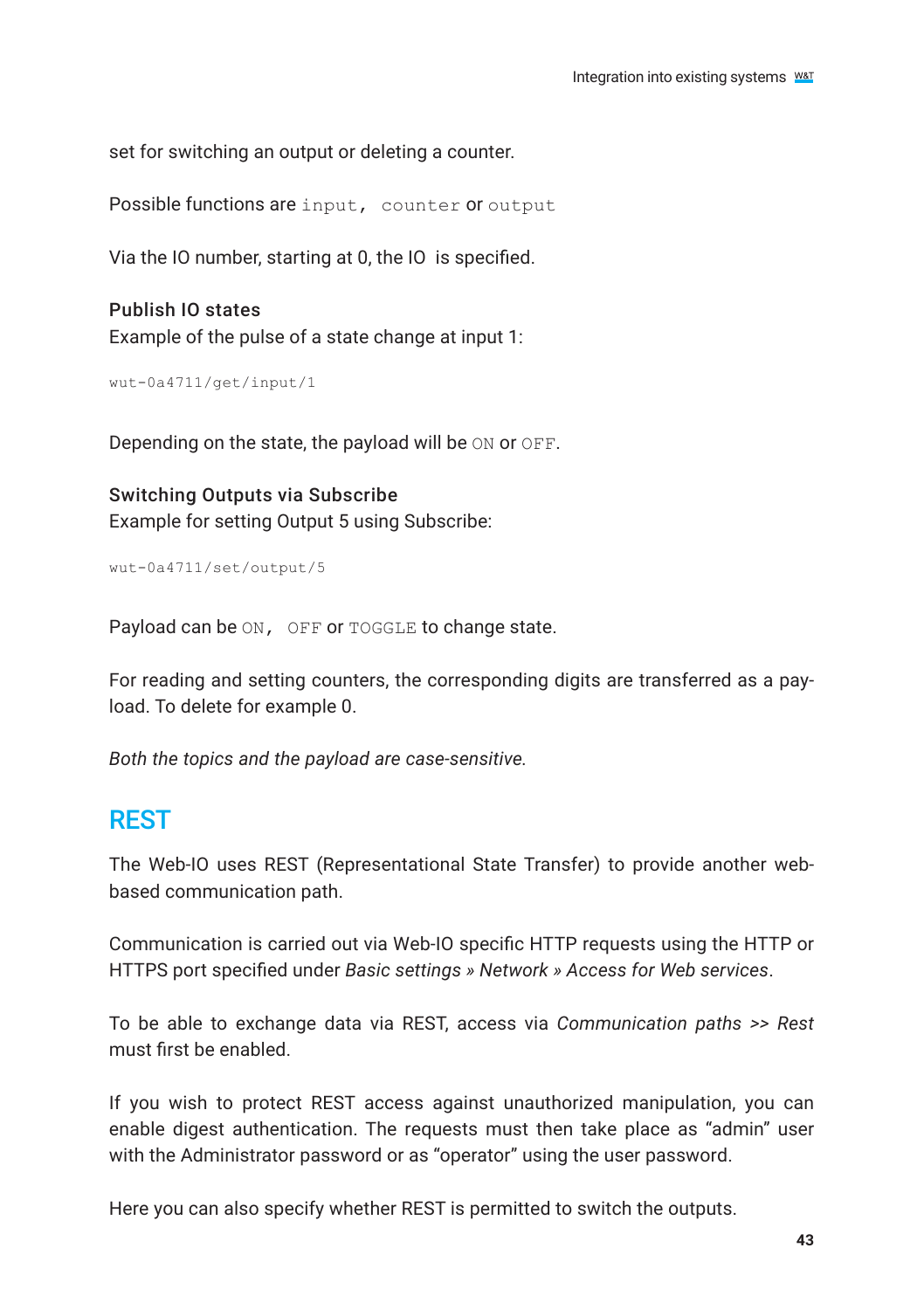#### Read access

For read access REST uses the HTTP command GET.

The Web IO supports three formats for responses to REST requests:

- JSON
- XML
- Text

The format used for replies can be determined using the request. Using

http://<ip-adresse>/rest/json

for example opens the entire process image of the Web-IO in JSON format. The response body then looks as follows:

```
{
  "info" :
   {
 "request" : " / rest / json",
"time" : "2016 - 09 - 09,
   09 : 42 : 54", "ip" : "10.40.22.227",
     "devicename" : "WEBIO - CAFE27"
   },
   "iostate" :
   {
     "input" : [
      \left\{ \right. "number" : 0,
         "state" : 0
       },
       {
         "number" : 1,
         "state" : 0
       }
     ],
     "output" : [
       {
         "number" : 0,
         "state" : 0
       },
       {
         "number" : 1,
         "state" : 0
       }
     ],
     "counter" : [
       {
         "number" : 0,
         "state" : 0
       },
       {
```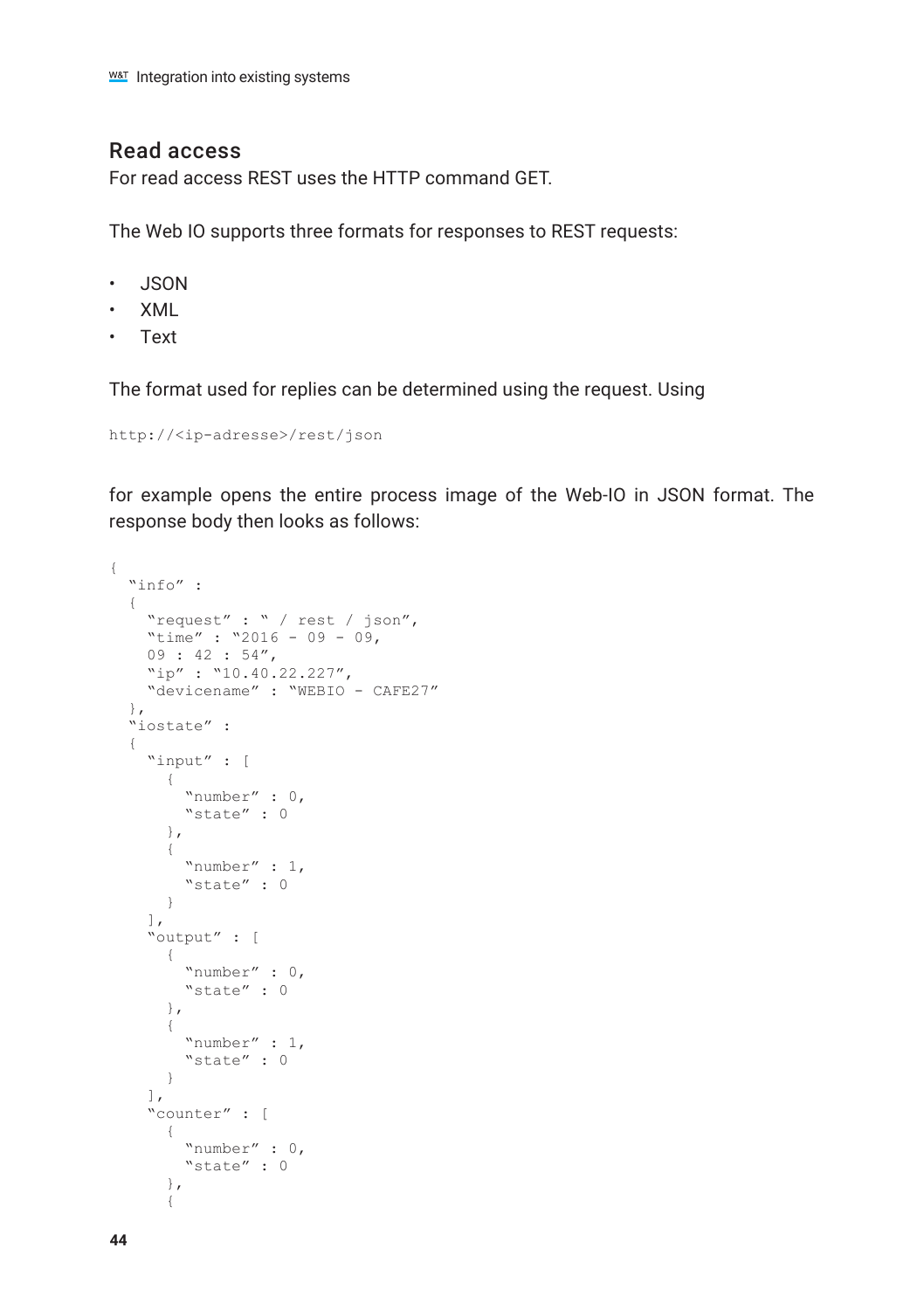```
 "number" : 1,
       "state" : 0
 }
     ]
   },
   "system" :
   {
     "time" :
     {
      "time" : "2016 - 09 - 09,
       09 : 42 : 54"
\rightarrow "diagnosis" : [
\sim \sim \sim "time" : "06.09.2016 09 : 42 : 54",
      "msg" : "Gerätestatus : OK"
 }
\frac{1}{2} "diagarchive" : [
\sim \sim \sim \sim \sim \sim \sim \sim"time" : "06.09.2016 09 : 42 : 54",
        "msq" : "Gerätestatus : OK"
       }
    ]
  }
}
```
To query individual areas or points, you can formulate the request more detailed:

http://<ip-adresse>/rest/json/iostate/input

This causes the Web-IO to return the status of all inputs:

```
{
   "iostate" :
   {
     "input" : [
        {
          "number" : 0,
          "state" : 0
        },
        {
          "number" : 1,
          "state" : 0
        }
     ]
   }
}
```
#### The request

http://<ip-adresse>/rest/json/iostate/input/0

can be used to query the state of input 0.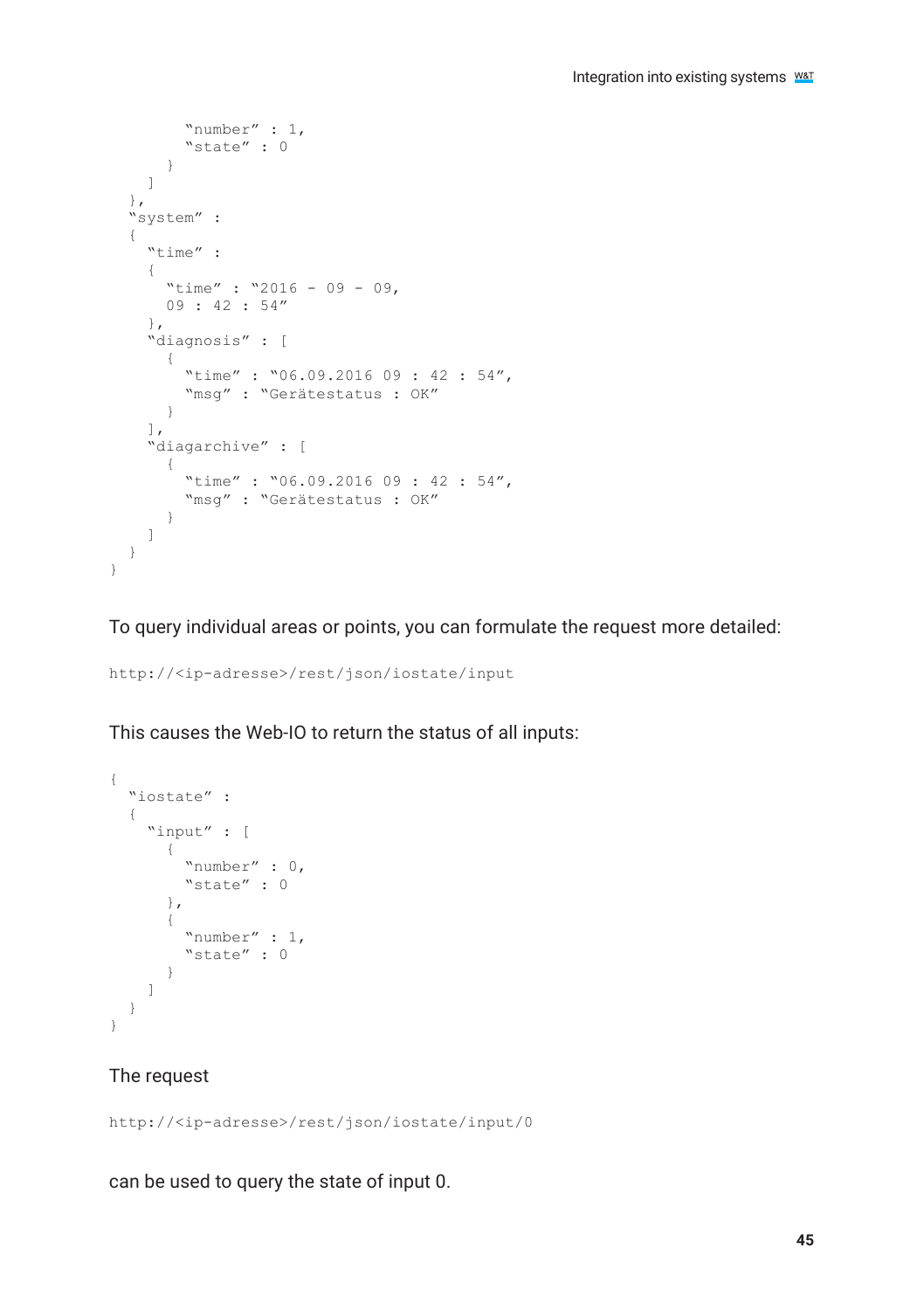```
{
  "iostate" :
  {
    "input" : [
      {
 "number" : 0,
 "state" : 0
 }
   ]
  }
}
```
## Changing access

POST is used for accesses that change the switching state of the outputs or delete the counters.

For example to set the output to ON, a POST is sent to the following URL:

http://<ip-adresse>/rest/json/iostate/output/1

The following parameters are sent as payload:

Set=ON

The Web-IO sends the following response body:

```
{
   "iostate" :
   {
     "output" : [
       {
          "number" : 1,
          "state" : 1
       }
    ]
  }
}
```
The same URL can be used to turn the output off using the parameter Set=OFF or to change its state using Set=TOGGLE.

Clearing counters for example is done by using a POST to the following URL:

http://<ip-adresse>/rest/json/iostate/counterclear/1

No additional parameter needs to be sent.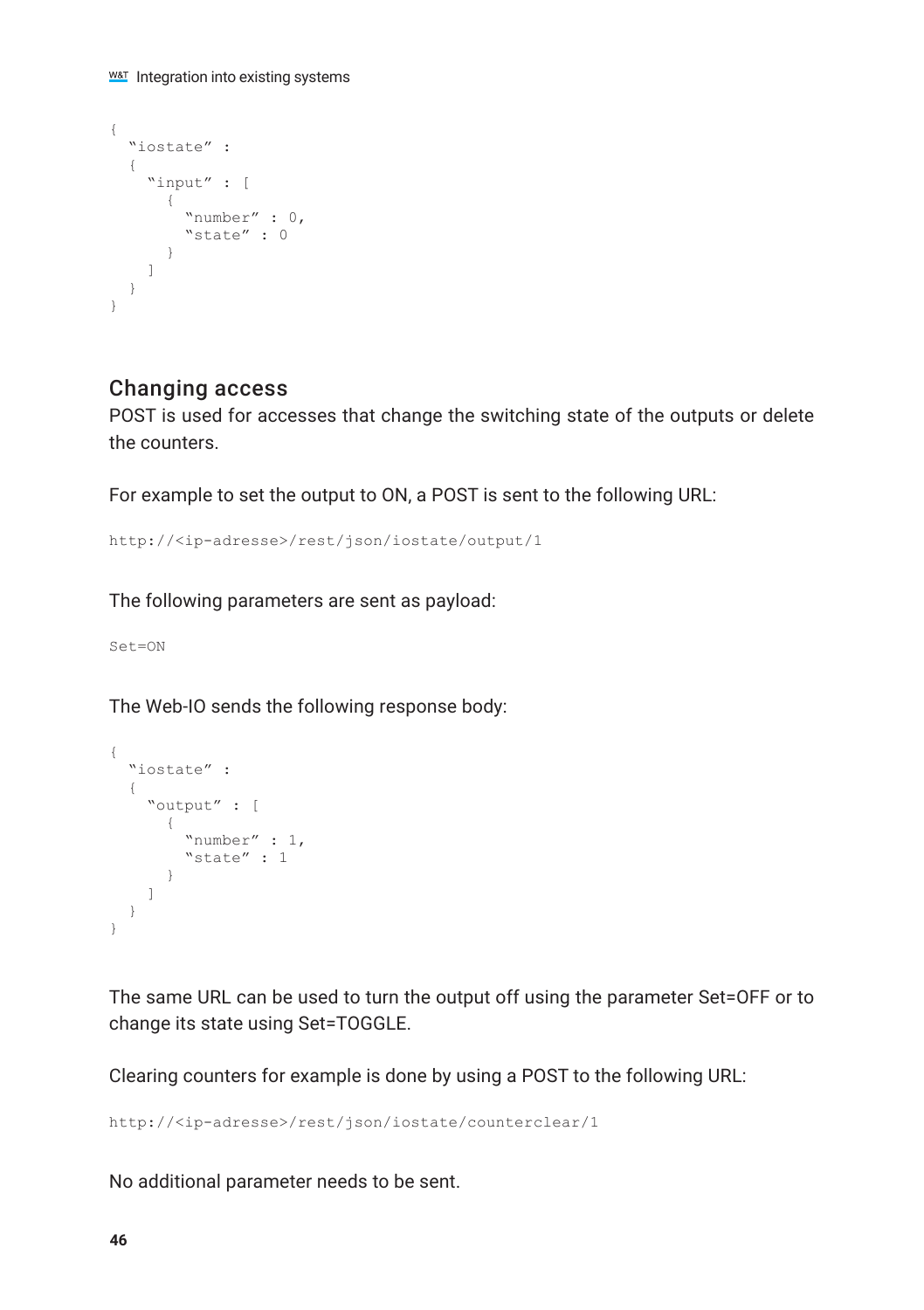#### The Web-IO responds:

```
{
  "iostate" :
   {
     "counter" : [
       {
          "number" : 1,
      "state" : 0 }
    ]
  }
\mathfrak{r}
```
To receive the responses in one of the other formats, simply replace the keyword json with xml or text.

*A detailed description of the supported REST requests and the structure of the replies can be found in the Web-IO Programming Manual (download at* http://WuT.de*.). Follow the* Manual *link from the data sheet page for your Web-IO.*

# OPC

The Web-IO is already preset for OPC operation by default. If you want to use OPC, you only have to activate OPC access under *Communication paths » OPC* and enable the switching of the outputs if required.

For your OPC client to communicate with the Web-IO the W&T OPC server must be installed. Access via third-party OPC servers is not provided.

Select the menu item *Devices » New I/O Device in the OPC* Server. Enter the IP address and password of your Web-IO and select the device type. Confirm with *OK*. Finally, you must accept the new entries as active configuration via the menu item *File » Save*.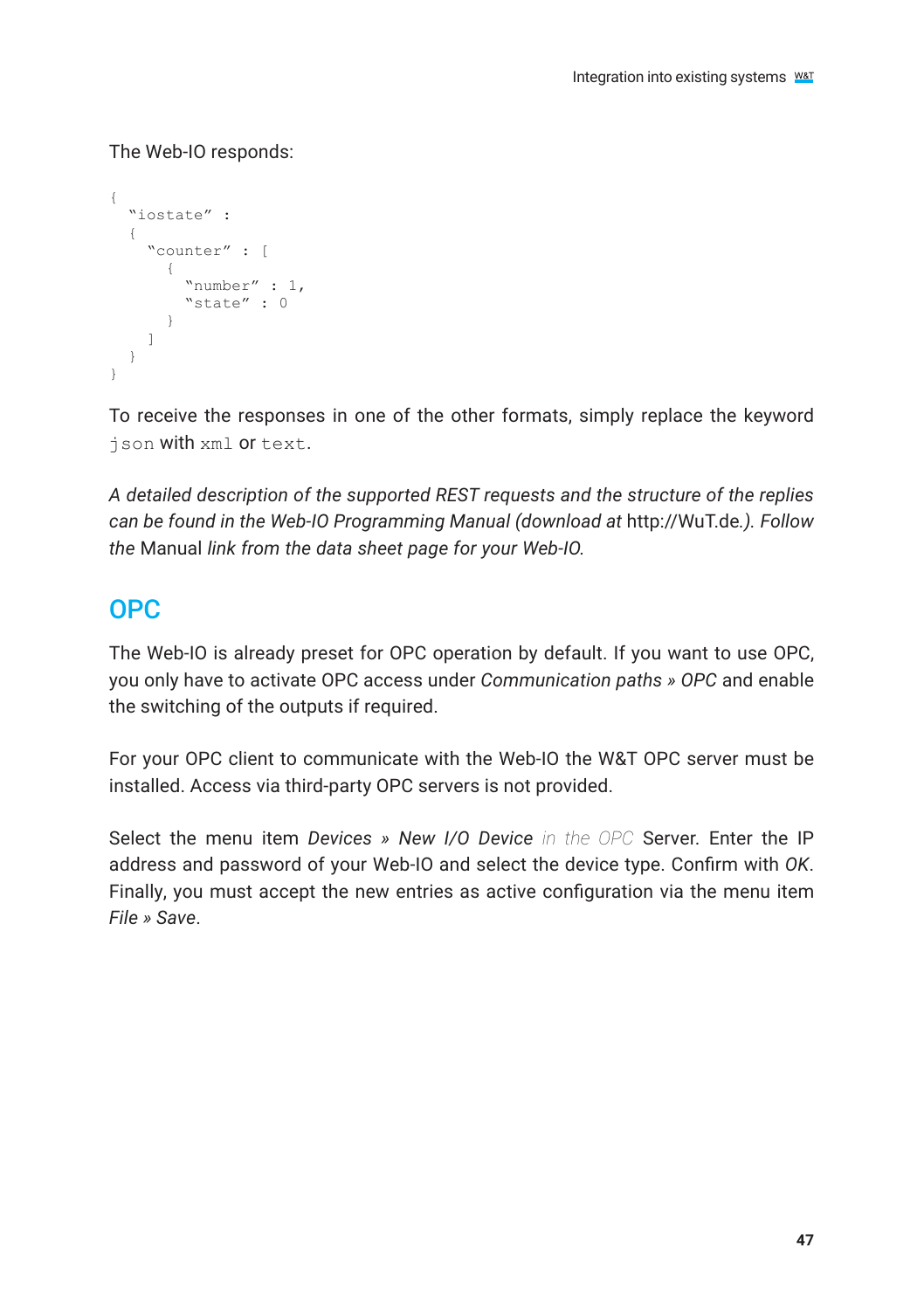# **SNMP**

Both the IOs and the configuration of the Web-IO can be accessed via SNMP. The assignment between parameters and values and the object identifiers (OID) is stored in the private MIB. The private MIB can be downloaded directly from the Web-IO under *Communication Channels » SNMP* (alternative download at http://www. WuT.de).

The MIB can easily be viewed with one of the common MIB browsers. This is the fastest way to get an overview of the assignment of the OIDs.

You can make all SNMP-related settings under *Communication paths » SNMP.* If the outputs are to be switchable via SNMP, they must be enabled here.

#### Opening an SNMP session

Read access is possible using SNMP-Get requests after enabling SNMP under *Communication paths >> SNMP*. Write/altering access requires a session login with an administrator password entry.

This is done using SNMP-SET via the OID which you can find in the MIB branch of your Web-IO under:

wtWebioEA….SessCntrl » wtWebioEA….SessCntrlPassword

Whether there is a valid session opened can be queried using a GET request to the OID:

wtWebioEA….SessCntrl » wtWebioEA….SessCntrlConfigMode.

(Return: 1 = valid session, 0 = no session.)

A session can be ended using SET to the OID

wtWebioEA….SessCntrl » wtWebioEA….SessCntrlLogout

During an SNMP session login attempts from the browser are rejected.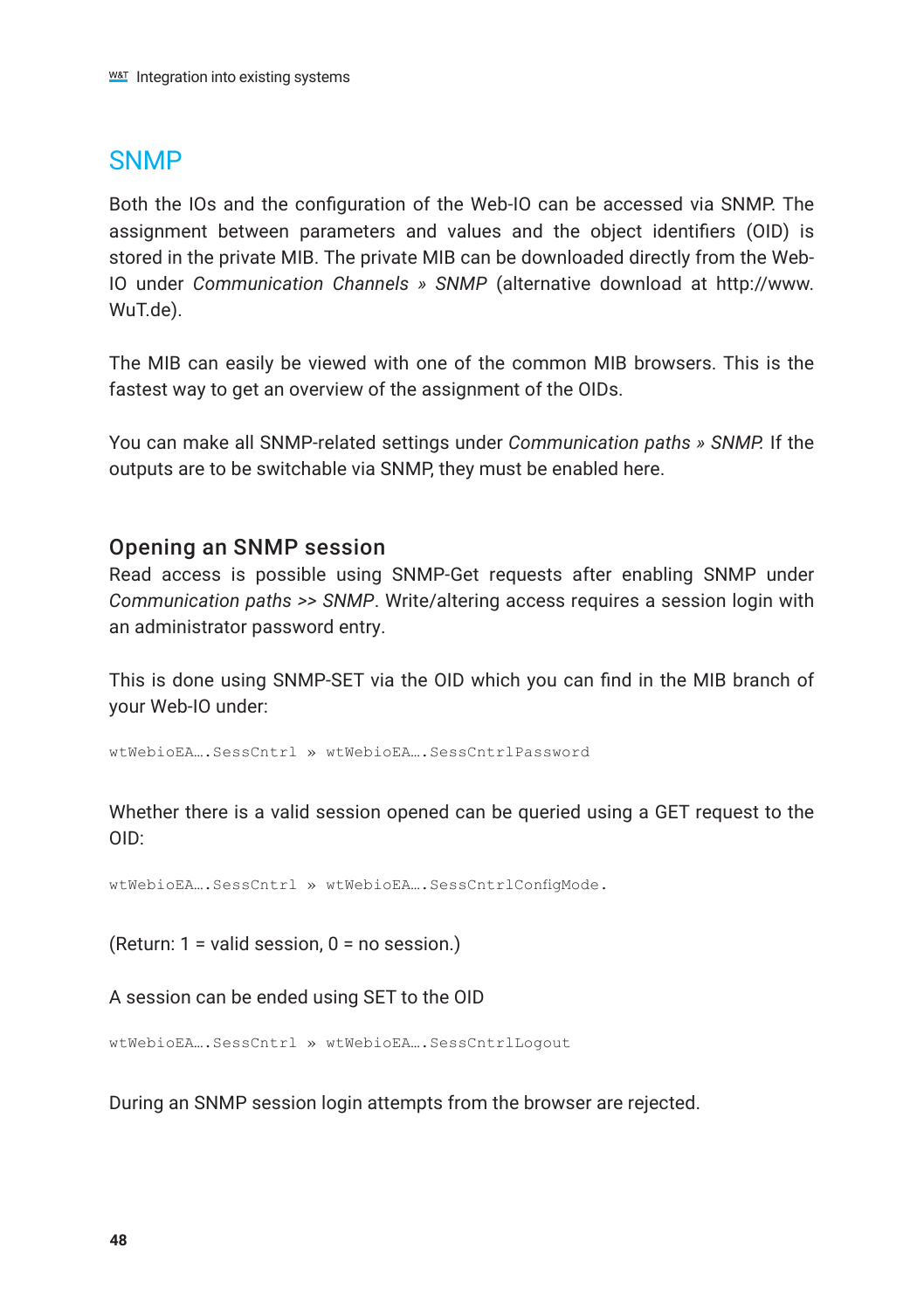#### Access to inputs and outputs

Reading the inputs, counters and outputs is always possible using GET requests to the corresponding OID.

In the OID section

```
wtWebioEA….InOut
```
there are corresponding tables for this.

*The MIB is symmetrically structured for the various Web-IO models. Input and output tables are kept, which have a different number of entries depending on the Web-IO type. In this way, the MIB remains compatible across devices..*

Example: Querying the state of Input0

```
wtWebioEA….InOut » wtWebioEA….InputTable » 
              wtWebioEA….InputEntry » wtWebioEA….InputState
```
An index is appended to the table entries for the individual IOs. For Input 0 for example  $\ldots$ 1" (return 0 = OFF and 1 = ON.)

There is also a corresponding table for the outputs:

```
wtWebioEA….InOut » wtWebioEA….OutputTable » 
           wtWebioEA.... OutputEntry » wtWebioEA.... OutputState
```
Indexing works in the same way as for inputs. If a 1 is transferred via SNMP-SET, the output switches to ON, if a 0 is transferred, the output switches to OFF.

Switching the outputs requires a valid session.

# Modbus-TCP

The Modbus slave operation for the Web-IO can be activated via the menu item *Communication paths » Modbus-TCP*. Here you can also specify whether the outputs may be switched via Modbus TCP.

The following tables show which function codes and register addresses are supported by the Web-IO.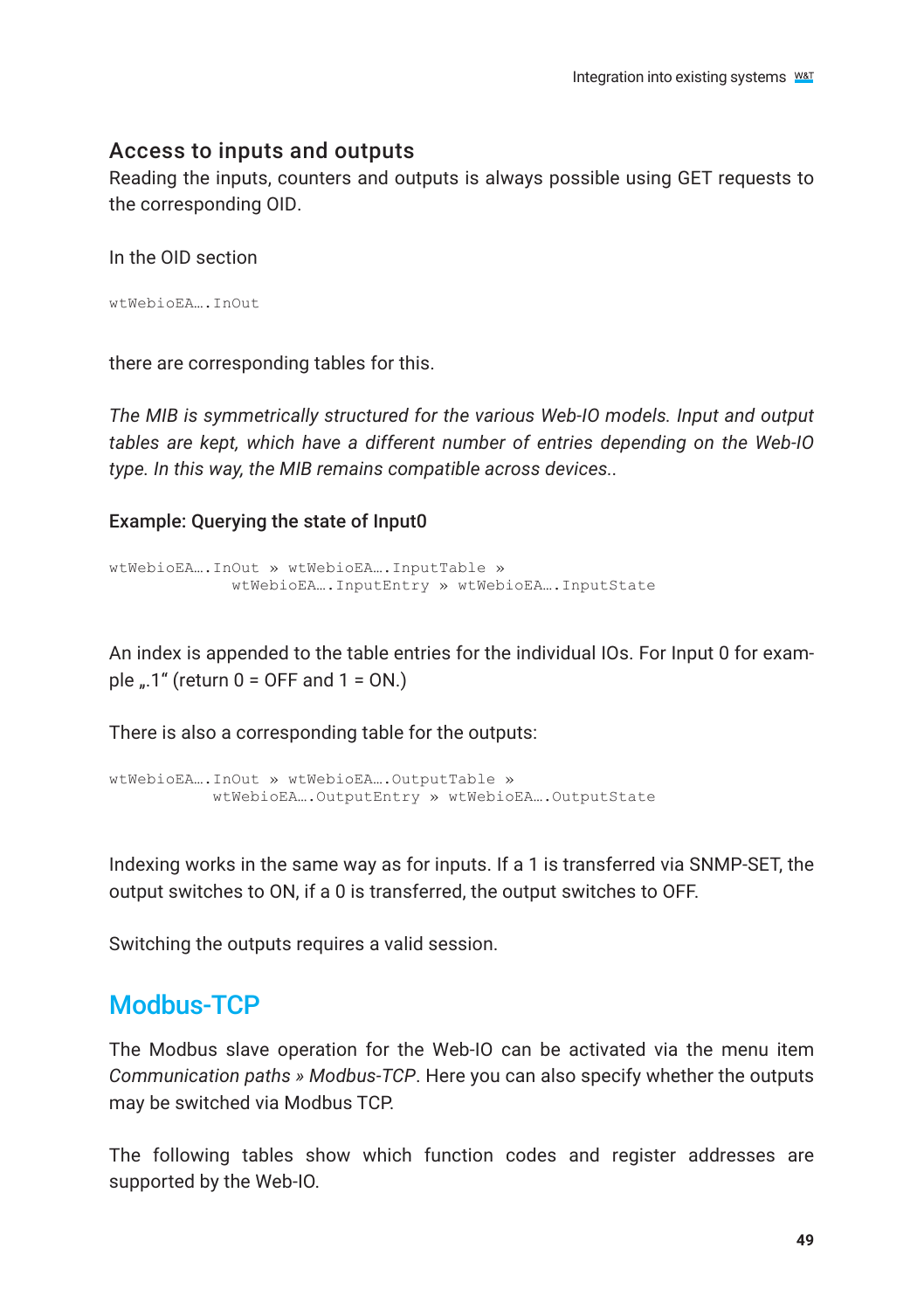# Modbus-Memory

# Bit range:

| addresse<br>(hexadec.) | description            | memory<br>type | length<br>(byte) | read bits<br>with FC     | read reg.<br>with FC     | <b>Write bits</b><br>with FC | write reg.<br>with FC |
|------------------------|------------------------|----------------|------------------|--------------------------|--------------------------|------------------------------|-----------------------|
| 1000                   | Input 0                | bit            | $\mathbf{1}$     | 0x01, 0x02               |                          |                              | ٠                     |
| 1001                   | Input 1                | bit            | 1                | 0x01, 0x02               | ×.                       | $\overline{\phantom{a}}$     | ä,                    |
| 1002                   | Input 2                | bit            | $\mathbf{1}$     | 0x01, 0x02               |                          | ä,                           | ÷                     |
| 1003                   | Input 3                | bit            | 1                | 0x01, 0x02               | ÷,                       | $\overline{\phantom{a}}$     | ÷,                    |
| 1004                   | Input 4                | bit            | $\overline{1}$   | 0x01, 0x02               | ÷                        | ÷                            | ÷                     |
| 1005                   | Input 5                | bit            | 1                |                          | $\overline{\phantom{m}}$ | ÷                            | ÷,                    |
| 1006                   | Input 6                | bit            | $\mathbf{1}$     | 0x01, 0x02<br>0x01, 0x02 |                          | ä,                           | ä,                    |
|                        |                        |                | 1                |                          | ×.                       | ä,                           | ä,                    |
| 1007                   | Input 7                | bit            | $\mathbf{1}$     | 0x01, 0x02               |                          | ä,                           | ä,                    |
| 1008                   | Input 8                | bit            | 1                | 0x01, 0x02               | ä,                       | ä,                           | ÷,                    |
| 1009                   | Input 9                | bit            | $\overline{1}$   | 0x01, 0x02               |                          |                              |                       |
| 100A                   | Input1 <sub>0</sub>    | bit            |                  | 0x01, 0x02               | ÷                        | ÷                            | ÷                     |
| 100B                   | Input 11               | bit            | 1                | 0x01, 0x02               | $\overline{\phantom{m}}$ | $\overline{\phantom{a}}$     | ÷,                    |
| 1020                   | Output 0               | bit            | $\mathbf{1}$     | 0x01, 0x02               |                          | 0x05                         | 0x0F                  |
| 1021                   | Output 1               | bit            | 1                | 0x01, 0x02               | ٠                        | 0x05                         | 0x0F                  |
| 1022                   | Output 2               | bit            | $\mathbf{1}$     | 0x01, 0x02               |                          | 0x05                         | 0x0F                  |
| 1023                   | Output 3               | bit            | 1                | 0x01, 0x02               | ä,                       | 0x05                         | 0x0F                  |
| 1024                   | Output 4               | bit            | $\overline{1}$   | 0x01, 0x02               | ä,                       | 0x05                         | 0x0F                  |
| 1025                   | Output 5               | bit            | 1                | 0x01, 0x02               | ä,                       | 0x05                         | 0x0F                  |
| 1026                   | Output 6               | bit            | $\overline{1}$   | 0x01, 0x02               | ٠                        | 0x05                         | 0x0F                  |
| 1027                   | Output 7               | bit            | 1                | 0x01, 0x02               | ä,                       | 0x05                         | 0x0F                  |
| 1028                   | Output 8               | bit            | 1                | 0x01, 0x02               |                          | 0x05                         | 0x0F                  |
| 1029                   | Output 9               | bit            | 1                | 0x01, 0x02               | $\overline{\phantom{m}}$ | 0x05                         | 0x0F                  |
| 102A                   | Output 10              | bit            | $\mathbf{1}$     | 0x01, 0x02               |                          | 0x05                         | 0x0F                  |
| 102B                   | Output 11              | bit            | 1                | 0x01, 0x02               | ٠                        | 0x05                         | 0x0F                  |
| 1040                   | Alarm state 1          | bit            | $\overline{1}$   | 0x01, 0x02               | ÷                        | ä,                           | ä,                    |
| 1041                   | Alarm state 2          | bit            | 1                | 0x01, 0x02               | ×.                       | $\overline{\phantom{a}}$     | ×,                    |
| 1042                   | Alarm state 3          | bit            | $\overline{1}$   | 0x01, 0x02               |                          | ÷.                           | ÷                     |
| 1043                   | Alarm state 4          | bit            | 1                | 0x01, 0x02               | ×,                       | ÷.                           | ÷,                    |
| 1044                   | Alarm state 5          | bit            | $\mathbf{1}$     | 0x01, 0x02               |                          | ä,                           | ÷,                    |
| 1045                   | Alarm state 6          | bit            | 1                | 0x01, 0x02               | $\overline{\phantom{m}}$ | ÷.                           | ÷,                    |
| 1046                   | Alarm state 7          | bit            | $\overline{1}$   | 0x01, 0x02               |                          | н                            | ÷,                    |
| 1047                   | Alarm state 8          | bit            | 1                | 0x01, 0x02               | ä,                       | ä,                           | ÷,                    |
| 1048                   | Alarm state 9          | bit            | $\overline{1}$   | 0x01, 0x02               | ÷                        | ä,                           | ä,                    |
| 1049                   | Alarm state 10         | bit            | 1                | 0x01, 0x02               | $\overline{\phantom{m}}$ | ÷.                           | ÷,                    |
| 104A                   | Alarm state 11         | bit            | $\mathbf{1}$     | 0x01, 0x02               |                          | ä,                           | ä,                    |
| 104B                   | Alarm state 12         | bit            | 1                | 0x01, 0x02               | ×.                       | ä,                           | ä,                    |
| 1060                   | <b>Exception State</b> | bit            | $\mathbf{1}$     | 0x01, 0x02               |                          | ä,                           | ä,                    |
| 1068                   | Config. state          | bit            | 1                | 0x01, 0x02               | ä,                       | $\sim$                       | ÷,                    |
| 1800                   | Alarm trigger 1        | bit            | $\mathbf{1}$     | 0x01, 0x02               | ÷                        | 0x05                         | 0x0F                  |
| 1801                   | Alarm trigger 2        | bit            | 1                | 0x01, 0x02               | $\overline{\phantom{a}}$ | 0x05                         | 0x0F                  |
| 1802                   | Alarm trigger 3        | bit            | $\mathbf{1}$     | 0x01, 0x02               |                          | 0x05                         | 0x0F                  |
| 1803                   | Alarm trigger 4        | bit            | 1                | 0x01, 0x02               | ٠                        | 0x05                         | 0x0F                  |
| 1804                   | Alarm trigger 5        | bit            | $\mathbf{1}$     | 0x01, 0x02               |                          | 0x05                         | 0x0F                  |
| 1805                   | Alarm trigger 6        | bit            | 1                | 0x01, 0x02               | ÷                        | 0x05                         | 0x0F                  |
| 1806                   | Alarm trigger 7        | bit            | $\mathbf{1}$     | 0x01, 0x02               |                          | 0x05                         | 0x0F                  |
| 1807                   | Alarm trigger 8        | bit            | 1                | 0x01, 0x02               | ÷,                       | 0x05                         | 0x0F                  |
| 1808                   | Alarm trigger 9        | bit            | $\mathbf{1}$     | 0x01, 0x02               | ٠                        | 0x05                         | 0x0F                  |
| 1809                   | Alarm trigger 10       | bit            | 1                | 0x01, 0x02               | $\overline{\phantom{m}}$ | 0x05                         | 0x0F                  |
| 180A                   | Alarm trigger 11       | bit            | $\mathbf{1}$     | 0x01, 0x02               |                          | 0x05                         | 0x0F                  |
| 180B                   | Alarm trigger 12       | bit            | 1                | 0x01, 0x02               | ä,                       | 0x05                         | 0x0F                  |

Please note that the number of supported inputs, outputs, counters or alarms varies depending on the Web-IO model.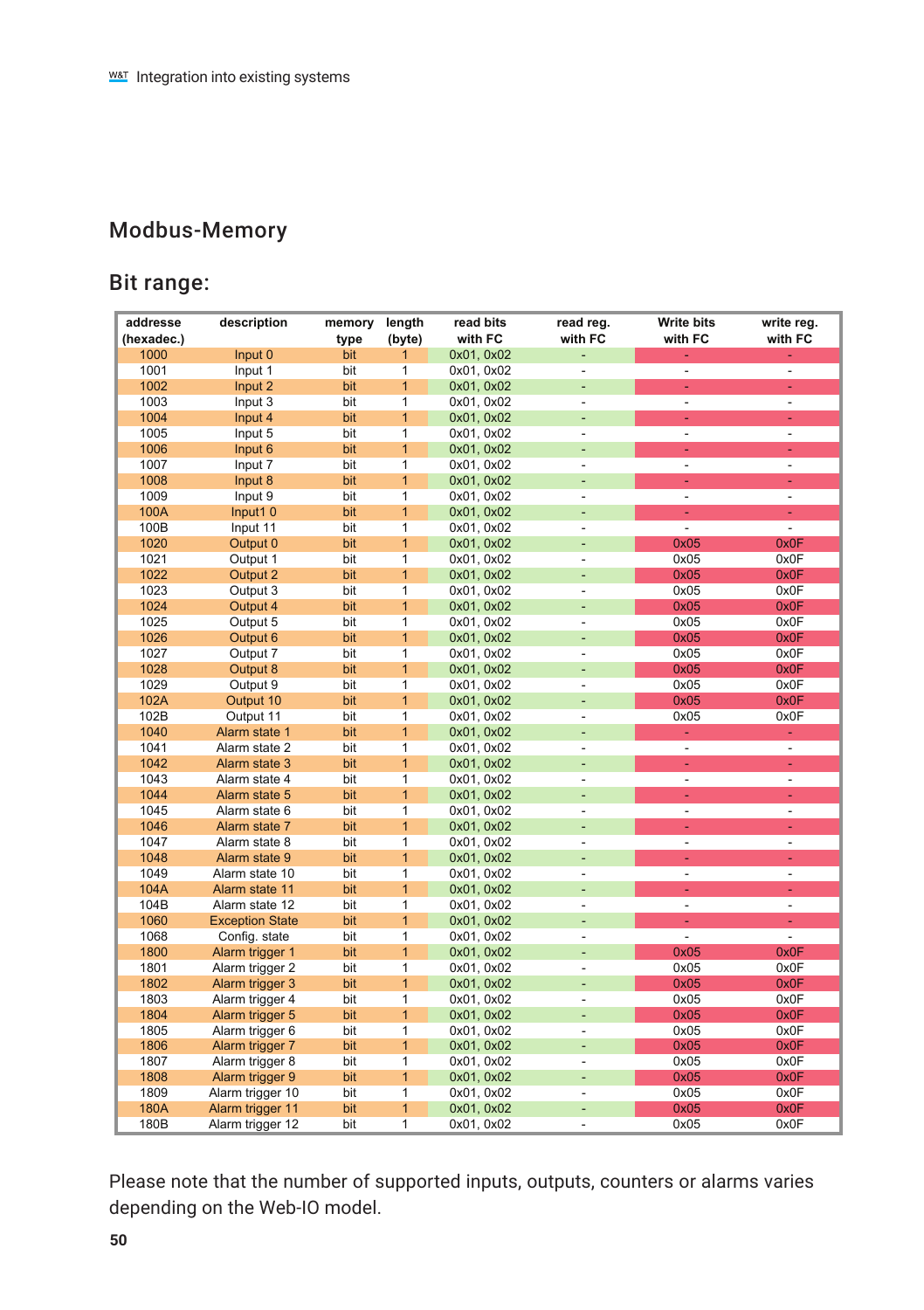## 16- and 32-bit range:

| addresse<br>(hexadec.) | description              | memory<br>type | length<br>(byte)        | read bits<br>with FC | read reg.<br>with FC | <b>Write bits</b><br>with FC | write reg.<br>with FC    |
|------------------------|--------------------------|----------------|-------------------------|----------------------|----------------------|------------------------------|--------------------------|
| 2000                   | Inputs 0 - 11            | 16-bit         | $\overline{2}$          | ÷,                   | 0x03, 0x04           | ÷,                           |                          |
| 2002                   | Outputs 0 - 11           | 16-bit         | 2                       | $\frac{1}{2}$        | 0x03, 0x04           | ÷                            |                          |
| 2004                   | Alarm state 1 - 12       | 16-bit         | $\overline{2}$          |                      | 0x03, 0x04           | ÷.                           |                          |
| 2006                   | Diagnosis Error count    | 16-bit         | $\overline{2}$          | ÷,                   | 0x03, 0x04           | ä,                           | 0x06, 0x10               |
| 2007                   | Diagnostic state 0 - 15  | 16-bit         | $\overline{2}$          |                      | 0x03, 0x04           | ÷.                           |                          |
| 2008                   | Diagnostic state 16 - 31 | 16-bit         | $\overline{2}$          | ÷,                   | 0x03, 0x04           | ä,                           | ä,                       |
| 2009                   | Diagnostic state 32 - 47 | 16-bit         | $\overline{2}$          | ٠                    | 0x03, 0x04           | ÷.                           | ÷                        |
| 200A                   | Diagnostic state 48 - 63 | 16-bit         | $\overline{2}$          | ÷,                   | 0x03, 0x04           | $\overline{\phantom{a}}$     | ÷,                       |
| 200B                   | Diagnostic state 64 - 79 | 16-bit         | $\overline{2}$          |                      | 0x03, 0x04           | ä,                           | ä,                       |
| 200C                   | Diagnostic state 80 - 95 | 16-bit         | $\overline{2}$          | ÷,                   | 0x03, 0x04           | $\overline{\phantom{a}}$     | ÷,                       |
| 200D                   | Exception/Conf.-State    | 16-bit         | $\overline{2}$          | ÷,                   | 0x03, 0x04           | ä,                           |                          |
| 5000                   | Inputs 0 - 11            | 32-bit         | $\overline{4}$          | ٠                    | 0x03, 0x04           | $\overline{\phantom{a}}$     | ٠                        |
| 5002                   | Outputs 0 - 11           | 32-bit         | $\overline{4}$          |                      | 0x03, 0x04           | ÷,                           | 0x06, 0x10               |
| 5004                   | Alarm state 1 - 12       | 32-bit         | 4                       | ÷,                   | 0x03, 0x04           | $\overline{\phantom{a}}$     |                          |
| 5006                   | Counter <sub>0</sub>     | 32-bit         | 4                       |                      | 0x03, 0x04           | ä,                           | 0x06, 0x10               |
| 5008                   | Counter 1                | 32-bit         | 4                       | ä,                   | 0x03, 0x04           | ٠                            | 0x06, 0x10               |
| 500A                   | Counter 2                | 32-bit         | $\overline{4}$          |                      | 0x03, 0x04           | ÷.                           | 0x06, 0x10               |
| 500C                   | Counter <sub>3</sub>     | 32-bit         | 4                       | ä,                   | 0x03.0x04            | $\overline{\phantom{a}}$     | 0x06, 0x10               |
| 500E                   | Counter 4                | 32-bit         | 4                       |                      | 0x03, 0x04           | ÷                            | 0x06, 0x10               |
| 5010                   | Counter 5                | 32-bit         | 4                       | ÷,                   | 0x03, 0x04           | $\overline{\phantom{a}}$     | 0x06, 0x10               |
| 5012                   | Counter <sub>6</sub>     | 32-bit         | 4                       |                      | 0x03, 0x04           | ÷                            | 0x06, 0x10               |
| 5014                   | Counter <sub>7</sub>     | 32-bit         | 4                       | ٠                    | 0x03, 0x04           | ÷                            | 0x06, 0x10               |
| 5016                   | Counter <sub>8</sub>     | 32-bit         | $\overline{4}$          | ٠                    | 0x03, 0x04           | ä,                           | 0x06, 0x10               |
| 5018                   | Counter 9                | 32-bit         | 4                       | ÷.                   | 0x03, 0x04           | $\overline{\phantom{a}}$     | 0x06, 0x10               |
| 501A                   | Counter 10               | 32-bit         | 4                       |                      | 0x03, 0x04           | ä,                           | 0x06, 0x10               |
| 501C                   | Counter 11               | 32-bit         | 4                       | ÷,                   | 0x03, 0x04           | $\overline{\phantom{a}}$     | 0x06, 0x10               |
| 504A                   | Diagnosis Error count    | 32-bit         | 4                       |                      | 0x03, 0x04           | ä,                           | 0x06, 0x10               |
| 504C                   | Diagnostic state 0 - 31  | 32-bit         | 4                       | ä,                   | 0x03, 0x04           | $\overline{\phantom{a}}$     | $\blacksquare$           |
| 504E                   | Diagnostic state 32 - 63 | 32-bit         | $\overline{4}$          | ÷,                   | 0x03, 0x04           | ÷                            | ÷                        |
| 5050                   | Diagnostic state 64 - 95 | 32-bit         | 4                       | ÷.                   | 0x03, 0x04           | ÷                            | $\overline{\phantom{m}}$ |
| 7000                   | virtuel Register 0       | 32-bit         | $\overline{\mathbf{4}}$ |                      | 0x03, 0x04           | ÷,                           | 0x06, 0x10               |
| 7002                   | virtuel Register 1       | 32-bit         | 4                       | $\frac{1}{2}$        | 0x03, 0x04           | ÷                            | 0x06, 0x10               |
| 7004                   | virtuel Register 2       | 32-bit         | $\overline{4}$          |                      | 0x03, 0x04           | ÷,                           | 0x06, 0x10               |
| 7006                   | virtuel Register 3       | 32-bit         | 4                       | ä,                   | 0x03, 0x04           | $\overline{\phantom{a}}$     | 0x06, 0x10               |
| 7008                   | virtuel Register 4       | 32-bit         | 4                       |                      | 0x03, 0x04           | ä,                           | 0x06, 0x10               |
| 700A                   | virtuel Register 5       | 32-bit         | 4                       | ÷.                   | 0x03, 0x04           | ×.                           | 0x06, 0x10               |
| 700C                   | virtuel Register 6       | 32-bit         | $\overline{4}$          |                      | 0x03, 0x04           | ÷.                           | 0x06, 0x10               |
| 700E                   | virtuel Register 7       | 32-bit         | 4                       | ä,                   | 0x03, 0x04           | ä,                           | 0x06, 0x10               |
| 7010                   | virtuel Register 8       | 32-bit         | 4                       |                      | 0x03, 0x04           |                              | 0x06, 0x10               |
| .                      | virtuel Register 9 - 23  | 32-bit         | 4                       |                      |                      |                              |                          |
| 702E                   | virtuel Register 23      | 32-bit         | $\overline{4}$          | ÷,                   | 0x03, 0x04           | ä,                           | 0x06, 0x10               |
| 7030                   | virtuel Register 24      | 32-bit         | 4                       | ä,                   | 0x03, 0x04           | ÷                            | 0x06, 0x10               |
| 7032                   | virtuel Register 25      | 32-bit         | 4                       |                      | 0x03, 0x04           | ä,                           | 0x06, 0x10               |
| 7034                   | virtuel Register 26      | 32-bit         | 4                       | ÷,                   | 0x03, 0x04           | ÷,                           | 0x06, 0x10               |
| 7036                   | virtuel Register 27      | 32-bit         | 4                       |                      | 0x03, 0x04           | ä,                           | 0x06, 0x10               |
| 7038                   | virtuel Register 28      | 32-bit         | 4                       | ä,                   | 0x03, 0x04           | ÷,                           | 0x06, 0x10               |
| 703A                   | virtuel Register 29      | 32-bit         | $\overline{4}$          | ٠                    | 0x03, 0x04           | ÷                            | 0x06, 0x10               |
| 703C                   | virtuel Register 30      | 32-bit         | $\overline{\mathbf{4}}$ | ÷,                   | 0x03, 0x04           | ä,                           | 0x06, 0x10               |
| 703E                   | virtuel Register 31      | 32-bit         | 4                       |                      | 0x03, 0x04           |                              | 0x06, 0x10               |

*A detailed description of the supported function codes and register addresses can be found in the Web-IO programming manual.*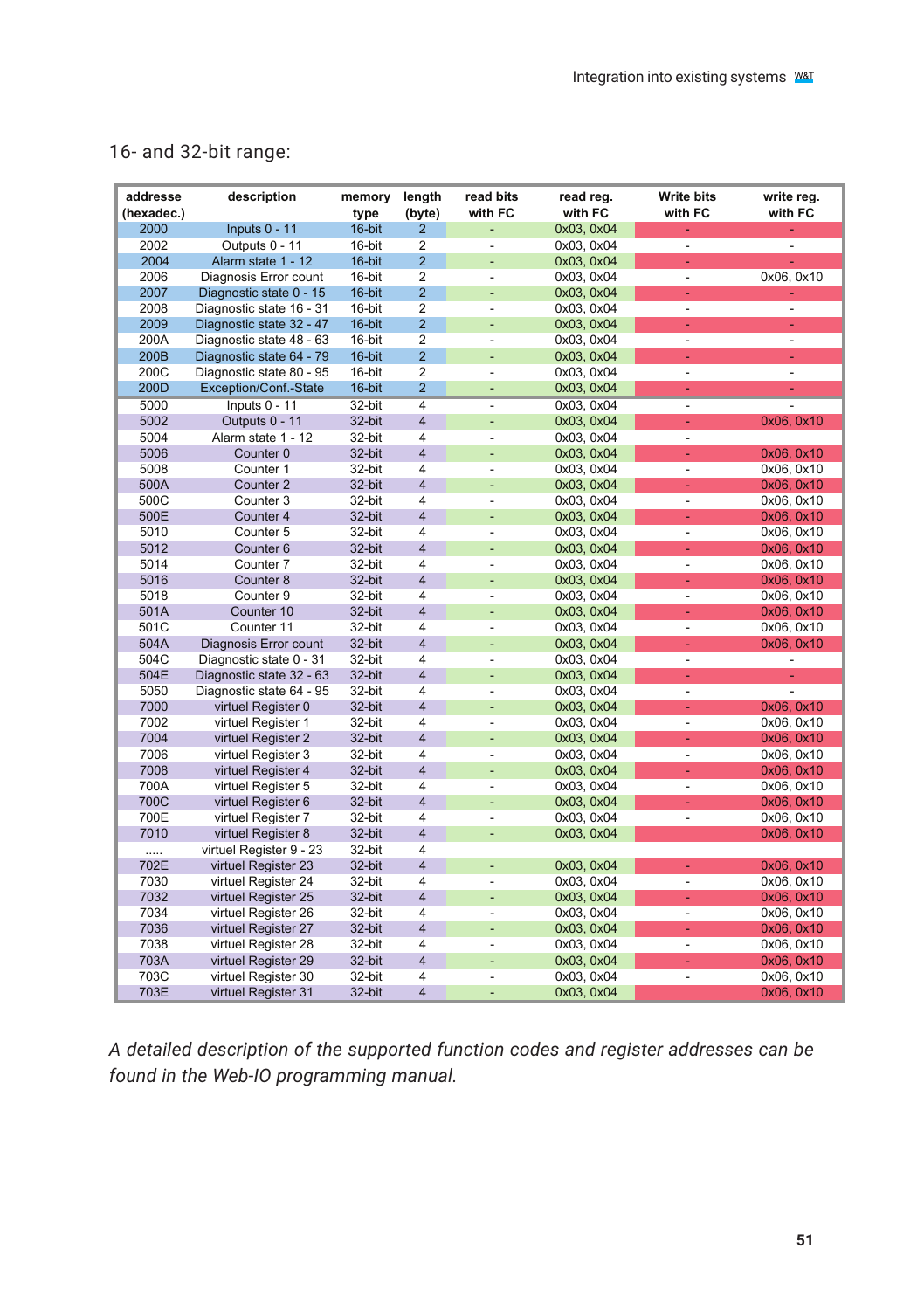# 10. Actions

The Action principle allows the Web-IO to issue individual alarms and messages – but also to switch the outputs. This is done based on defined IO states or other events.

Up to 12 actions can be created and managed, whereby an individual name can be defined for each action.

# **Trigger**

#### Inputs

Any input can be defined as an initiator. For the input you can specify whether a change from OFF to ON, a change from ON to OFF, or any state change should initiate an action.

## **Outputs**

Any output can be specified as an initiator. For the output you can specify whether a change from OFF to ON, a change from ON to OFF, or any state change should initiate an action.

## Counter

Any counter can be specified as the initiator. For the counter you must specify for which count value an action should be initiated. You also need to determine whether the counter is reset to zero after the action is initiated.

## I/O combination

A combination of inputs and outputs can also initiate an action. Here you can specify whether the individual states should have an AND or OR operation performed.

## Interval Timer

The Web-IO can be configured to perform actions at specified times. The times are entered in *Cron* format.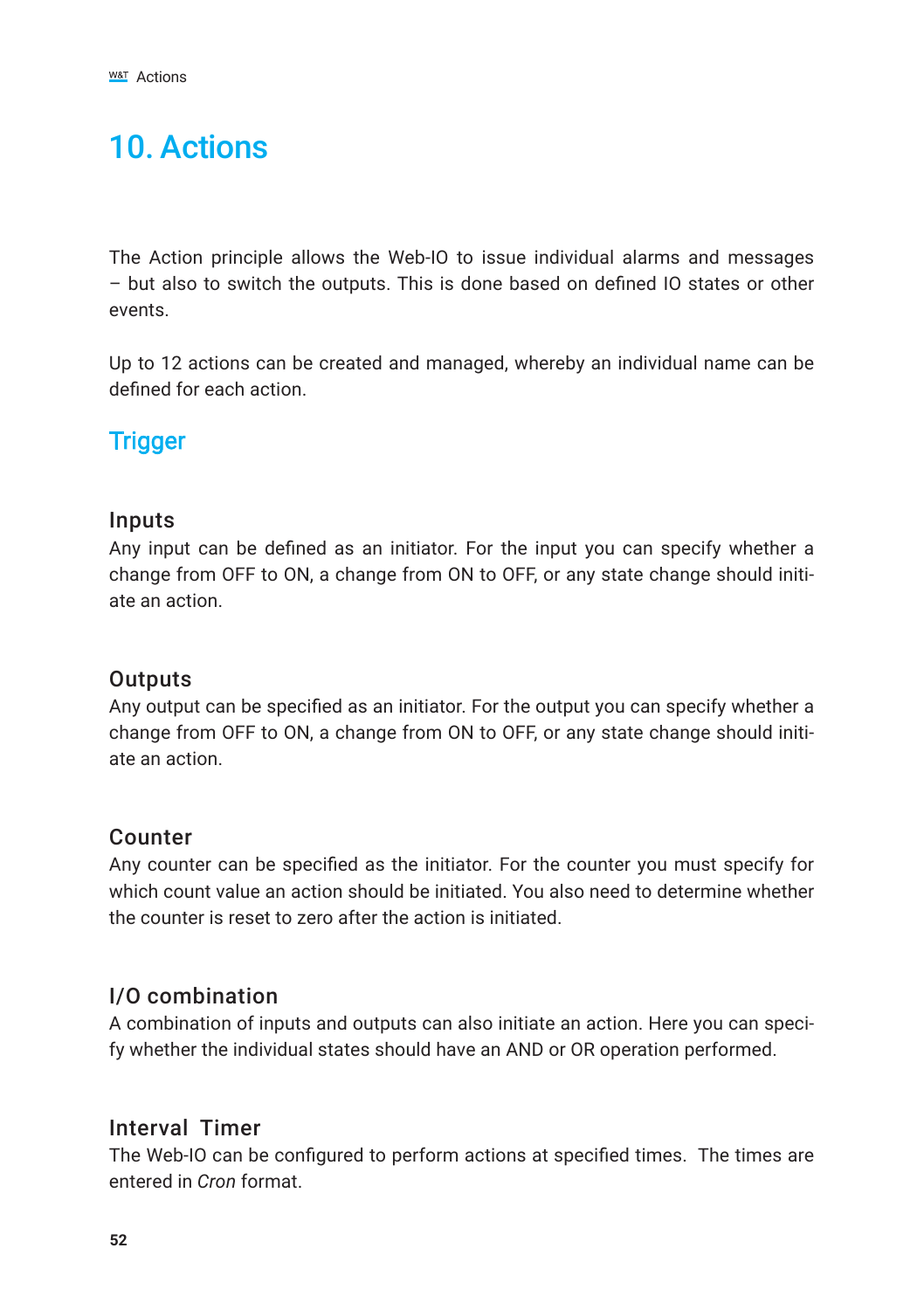Valid characters:

- *\** represents all valid values in the respective input field (e.g. every minute or every hour)
- specifies a range of from…to (e.g. weekday "2-4" stands for Tuesday to Thursday, whereas entering "\*" triggers the timer on all weekdays).
- */* Interval within the specified range (e.g. minute "0-45/2" triggers the timer in a range between the 0th and 45th minute every two minutes (0, 2, 4, 6, 8, 10, ..., 44)).
- *,* specifies an absolute value (e.g.: minute "0, 15 ,30" triggers the timer every full hour, every 15th minute and every 30th minute).

#### For example:

An action should be performed in the months of April to October every Monday at  $8:00 \text{ s}$ .m.

| Minute:      | U        |
|--------------|----------|
| Hour:        | 8        |
| Date:        | $\star$  |
| Month:       | $4 - 10$ |
| Day of week: |          |

## Device restart

The Web-IO distinguishes between two types when a restart is supposed to initiate an action:

• Cold start

If the restart is initiated by hardware (applying/interrupting supply voltage or pressing the reset key) the Web-IO treats this as a cold start.

• Warm start

A warm start can be initiated from the Web page under *Maintenance* by clicking the *Restart* button. Connecting to Port 8888 and using the administrator password will also cause a reset if the reset port is enabled.

## MQTT Subscribe

If the Web IO receives the keyword configured as a topic, the action is executed. To do this, MQTT support must be activated under *Communication channels » MQTT*, and all necessary broker information must also be configured.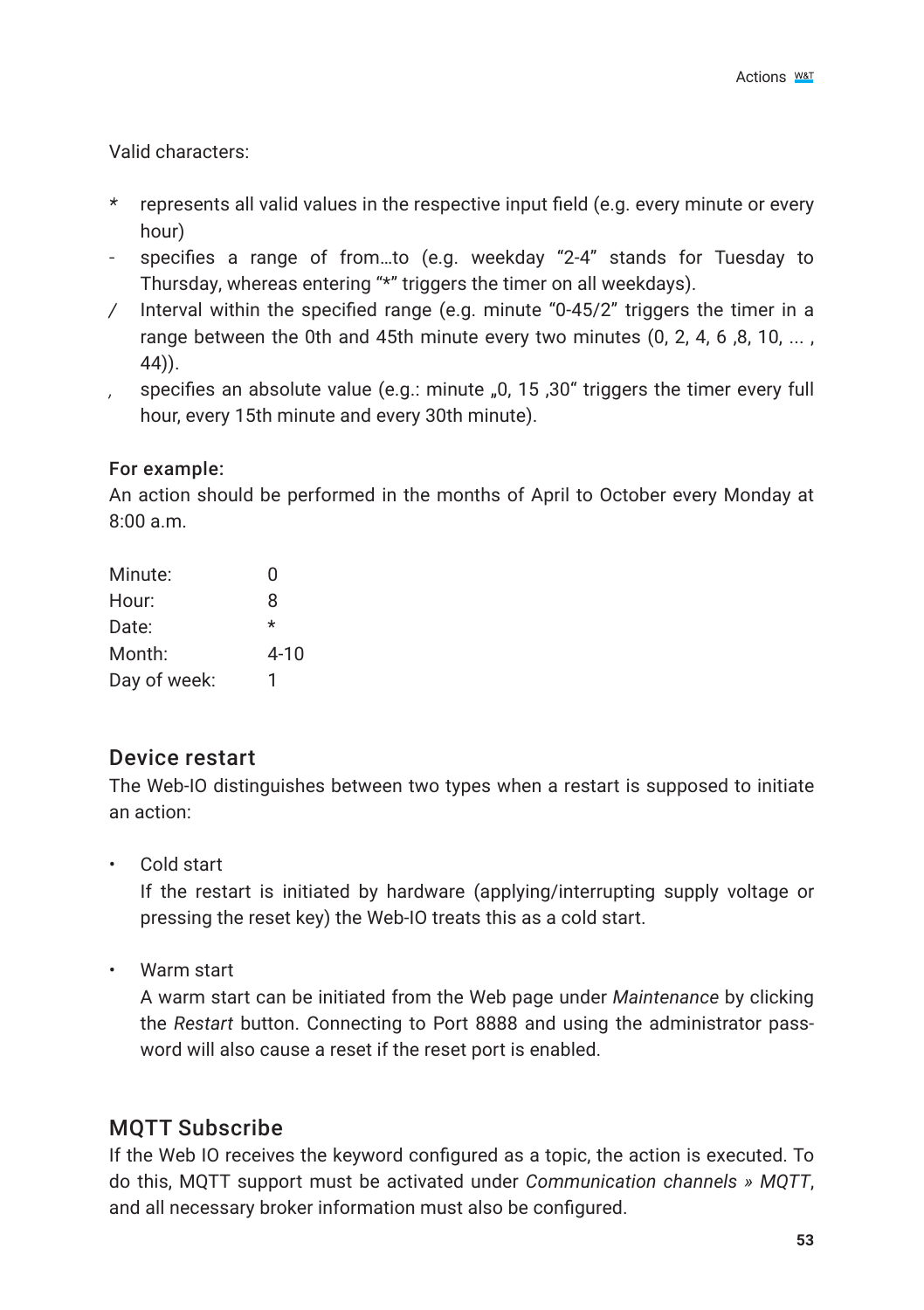# Actions

For actions which allow sending alarms, messages and other texts, placeholders can be used within the text which replace actual contents such as IO states, time etc. when performing an action.

| Placeholder            | Description                              |
|------------------------|------------------------------------------|
| $\langle$ ix $\rangle$ | State of the inputs No. x (ON/OFF)       |
| $0X$                   | State of the outputs No. x (ON/OFF)      |
| $<$ C $X$              | Counter state No. x                      |
| <i></i>                | State of all inputs as hex. bit pattern  |
| $O$                    | State of all outputs as hex. bit pattern |
| <dn></dn>              | Device name                              |
| $\sin x$               | Name of the input No. x                  |
| $onx$                  | Name of the output No. x                 |
| <t></t>                | Time stamp with date and time            |
| $<$ \$y>               | Year in format "YYYY"                    |
| <\$m>                  | Month in format "MM"                     |
| <\$d>                  | Day in format "DD"                       |
| <\$h>                  | Hour in format "hh"                      |
| <\$i>                  | Minutes in format "mm"                   |
| <Ŝs>                   | Seconds in format "ss"                   |

For text messages, a clear message can be stored in addition to the actual message that is sent upon triggering. The clear message is sent when the initiator for the action is no longer active  $-$  i.e. when the normal state returns. Sending messages takes different amounts of time, depending on the protocol. If the initiating state is only present for such a short time that the corresponding message could not be sent, only the clear message is sent.

## Email message

The recipient, subject and contents of the email can be freely configured.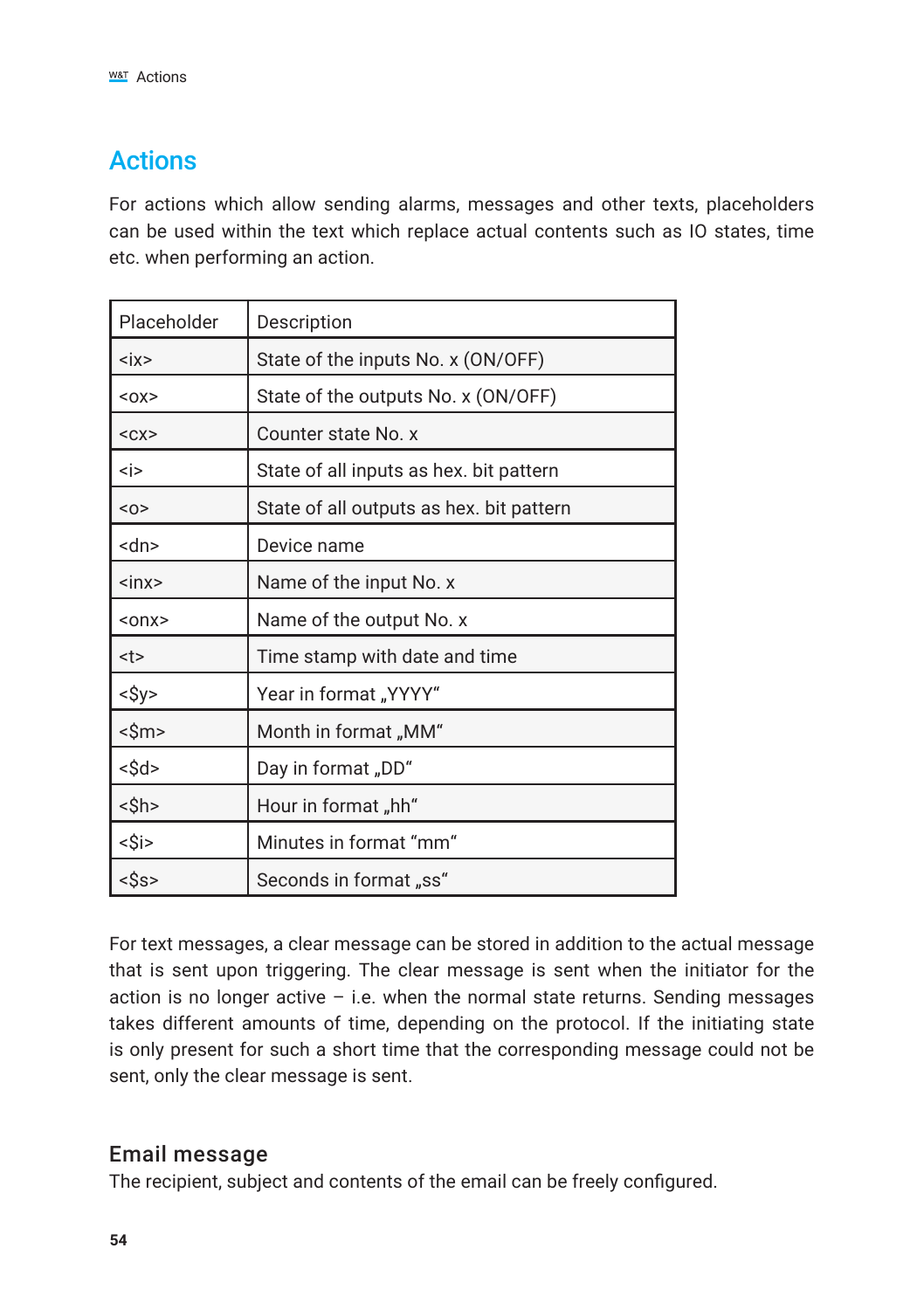To send e-mail messages, access to the mail server must be configured and mail must be activated as a communication channel. All necessary settings can be made under *Communication paths » Mail.* In the info area you will find the general access data for the most common email providers.

#### SNMP trap

The IP address and host name of the SNMP server as well as the message texts can be freely configured.

To be able to send SNMP traps you must enable SNMP under *Communication paths » SNMP*. All other parameters which can be set there are not relevant for sending of SNMP traps.

#### MQTT publish

The Web-IO can write any information to an MQTT broker over a configurable path as an MQTT Topic.

To do this, access to the MQTT Broker must be configured under *Communication paths » MQTT.*

#### HTTP request

Another possible action is to send an HTTP request, as required by some devices, such as cameras, to trigger certain functions.

To do this, enter the complete URL with all parameters expected from the receiving device as the HTTP request.

Format: http://<Ip/Hostname>/<request>?Parameter1&Parameter2&ParameterN

For those devices that require authentication with username and password, select which type of authentication should be used and fill in the appropriate fields.

With the request method you have the possibility to send a GET-request or via POST additional data.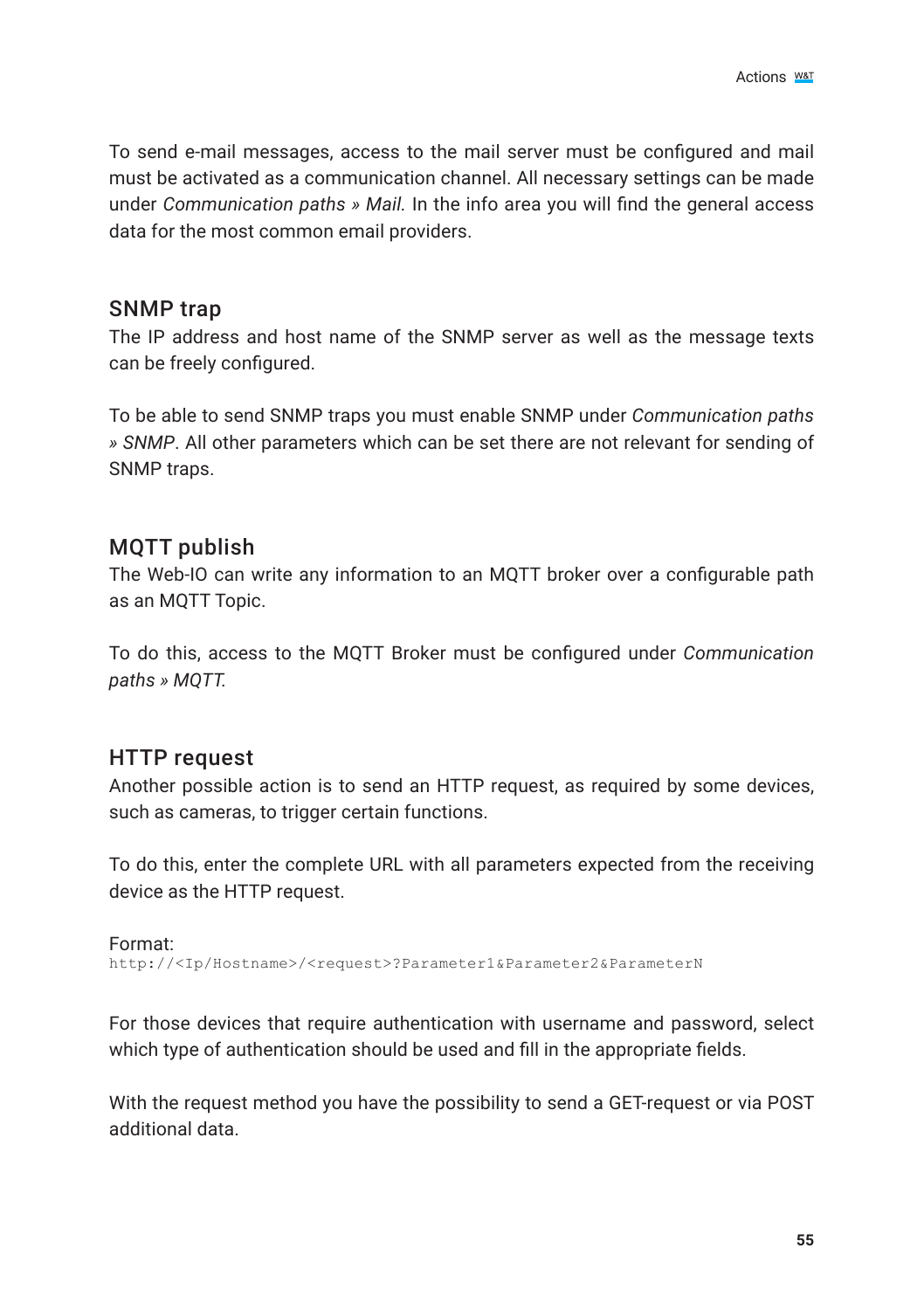#### TCP messages

When sending TCP messages the Web-IO operates as a TCP client. When initiating the action it opens a TCP connection to the specified TCP server address on the specified port, transmits the message or clear text, and then immediately closes the connection. Any replies from the server are ignored and discarded.

#### UDP messages

To be able to send UDP messages *UDP-Sockets* must be enabled in *UDP-Sockets ASCII-Mode* under *Communication paths » Socket-API*.

When sending UDP messages the Web-IO operates as an UDP peer. The message is transmitted in the form of an UDP datagram to the specified UDP peer address on the specified port. Any replies from the server are ignored and discarded.

#### Syslog messages

IP address and host name of the Syslog server, as well as the message texts can be freely configured.

To be able to send Syslog messages *Syslog* must be enabled under *Communication paths » Syslog*. All other parameters that can be set there are not relevant for sending Syslog messages.

#### FTP messages

The Web-IO can save message texts per FTP to a file.

To do this, FTP support must first be enabled under *Communication paths » FTP* and access to the FTP server must be configured.

The file name, message and clear texts can be freely formulated.

The options are used to distinguish whether *STOR* is used for each initiated action to completely overwrite the file or whether *APPEND* is used to append the message and clear texts continuously to the file.

#### Switching outputs

When switching outputs the Web-IO differentiates between switching its own outputs or switching the outputs on another Web-IO.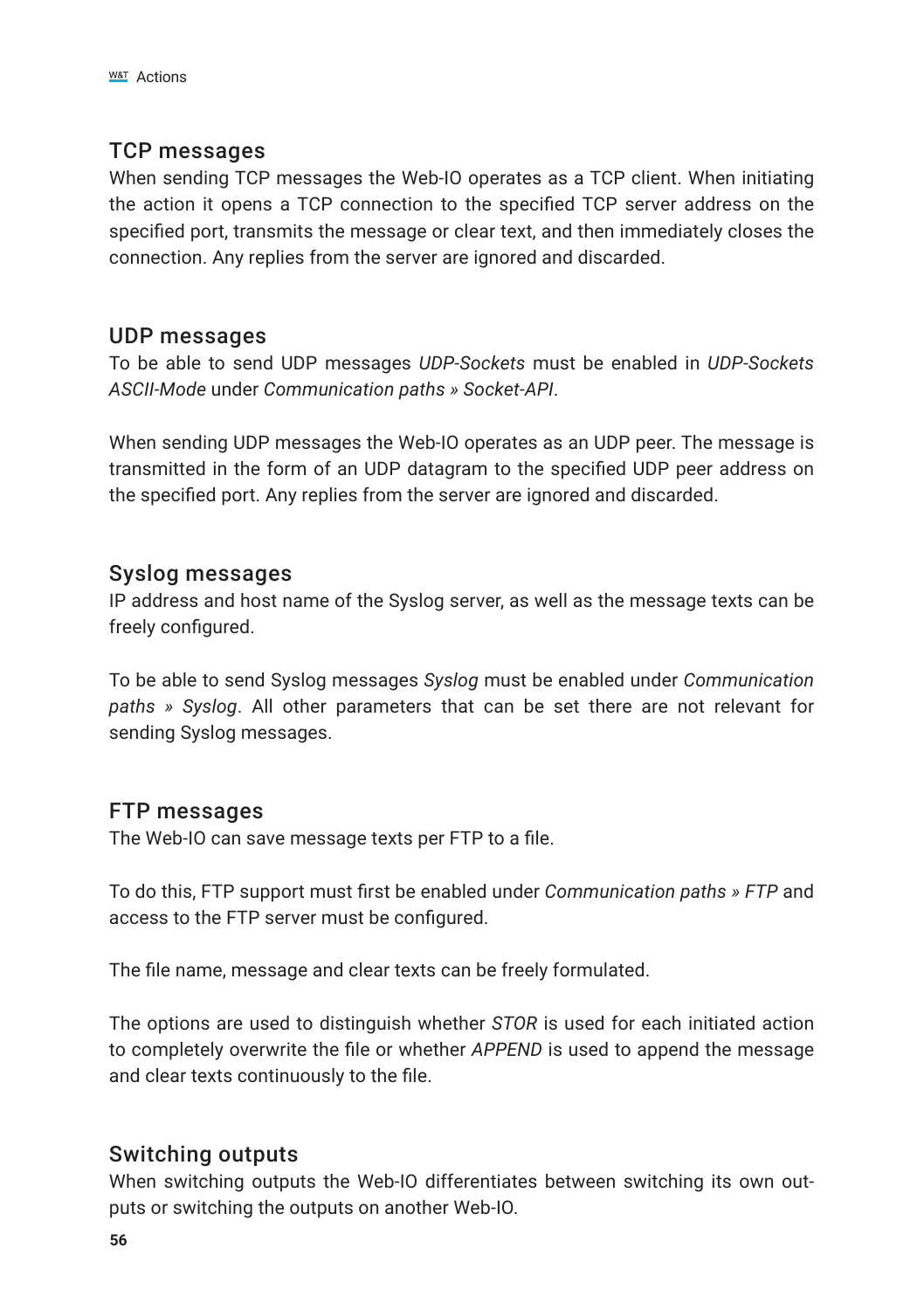#### Switching the own outputs

The outputs can be switched to ON or OFF. Another possibility is to toggle the existing state.

Alternatively, several outputs can be switched simultaneously. For each selected output, you can specify whether it is to be set to ON or OFF.

#### Switching the outputs of another Web-IO

Also in this case, either one specific output or several outputs can be switched.

Specify the IP address of the Web-IO at which the outputs are to be switched. Specify the TCP port set as the browser access port for the destination Web IO. If the target Web-IO is protected with a password, this must also be entered.

*For the destination Web-IO Allow HTTP requests must be enabled (Communication paths » Web-API) and the controlled outputs for switching from the browser and HTTP must be enabled.*

The outputs of the older Web-IOs models #57630, #57631, #57634 und #57637 can also be switched. In this case the HTTP port of the Web-IO must be specified as the TCP port. The outputs must be set in *Output Mode* Menu.

Switching outputs as an action offers many interesting application possibilities.

#### Point-to-Point connection

Similar to box-to-box connections where the inputs on Web-IO A are mapped 1:1 to the outputs on Web-IO B, the switching state of one input can be mapped to any desired output on another Web-IO.

#### Point-to-Multipoint

By creating multiple actions which use an input as initiator, correspondingly more outputs on different Web-IOs can be controlled.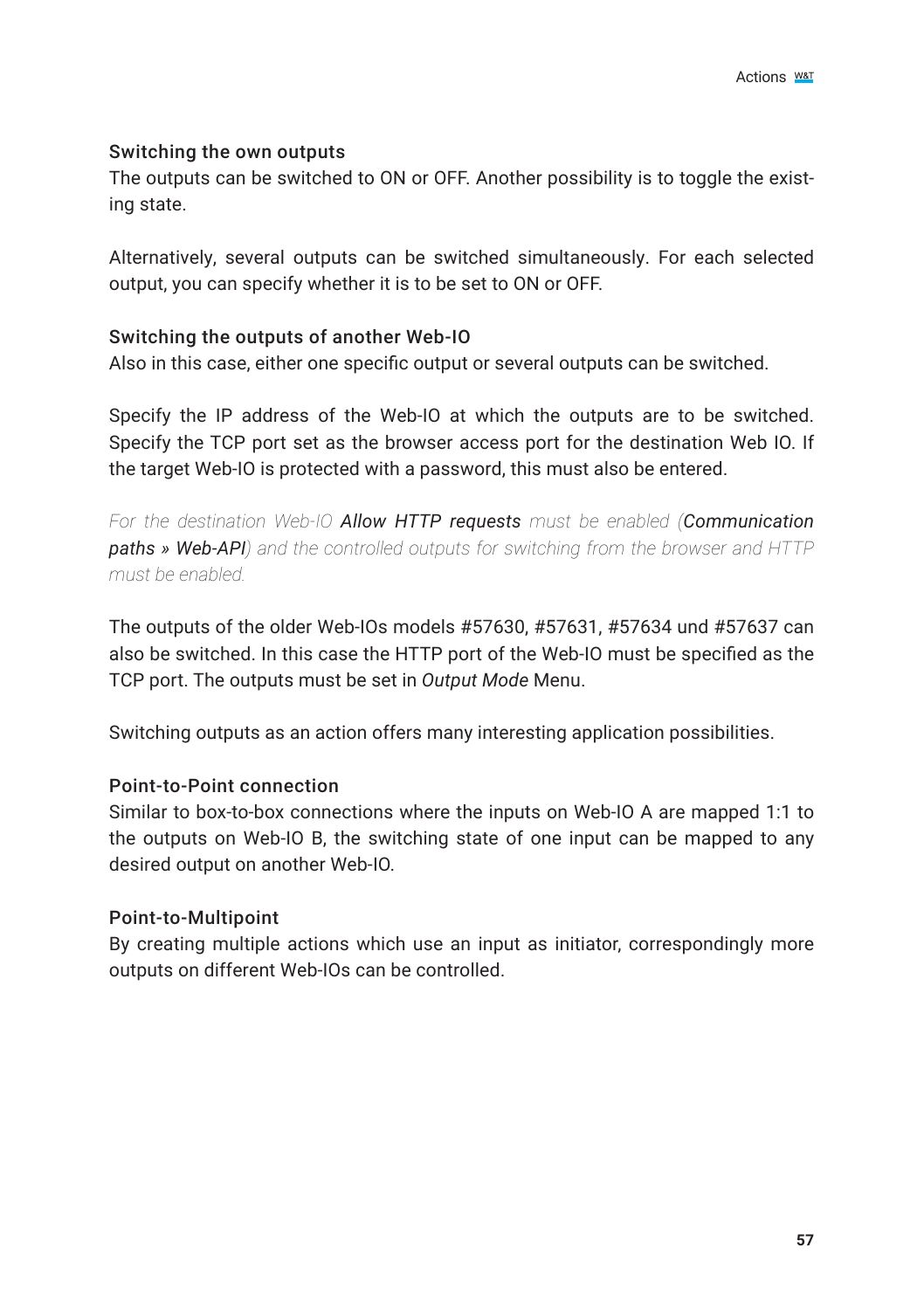# 11. Access from own applications

In addition to the numerous standardized access possibilities, the Web-IO also offers the option of accessing from your own application.

This can be done via TCP/IP sockets from the common high-level languages. However, it is also possible to use common web techniques such as AJAX or PHP to communicate with the web IO.

# Access using TCP/IP sockets

The Web-IO offers three ways to access using TCP/IP sockets:

- Command strings ASCII
- Binary structures BINARY
- HTTP requestsAJAX

#### Command strings ASCII

The inputs and counters can be read and the outputs can be set by exchanging simple command strings.

Depending on the configuration the Web-IO operates in this mode as a TCP server or UDP peer.

*A list of the supported commands and additional details on access via ASCII sockets can be found in the Web-IO programming manual. (download at http:www.WuT.de). Follow the manual link on the data sheet page of your Web-IO.*

#### TCP server

To access the Web-IO as a TCP server using ASCII sockets, enable *TCP ASCII-Sockets* under *Communication paths » Socket-API*. Specify on which server port the Web-IO should accept connections. The Web-IO can provide up to four TCP connections on the specified port at the same time. Any additional connection attempt is rejected.

If the Web-IO does not receive a valid command within 30 seconds, it closes the connection and is then free for a new connection. The Web-IO behaves in the same way if an incorrect or unknown command is received.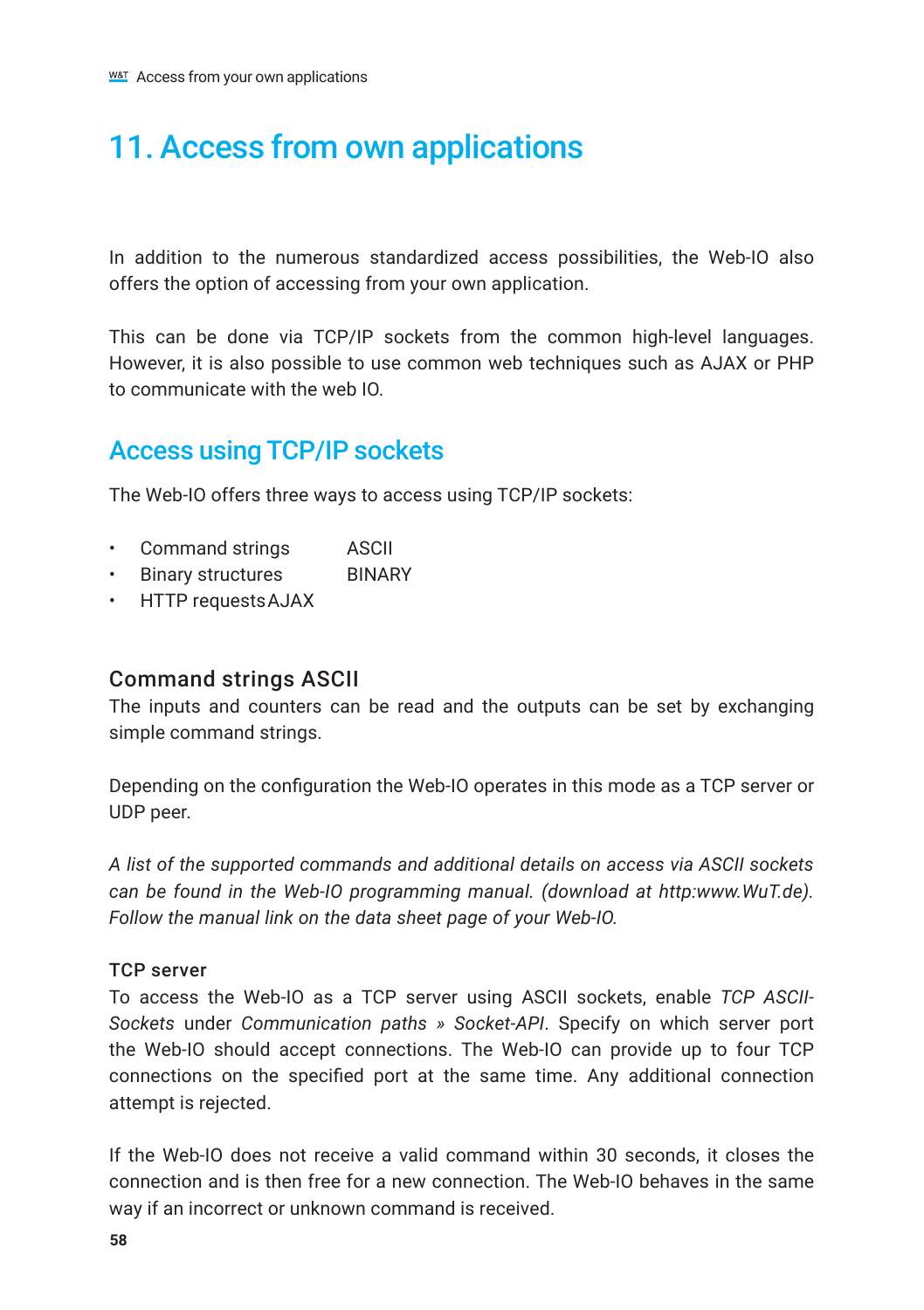The inputs are usually read using a polling procedure. Event-controlled processing is only possible after corresponding configuration of the input triggers.

#### UDP peer

To access the Web-IO via UDP using ASCII sockets, enable *UDP ASCII-Sockets* under *Communication paths » Socket-API*. Specify on which local UDP port the Web-IO should accept datagrams.

Via *Remote UDP-Port* you can define to which UDP-Port the answers of the Web-IO are sent. The entry *AUTO* specifies that the responses return to the port that is entered as the transmitter port in the received datagram.

The inputs are usually read using a polling procedure. Event-driven processing can be achieved by adding a corresponding action (see Actions section).

### Binary structures BINARY

The Web-IO provides binary structures for various functions such as reading inputs, setting outputs, etc. Access takes place exclusively through the exchange of these structures.

In this mode the Web-IO can work as a TCP client, TCP server or UDP peer. Access can be password protected.

Four binary accesses are available which can be enabled and configured independently of each other under *Communication paths » Socket-API*.

*In TCP Server mode, only one client can connect to the corresponding binary access at a time. Any further connection attempt will be rejected.*

*A detailed description of the supported HTTP binary structures and more details about access using BINARY sockets can be found in the Web-IO programming manual (download at http://www.WuT.de). Follow the manual link on the data sheet page of your Web-IO.*

## HTTP request

In addition to socket access the Web-IO can be addressed directly via HTTP using HTTP requests.

By default this access is blocked and must first be enabled using *Communication*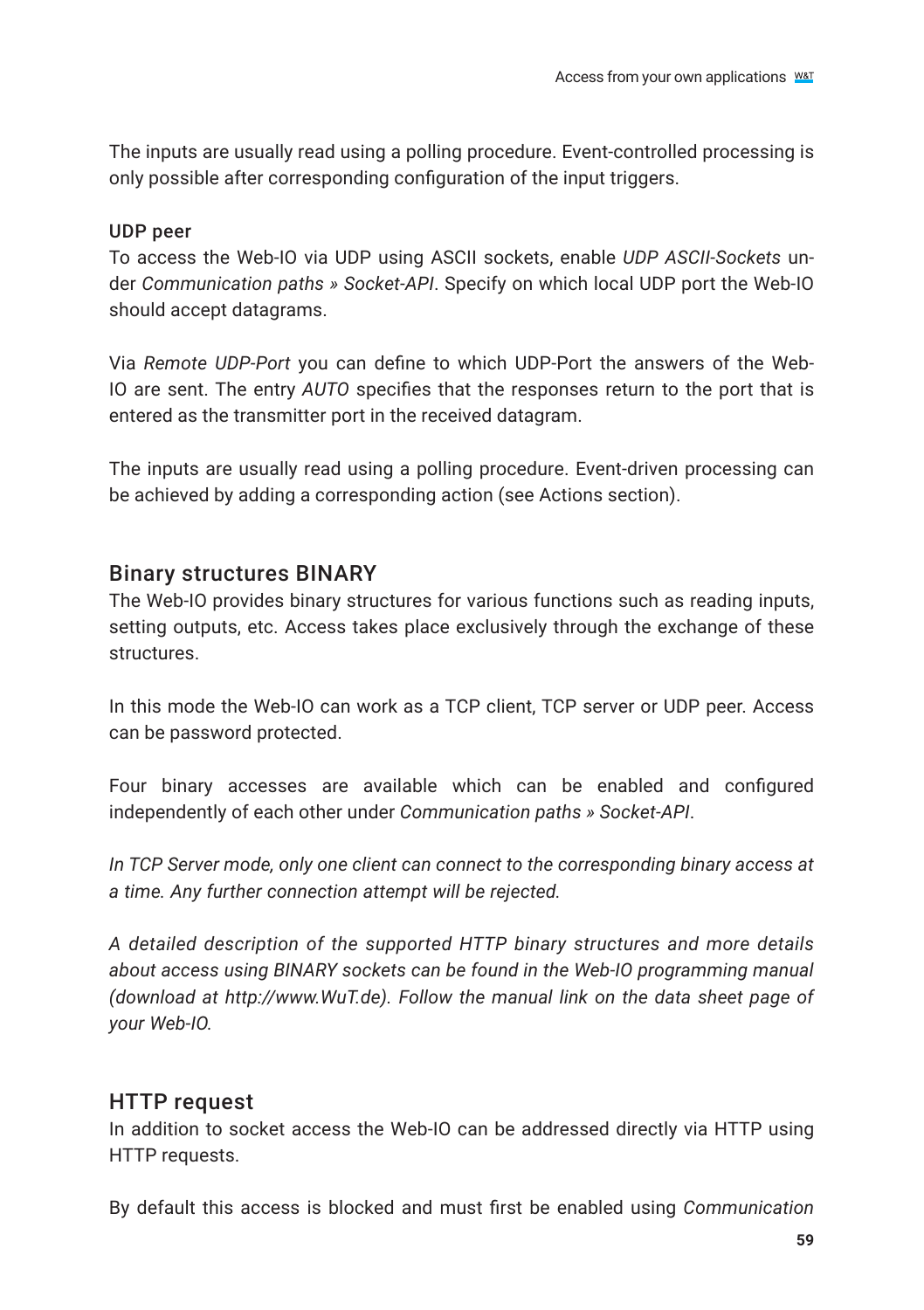#### *paths » Web-API*.

*A detailed description of the supported HTTP requests and more details about access using Web techniques such as AJAX and PHP can be found in the Web-IO programming manual (download at http://www.WuT.de). Follow the nanual link on the data sheet page of your Web-IO.*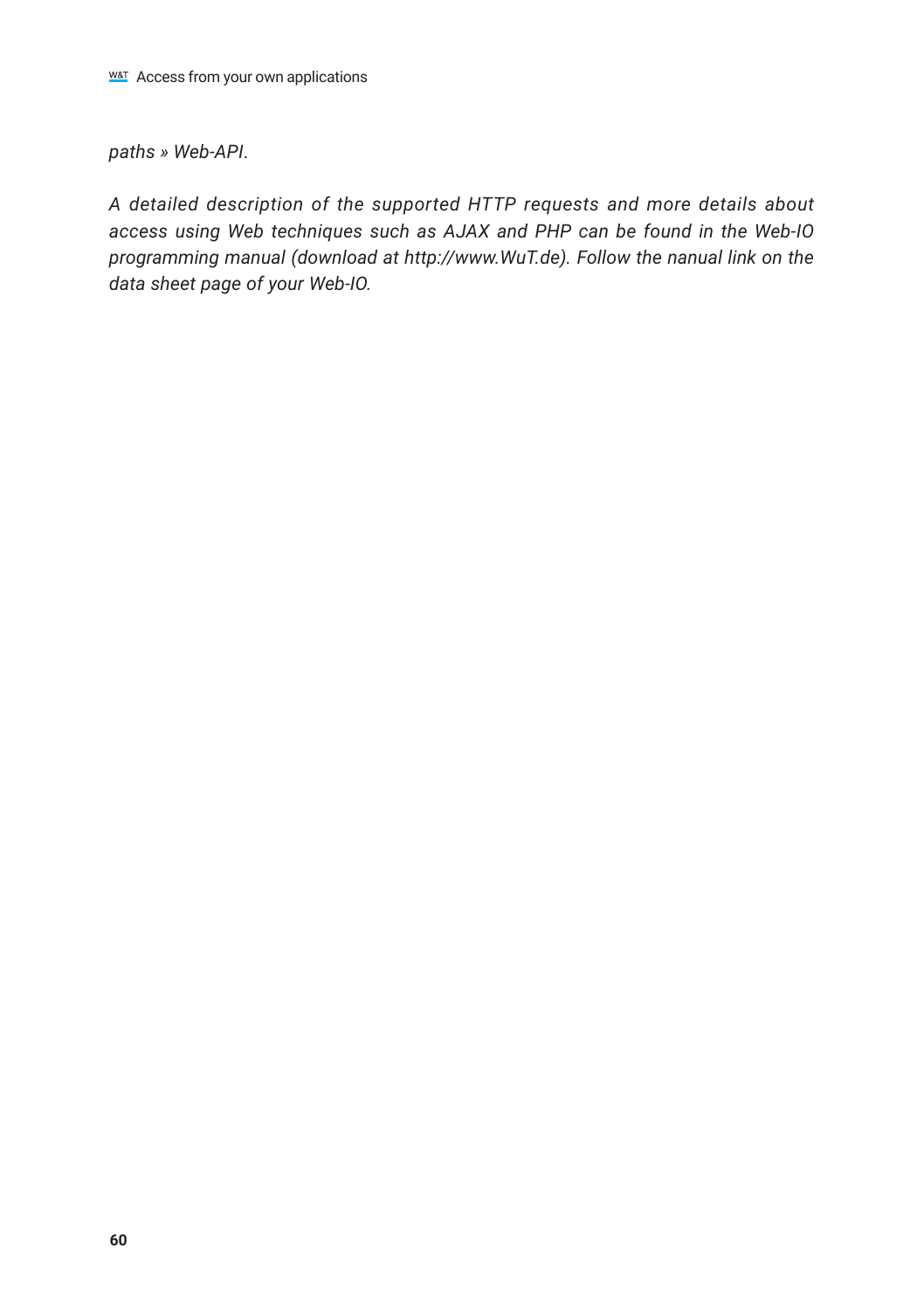# 12. Appendix

# Alternatives for IP address assignment

In case IP addresses cannot be assigned using DHCP or the Wutility Tool, the Web IO offers two further options:

#### Assigning the IP address using the ARP command

*This method can be used when the Web-IO does not yet have an IP address and the entry is 0.0.0.0. Another prerequisite is that the Web-IO and computer are in the same network segment.*

Read the Ethernet address of the Web-IO from the label at the side of the housing:



Now use the following command line from the ARP table of the computer to enter a static entry:

```
arp -s [IP address] [MAC address]
```
Example under Windows: arp -s 10.40.72.15 00-C0-3-00-3F-A0

Example under SCO UNIX: arp -s 10.40.72.15 00:C0:3D:00:3F:A0

Then start the Web browser and enter

http://<IP address>



*1In Windows environments IP addresses may only be entered without leading zeros.* 

The Web-IO accepts the IP address of the first network packet sent to its Ethernet address as its own and saves it in non-volatile memory. All other settings can now be made conveniently using web-based Management.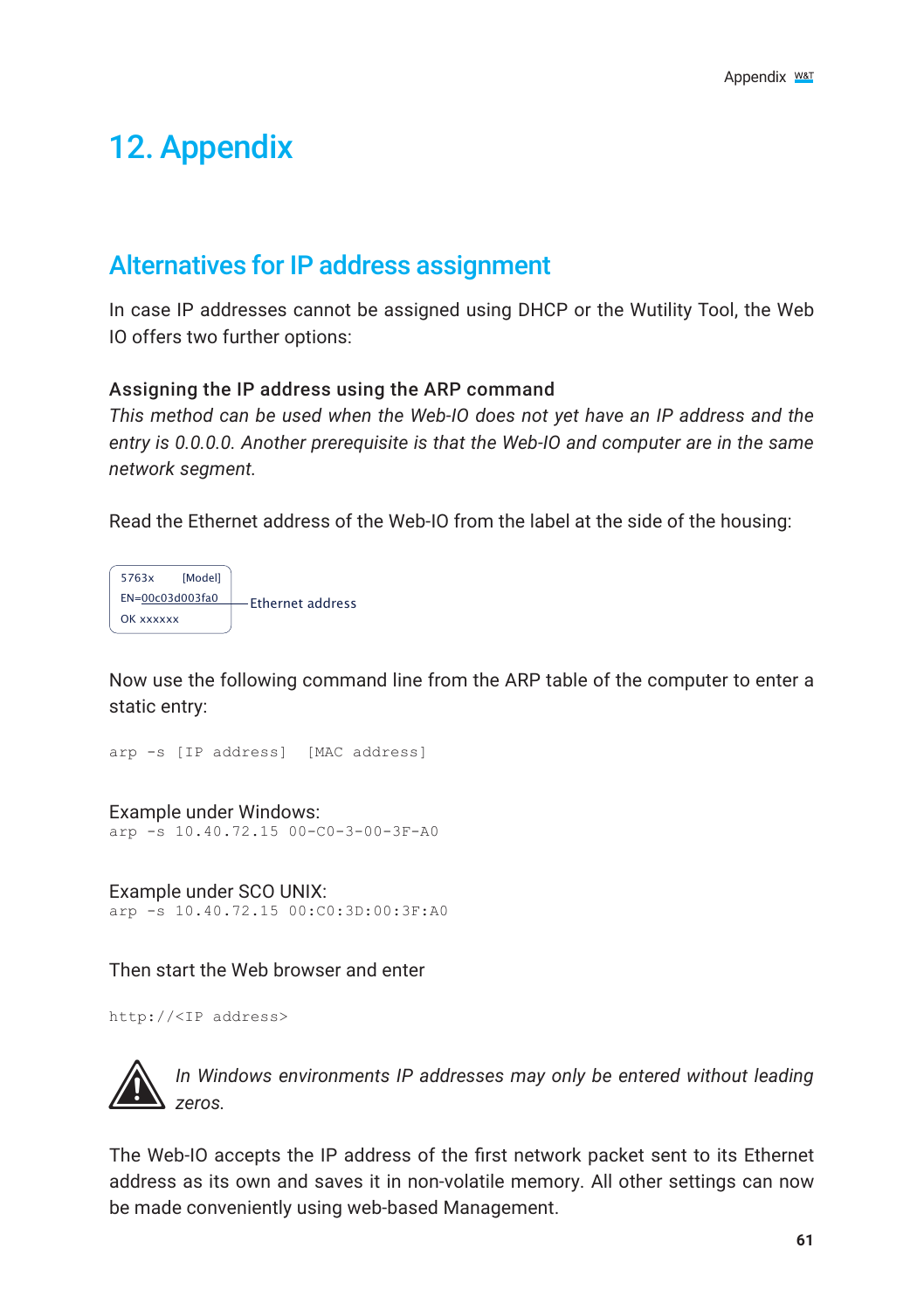# Assigning the IP address through the serial port

*Only #57730 and #57734.*

- connect the Web-IO to a serial port of your computer. For a standard PC, an RS232 crossover cable is required.
- open the used COM port in a terminal application (e.g., Easyterm) with the following parameters: 9600 baud, no parity, 8 bits, 1 stop bit, no handshake.
- Press the *Reset* button on the Web-IO for approx. 1 second.
- Now press the X button and hold it down until IPno. + <Enter> appears in the terminal program.
- Enter the IP address and confirm with Enter.

The Web-IO responds with the new IP address. If the serial input is incorrect, the Web-IO responds with FAIL.

# Serial deactivation of the DHCP-/BOOTP client

The DHCP-/BOOTP function of the Web-IO can be turned off while serially assigning the IP address. We recommend doing this in any case where the IP assignment will not be expressly performed using DHCP/BOOTP.

To deactivate the DHCP/BOOTP client, enter the option "-0" (zero) immediately following the IP address (no spaces!) and finish the entry with *<Enter>*.

```
xxx -> Web-IO
IP no.+<ENTER>: <-Web-IO
10.40.72.15,255.255.255.0,10.40.1.1 -> Web-IO<br>10.40.72.15.255.255.255.0.10.40.1.1-1 <- Web-IO
10.40.72.15, 255.255.255.0, 10.40.1.1-1
```
This works in the same way if subnet mask and gateway are also entered. You can reactivate the function at any time later by using web-based management in the browser.

# Firmware update

The firmware of the Web-IOs is continuously being improved to meet the constantly changing requirements of growing networks.

The current firmware for your Web-IO can be found on the respective Web data sheet page at www.WuT.de/article number, e.g. www.wut.de/57730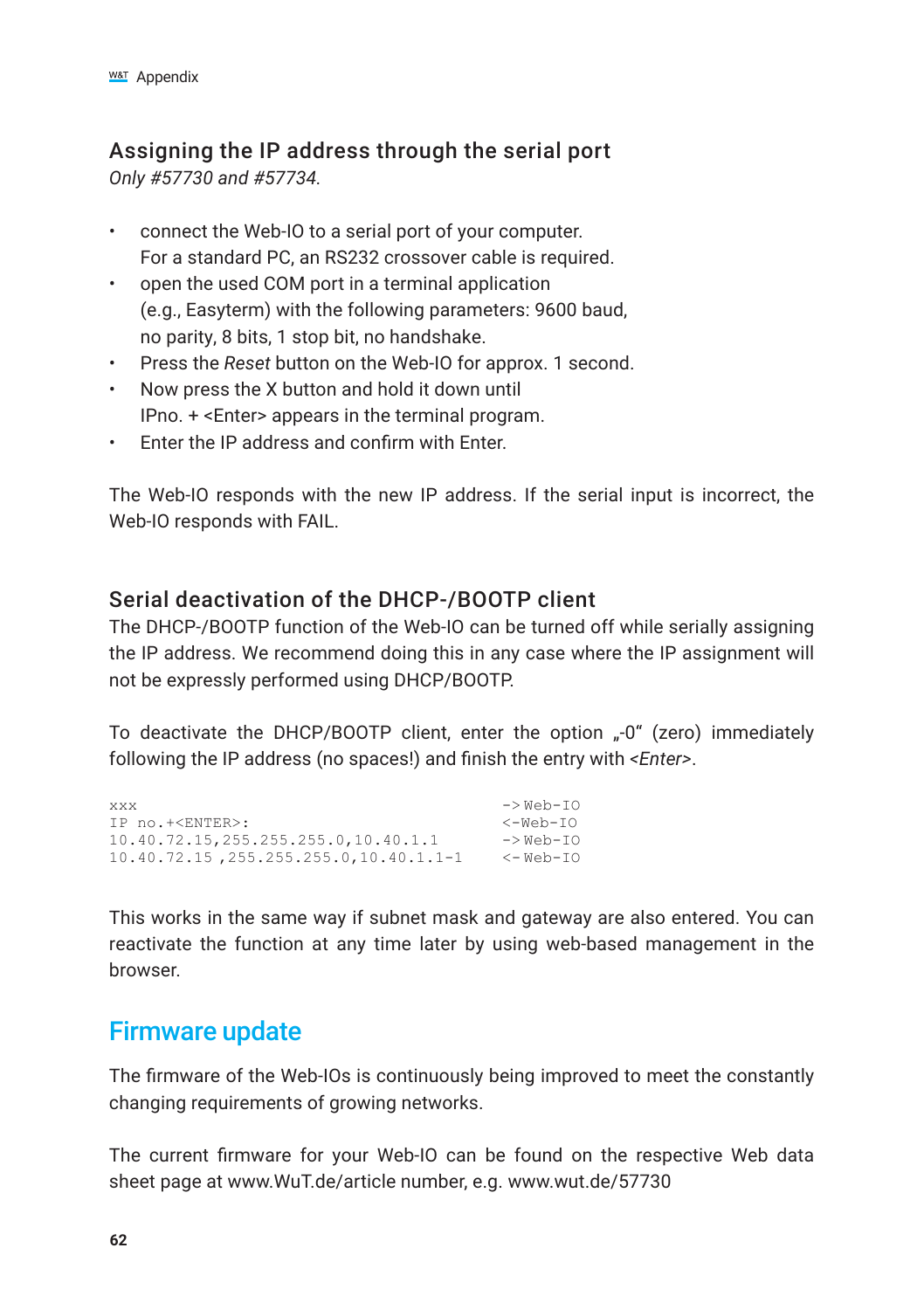To install the firmware update, you need a Windows PC with the WuTility tool installed (included in the firmware archive) and unrestricted network access to the Web-IO.

Start WuTility, highlight your Web-IO in the inventory list and click on *Firmware* in the icon bar. Select the corresponding UHD file. WuTility will guide you through the update process.

Do not interrupt either power or the network connection during the update.

All the settings in the Web-IO are retained and the Web-IO should be immediately ready to use following the update.

# Emergency access

In case you have forgotten the passwords for the Web-IO or simply want to reset the device to its factory defaults, there are model-dependent emergency accesses. In any case, you need physical access to the device.

#### Models #57730, #57734 (delivered until March 2018)

The emergency access for these models is established via the serial RS232 interface.

First connect the Web-IO serially to a computer. For a standard PC, a crossover RS232 cable (=null modem cable) is required.

Open the COM port used in a terminal program (e.g. Easyterm) using the following transmission parameters: 9600 baud, no parity, 8 bits, 1 stop bit, no handshake.

#### Delete passwords

Press the *Reset* key for approx 1 second. Then press the *P* key and hold it until the system error and on error LEDs begin to flash rapidly.

You may now access the Web-IO without a password.

#### Factory default reset

Press the reset key for approx 1 second. Then press the *F* key and hold it until the system error and on error LEDs begin to flash rapidly.

The configuration of the Web-IO now corresponds to the factory default settings.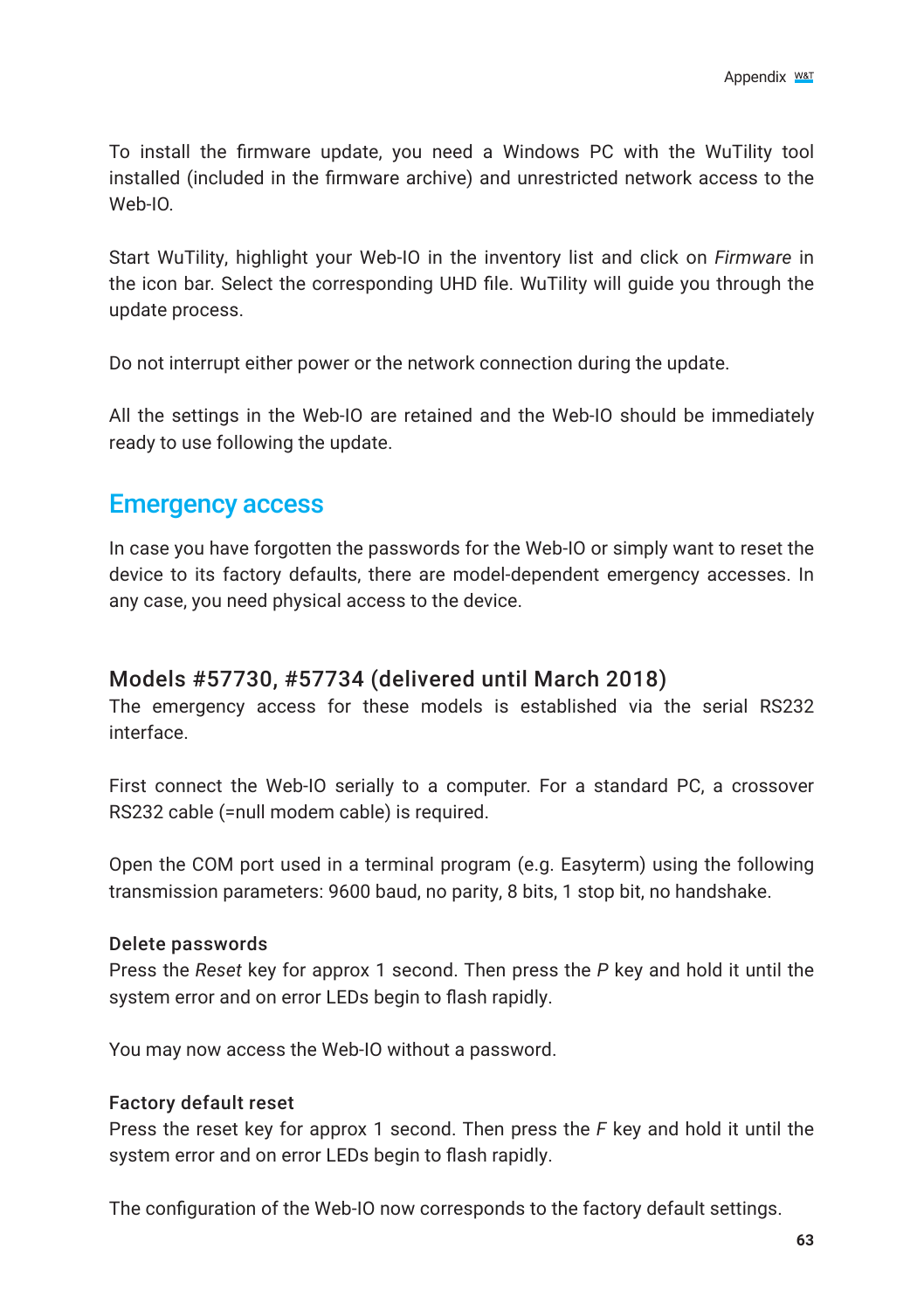For Web-IOs delivered from March 2018 onwards, the delivery status can be restored by pressing and holding (approx. 10 seconds) the *Reset* button. After approx. 30 seconds, the *Reset* button must be pressed again briefly to restart the Web-IO.

### Models # 57730, # 57734 (delivered from March 2018)

On these models, the reset button (above the network jack) is recessed and can only be operated with a thin object.

#### Delete passwords

For Web-IOs delivered from March 2018, an emergency access can be activated by a long press (time window 3 - 7 seconds, the LEDs below the reset button flash slowly) of the recessed reset button. For about 5 minutes, an emergency page can be opened via the browser when the Web-IO IP address is called. Here all passwords can be deleted via a button.

#### Reset to factory settings

If the reset button is pressed for a long time (more than 7 seconds), the LEDs below the button start to flash quickly. The delivery state is restored. After approx. 30 seconds, the reset button must then be pressed short again to restart the Web-IO

#### Model #57737

In this model there is a jumper on the main board which is used to initiate a full reset to factory defaults.

First remove all connectors. Open the housing by pressing the case body slightly together with thumb and index finger - this causes the case walls to spread out. Now the front panel together with the circuit board can be pulled out.

There is a jumper (normally open) next to the network connector: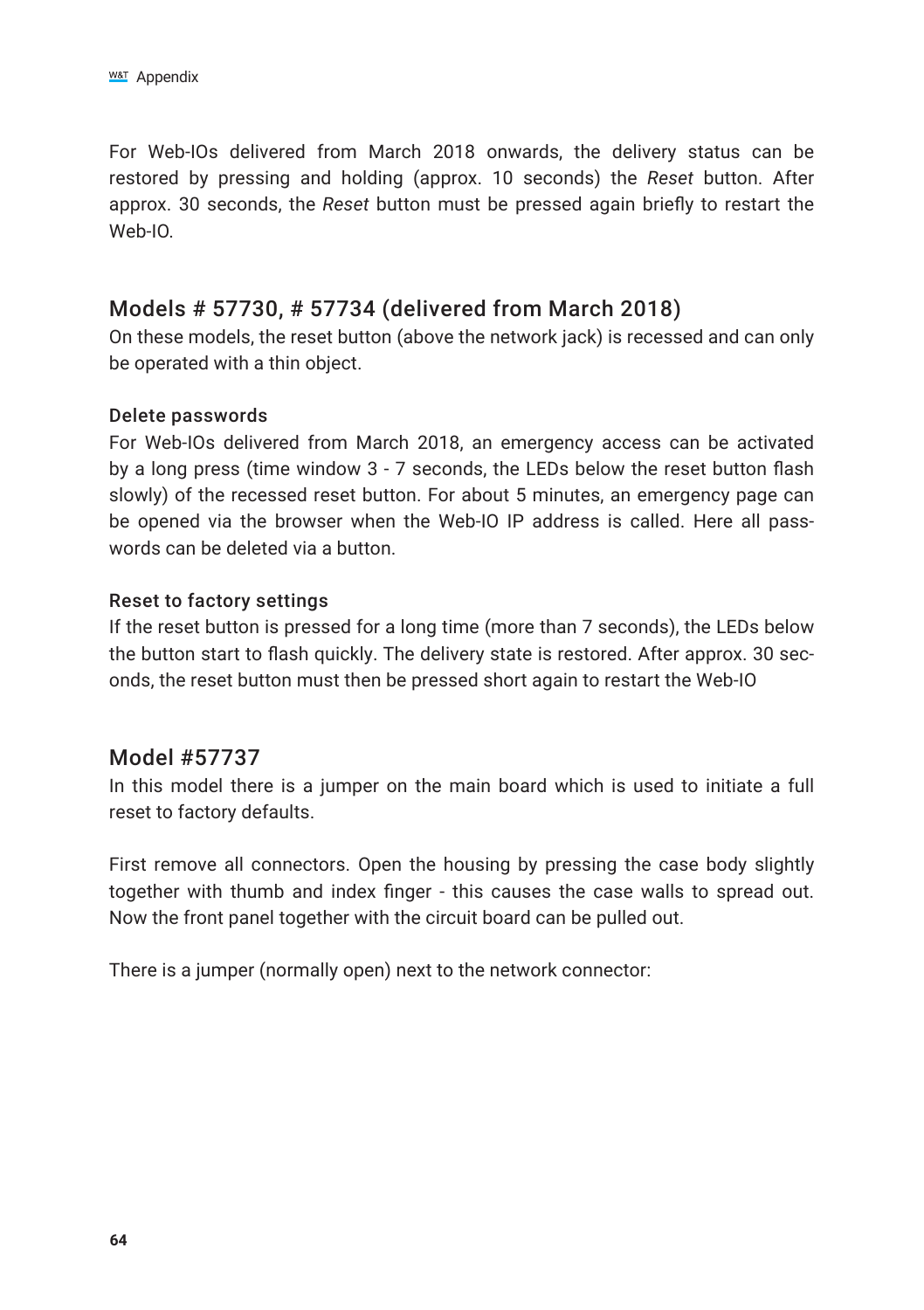

Close the jumper and power the Web-IO for approx. 30 seconds. The configuration has now been restored to its factory defaults.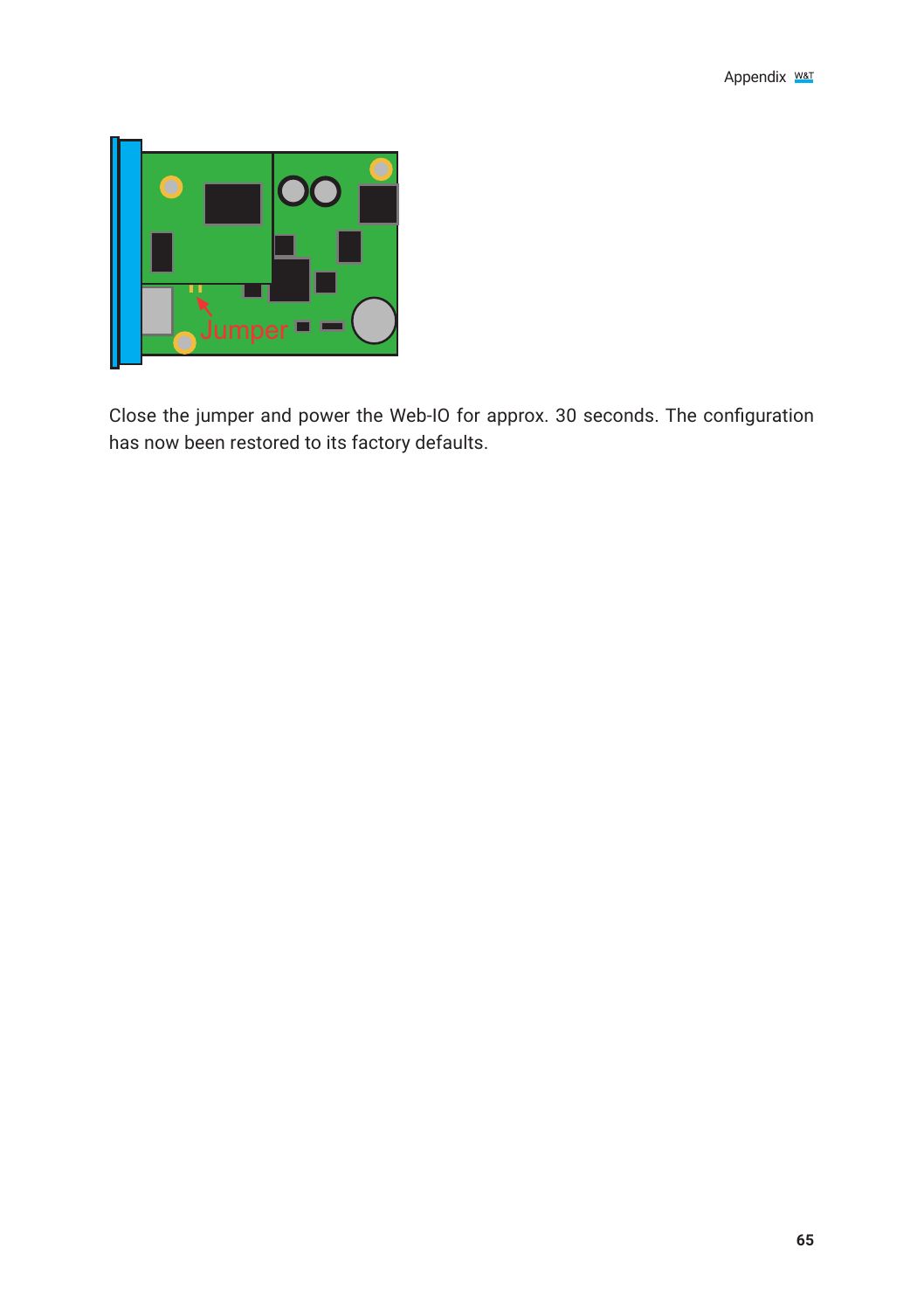# 11.Technical data

## Web-IO #57730/#57731

| Connections, displays and control elements: |                                                                                                                                                                                                  |  |  |
|---------------------------------------------|--------------------------------------------------------------------------------------------------------------------------------------------------------------------------------------------------|--|--|
| Digital outputs:                            | 12 x digital output 6V  30V, 500mA<br>Grouping of 2 or 4 outputs<br>Maximum group current 2A<br>Maximum total current 6A<br>Short-circuit-protected                                              |  |  |
| Digital inputs:                             | 12 x digital inputs,<br>Max. input voltage ±30 V<br>Protected against polarity reversal<br>within this range<br>Switching threshold 8V ±1V<br>"On" current = 2.2 mA<br>integrated 32-bit counter |  |  |
| Network:                                    | 10/100BaseT autosensing                                                                                                                                                                          |  |  |
| COM-Port:                                   | RS232 for IP assignment only                                                                                                                                                                     |  |  |
| Power supply:                               | 12  24V DC (approx. 100mA@24V)                                                                                                                                                                   |  |  |
| Output supply:                              | $6 - 30V$ DC                                                                                                                                                                                     |  |  |
| Galvanic isolation:                         | Digital outputs - network: min. 1000 V<br>Digital inputs - network: min. 2000 V<br>Digital inputs - outputs: min. 1000 V                                                                         |  |  |
| Connections:                                | 2 x 16x screw terminal blocks for IOs<br>and power<br>1 x RJ45 for network<br>1 x DB9 plug for RS232                                                                                             |  |  |
| Displays:                                   | Status LEDs for network<br>Error LEDs for system and application<br>24 LEDs for digital status                                                                                                   |  |  |
| Data transmission:                          |                                                                                                                                                                                                  |  |  |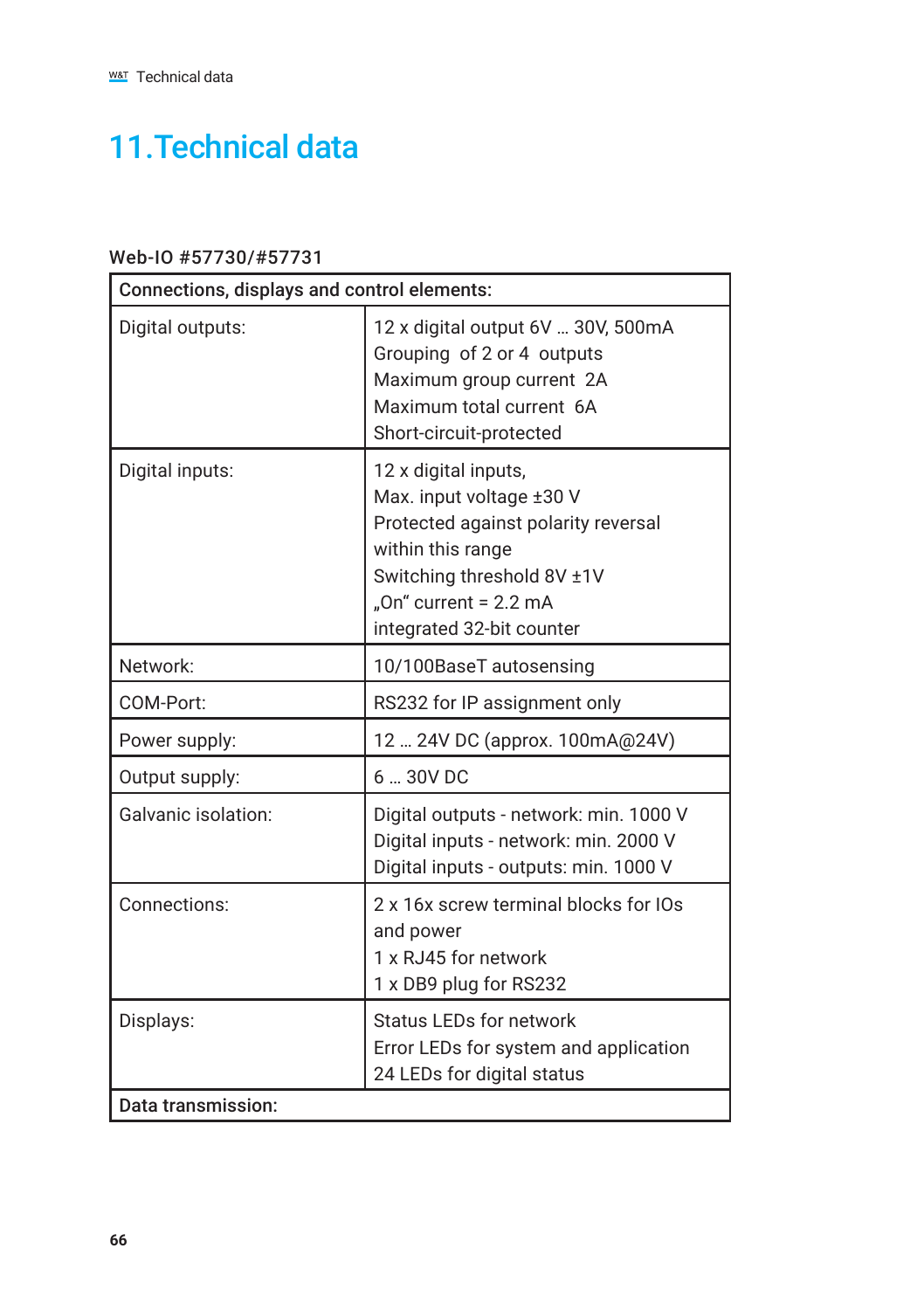| Protocols:                                             | TCP- and UDP- Sockets, Client and<br>Server<br>SNMP incl. traps<br>SMTP email sending<br>OPC server<br>Modbus-TCP |
|--------------------------------------------------------|-------------------------------------------------------------------------------------------------------------------|
|                                                        | Inventorying, group management                                                                                    |
| Response times:                                        | Data and switching traffic: typically<br>40 <sub>ms</sub>                                                         |
| Housing and other data:                                |                                                                                                                   |
| Housing:                                               | Plastic housing for top hat rail installa-<br>tion<br>106.8 x 87.8 x 62.6 (L x W x H)                             |
| Enclosure rating:                                      | IP20                                                                                                              |
| Weight:                                                | approx. 140 g                                                                                                     |
| Storage temperature:                                   | $-25^{\circ}$ C  70 $^{\circ}$ C                                                                                  |
| Operating temperature:                                 | $0^\circ$ C $60^\circ$ C                                                                                          |
| Permissible relative<br>humidity:<br>$MLL$ IO $LET79A$ | 5  95% RH (non-condensing)                                                                                        |

| Web-10 #57734 |  |
|---------------|--|
|---------------|--|

| Connections, displays and control elements: |                                                                                                                                                                                                  |  |
|---------------------------------------------|--------------------------------------------------------------------------------------------------------------------------------------------------------------------------------------------------|--|
| Digital outputs:                            | 6 potential-free relay contacts<br>for 30V/5A DC (2A when using inducti-<br>ve load)<br>for 48V/5A AC (2A when using inducti-<br>ve load)<br>max. 1800 switching cycles per hour                 |  |
| Digital inputs:                             | 12 x digital inputs,<br>Max. input voltage ±30 V<br>Protected against polarity reversal<br>within this range<br>Switching threshold 8V ±1V<br>"On" current = 2.2 mA<br>integrated 32-bit counter |  |
| Network:                                    | 10/100BaseT autosensing                                                                                                                                                                          |  |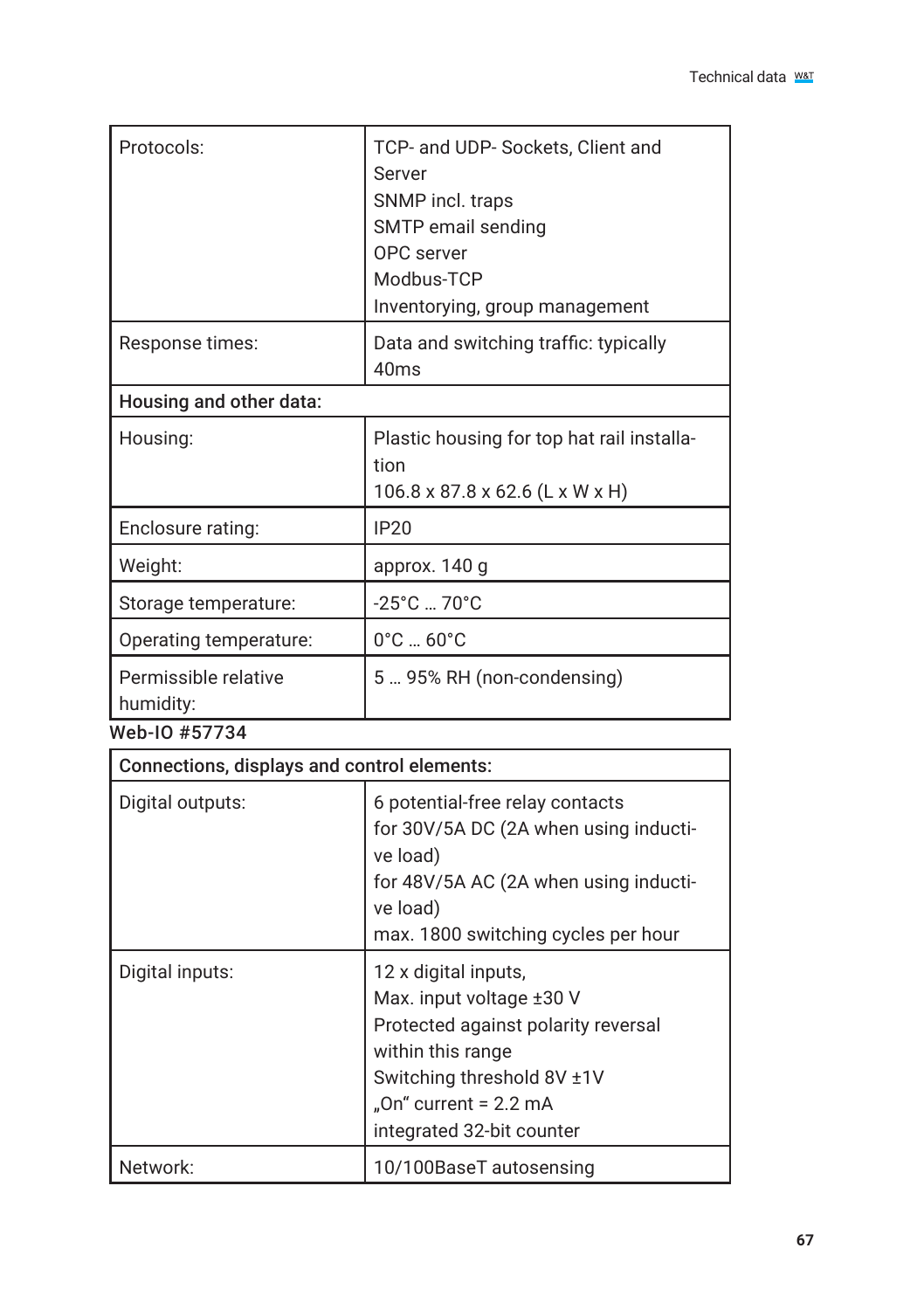| COM-Port:               | RS232 for IP assignment only                                                                                                                        |
|-------------------------|-----------------------------------------------------------------------------------------------------------------------------------------------------|
| Power supply:           | 12  24V DC (approx. 100mA@24V)                                                                                                                      |
| Output supply:          | 6  30V DC                                                                                                                                           |
| Galvanic isolation:     | Digital outputs - network: min. 1000 V<br>Digital inputs - network: min. 2000 V<br>Digital inputs - outputs: min. 1000 V                            |
| Connections:            | 2 x 16x screw terminal blocks for IOs<br>and power<br>1 x RJ45 for network<br>1 x DB9 plug for RS232                                                |
| Displays:               | <b>Status LEDs for network</b><br>Error LEDs for system and application<br>18 LEDs for digital status                                               |
| Data transmission:      |                                                                                                                                                     |
| Protocols:              | TCP- and UDP- Sockets, Client and<br>Server<br>SNMP incl. traps<br>SMTP email sending<br>OPC server<br>Modbus-TCP<br>Inventorying, group management |
| Response times:         | Data and switching traffic: typically<br>40ms                                                                                                       |
| Housing and other data: |                                                                                                                                                     |
| Housing:                | Plastic housing for top hat rail installa-<br>tion<br>106.8 x 87.8 x 62.6 (L x W x H)                                                               |
| Enclosure rating:       | IP20                                                                                                                                                |
| Weight:                 | approx. 140 g                                                                                                                                       |
| Storage temperature:    | -25°C  70°C                                                                                                                                         |
| Operating temperature:  | $0^{\circ}$ C $60^{\circ}$ C                                                                                                                        |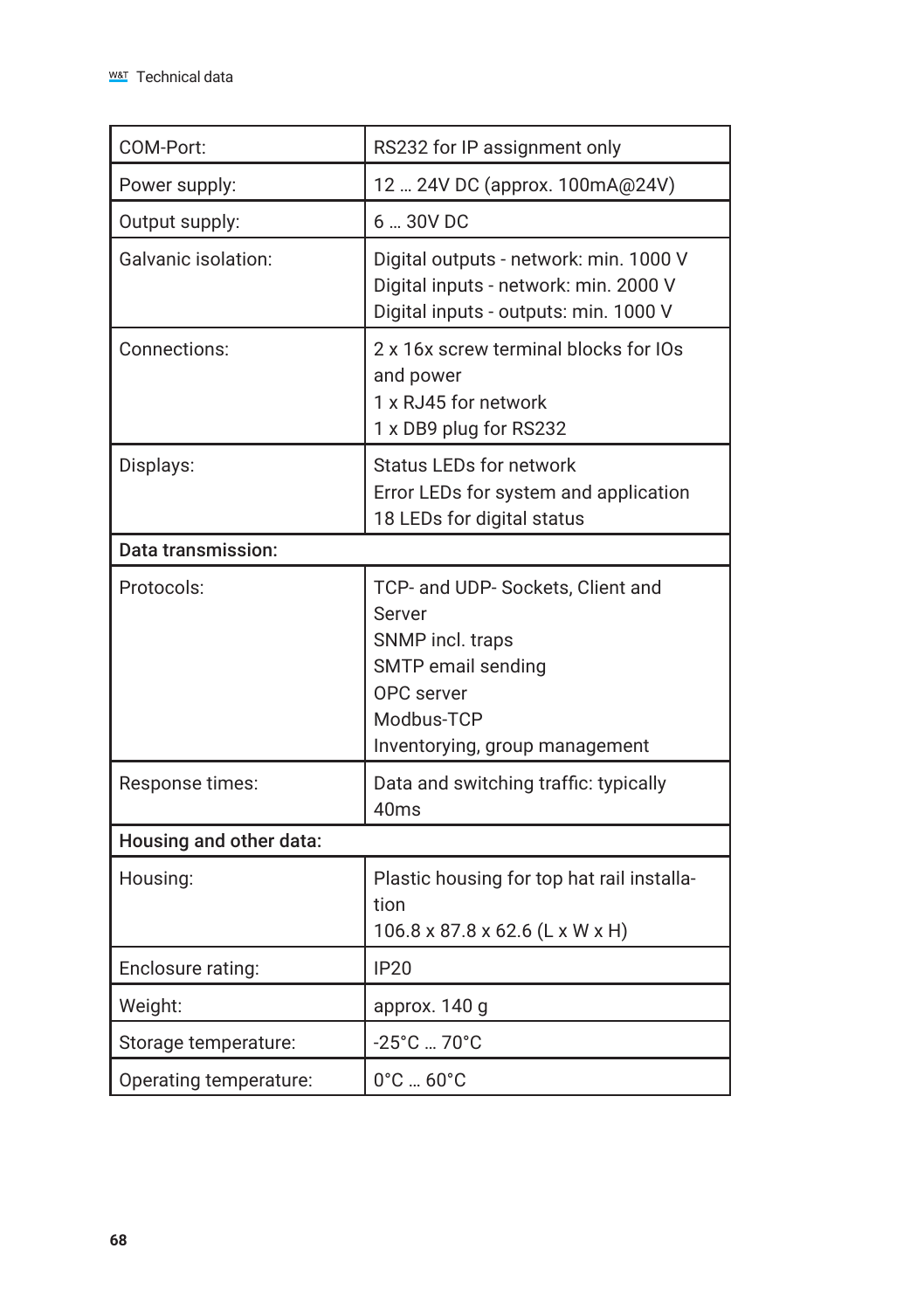| Permissible relative<br>humidity:           | 5  95% RH (non-condensing)                                                                                                                                                                      |
|---------------------------------------------|-------------------------------------------------------------------------------------------------------------------------------------------------------------------------------------------------|
| Web-IO #57737                               |                                                                                                                                                                                                 |
| Connections, displays and control elements: |                                                                                                                                                                                                 |
| Digital outputs:                            | 2 x digital output 6V  30V, 500mA<br>Grouping of outputs<br>Maximum total current 1A<br>Short-circuit-protected                                                                                 |
| Digital inputs:                             | 2 x digital inputs,<br>Max. input voltage ±30 V<br>Protected against polarity reversal<br>within this range<br>Switching threshold 8V ±1V<br>"On" current = 2.2 mA<br>integrated 32-bit counter |
| Network:                                    | 10/100BaseT autosensing                                                                                                                                                                         |
| Power supply:                               | Power-over-Ethernet (PoE)<br>or 24  48V DC (approx. 100mA@24V)                                                                                                                                  |
| Output supply:                              | 6  30V DC over screw terminal<br>or internal supply 24V max. 125mA                                                                                                                              |
| Galvanic isolation:                         | Digital outputs - network: min. 1000 V<br>Digital inputs - network: min. 2000 V<br>Digital inputs - outputs: min. 1000 V                                                                        |
| Connections:                                | 1 x 6x screw terminal blocks for IOs and<br>IO power<br>1 x 2x screw terminal blocks for power<br>supply<br>1 x RJ45 for network                                                                |
| Displays:                                   | <b>Status LEDs for network</b><br>Error LEDs for system and application<br>4 LEDs for digital status                                                                                            |
| Data transmission:                          |                                                                                                                                                                                                 |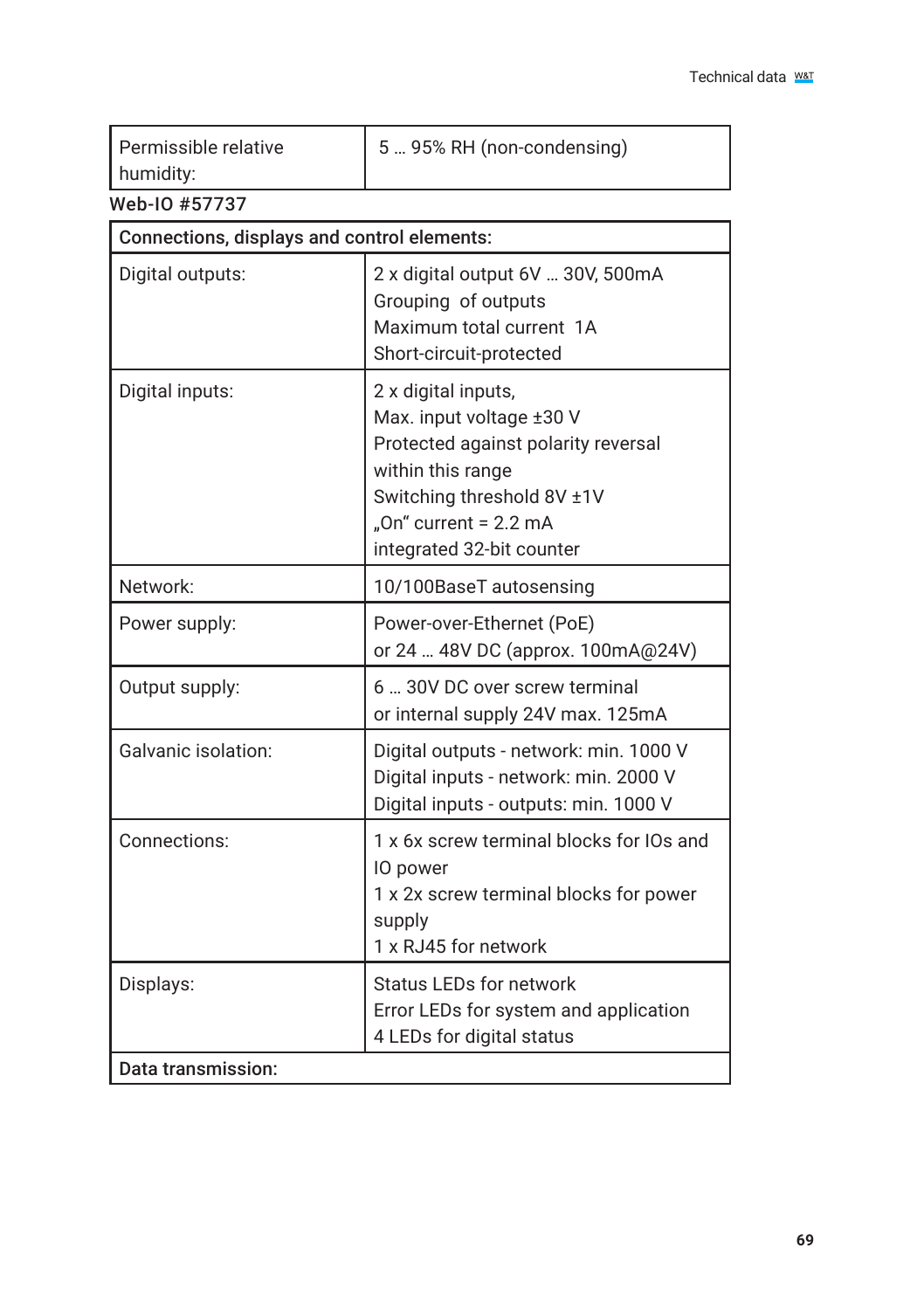| Protocols:                        | TCP- and UDP- Sockets, Client and<br>Server<br>SNMP incl. traps<br>SMTP email sending<br>OPC server<br>Modbus-TCP<br>Inventorying, group management |
|-----------------------------------|-----------------------------------------------------------------------------------------------------------------------------------------------------|
| Response times:                   | Data and switching traffic: typically<br>40 <sub>ms</sub>                                                                                           |
| Housing and other data:           |                                                                                                                                                     |
| Housing:                          | Plastic housing for top hat rail installa-<br>tion<br>105x22x75mm (LxWxH)                                                                           |
| Enclosure rating:                 | IP20                                                                                                                                                |
| Weight:                           | approx. 140 g                                                                                                                                       |
| Storage temperature:              | $-25^{\circ}$ C  70 $^{\circ}$ C                                                                                                                    |
| Operating temperature:            | $0^{\circ}$ C  60 $^{\circ}$ C                                                                                                                      |
| Permissible relative<br>humidity: | 5  95% RH (non-condensing)                                                                                                                          |